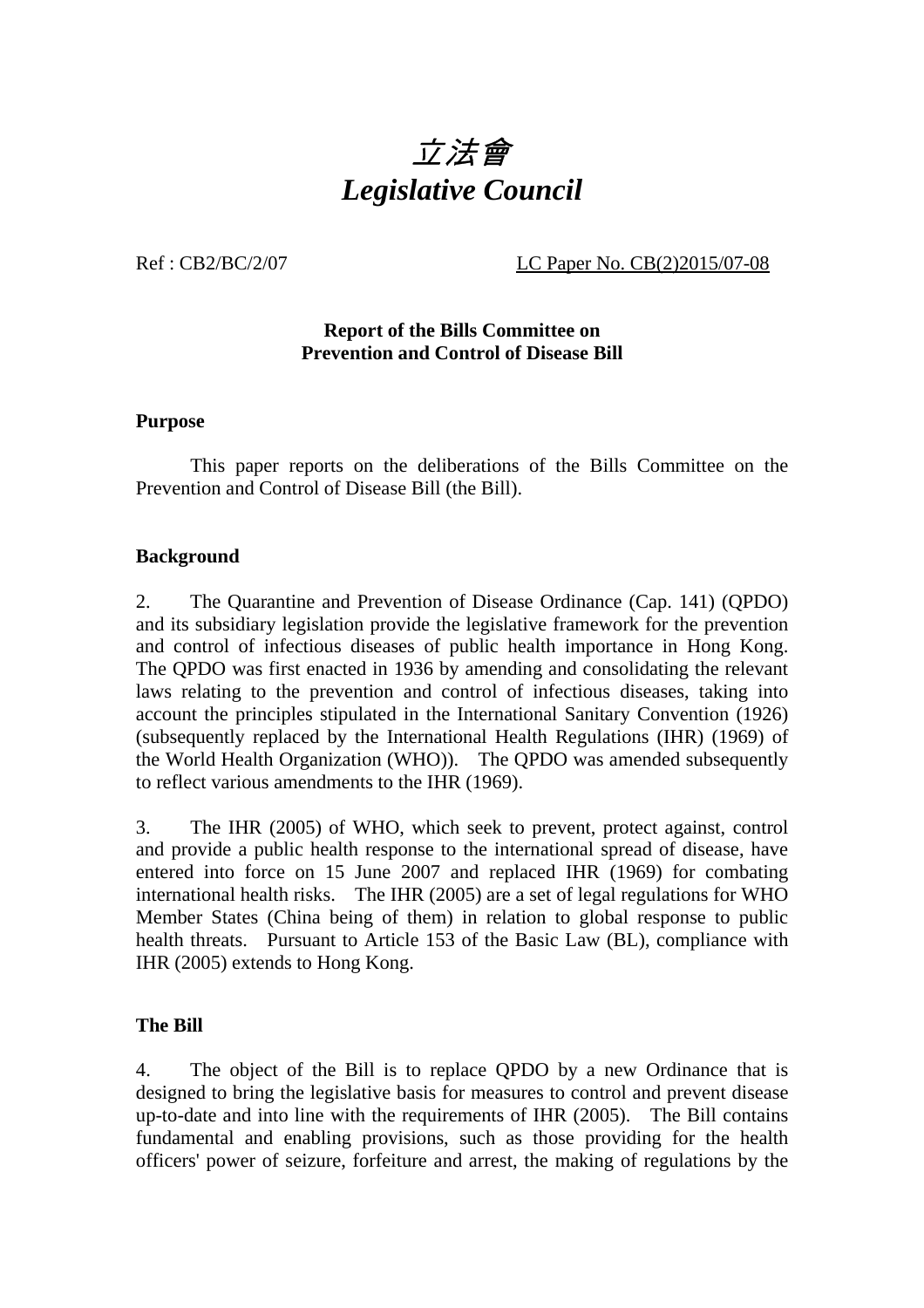Secretary for Food and Health (SFH) and the Chief Executive (CE) in Council, the power of the Director of Health to prescribe measures to be applied in the light of any temporary recommendation made by WHO pursuant to IHR (2005), etc. Provisions that are operational in nature, such as the notification of cases of infectious disease, disease prevention, isolation and quarantine of persons, etc. will be included in the Prevention and Control of Disease Regulation (the PCD Regulation) which will be made by SFH under clause 7 of the Bill after its enactment.

5. After the enactment of the Bill, most of the subsidiary legislation of QPDO will be repealed or will be modernised and subsumed under the new PCD Regulation. The new Prevention and Control of Disease Ordinance and the PCD Regulation will commence on the same date to be appointed by SFH.

6. The main provisions of the Bill are -

## Power of seizure, forfeiture and arrest

- (a) Clause 3 provides that a health officer may, with the approval in writing of the Director of Health and for the purpose of the control or preventing the spread of any disease that poses a public health risk, seize any article that the health officer has reason to believe is an infectious agent or contains an infectious agent;
- (b) Clause 4 provides that a health officer may forfeit any article that is taken into Hong Kong illegally;
- (c) Clause 5 provides for the power of a health officer, etc. to stop, detain or arrest a person who has committed or is committing an offence under the Bill or who has obstructed or assisted in the obstruction of the health officer, etc. in the performance of statutory functions;
- (d) Clause 6 provides for the power to arrest a person who escapes from detention;

#### Power to make subsidiary legislation

- (e) Clause 7 empowers SFH to make regulation for the purpose of the prevention of any disease and the spread of any disease and contamination;
- (f) Clause 8 empowers CE in Council to make public health emergency regulation for the purposes of preventing, combating or alleviating the effects of a public health emergency and protecting public health, in particular the requisitioning of property and matters relating to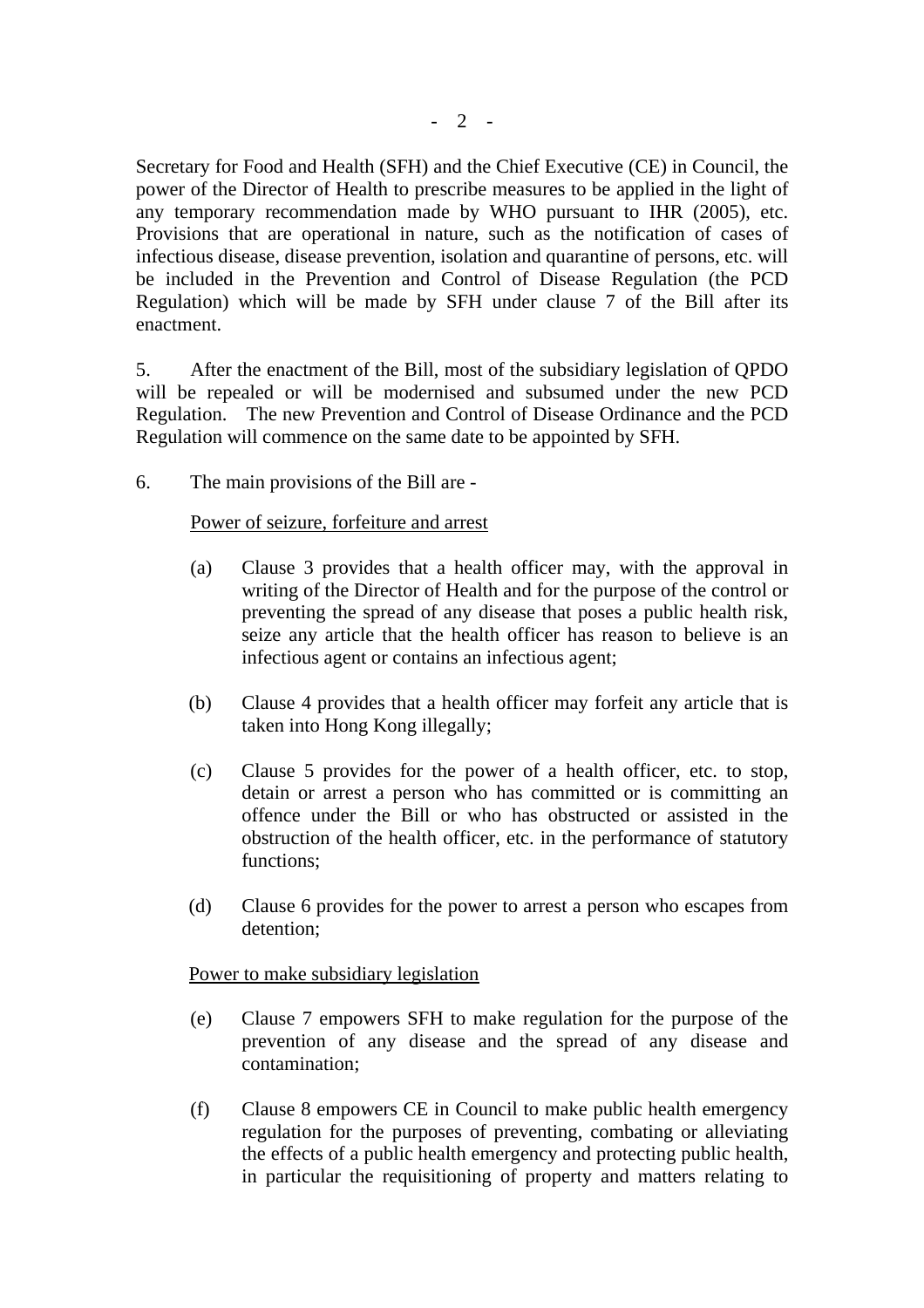compensation for such requisition;

(g) Clause 9 empowers the Director of Health to prescribe by an order published in the Gazette any measure to be applied in the light of any temporary recommendation made by WHO;

Miscellaneous matters and consequential amendments

- (h) Clause 10 requires the Commissioner of Police to furnish police assistance on the request of a health officer;
- (i) Clause 11 provides for the offence of obstructing or assisting in the obstruction of a health officer, etc. in the performance of statutory duties;
- (j) Clause 12 provides that the Director of Health may order just and equitable compensation to be paid for any article that is damaged, destroyed, seized, surrendered or is submitted to any person pursuant to statutory authority;
- (k) Clause 13 provides for the immunity from any personal liability in respect of anything done or omitted to be done in good faith by a health officer or any public officer or persons acting under the direction of the health officer;
- (l) Clause 14 provides that the Bill does not affect the internal management of vessels or aircraft of war of the Chinese People's Liberation Army or of foreign vessels or aircraft of war, or their freedom of movement;
- (m) Clause 15 empowers the Director of Health to amend Schedules 1 and 2 to the Bill by way of a notice published in the Gazette;
- (n) Clauses 16 and 17 repeal the QPDO and its subsidiary legislation except for the Boats and Wharves (Supply of Water) Regulation (Cap. 141 sub. leg. A);
- (o) Clause 18 makes consequential amendments to other ordinances;

#### Specification of infectious diseases and infectious agents

- (p) Schedule 1 provides for a list of 45 infectious diseases that are to be controlled by the Bill; and
- (q) Schedule 2 provides for a list of 31 infectious agents that are to be controlled by the Bill.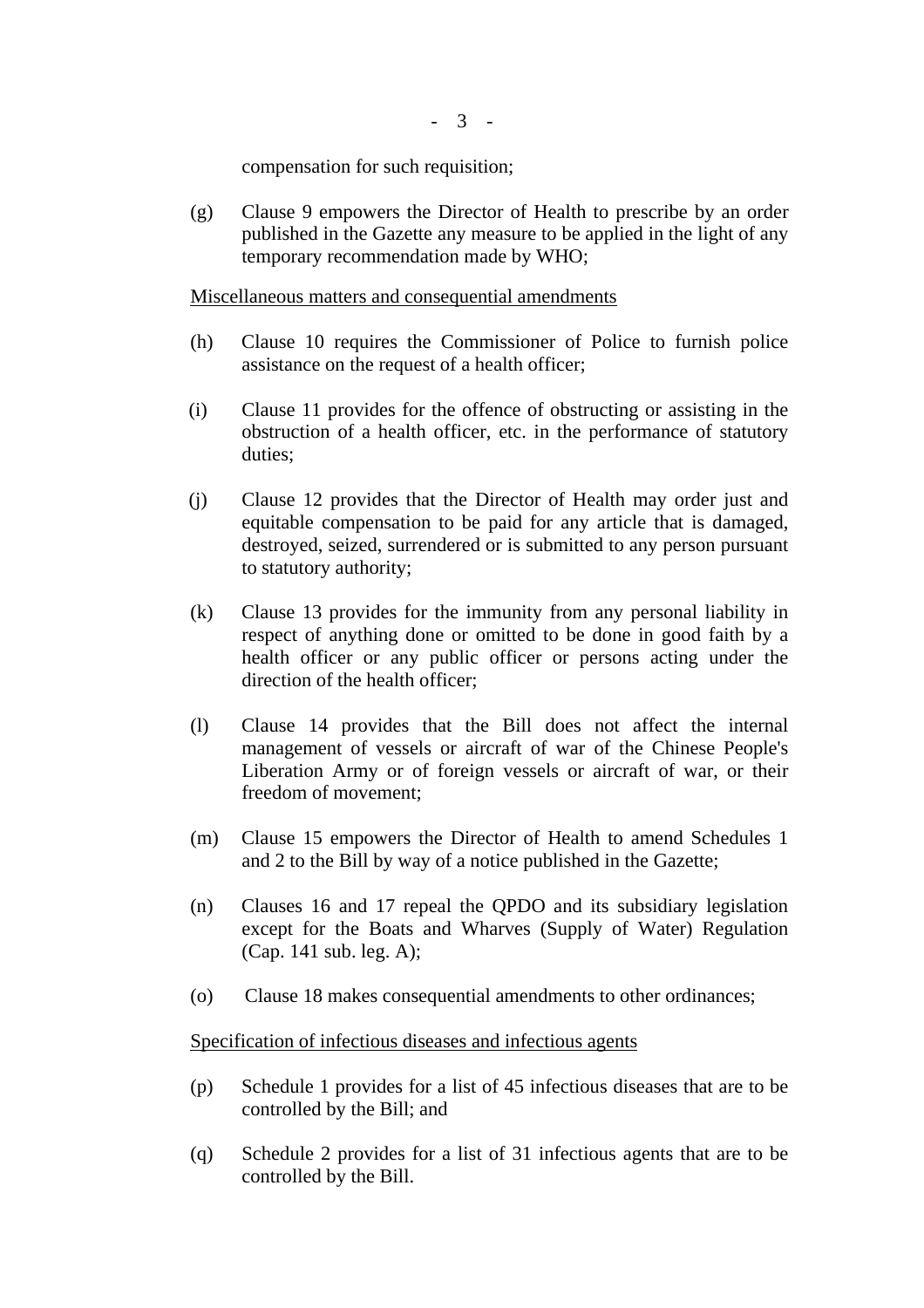7. All the powers in the Bill and the PCD Regulation can be exercised both in peacetime and during a state of public health emergency for the prevention and control of disease, except for the power of CE in Council to make the Public Health Emergency Regulation (the PHE Regulation) under clause 8 of the Bill, which is exercisable only on an occasion of a public health emergency. A state of "public health emergency" is defined under clause 8(4) of the Bill to mean -

- "(a) the occurrence of or the imminent threat of a disease, an epidemic or a pandemic;
- (b) the occurrence of a novel, or highly infectious, agent or matter; or
- (c) the widespread exposure or the imminent threat of widespread exposure of human beings to an infectious agent,

that has a high probability of causing a large number of deaths in the population or a large number of serious disabilities (whether or not long-term) in the population."

## **The Bills Committee**

8. At the House Committee meeting on 4 January 2008, Members formed a Bills Committee to study the Bill. Hon Vincent FANG Kang and Dr Hon Joseph LEE Kok-long were elected Chairman and Deputy Chairman of the Bills Committee respectively. The membership list of the Bills Committee is in **Appendix I**.

9. The Bills Committee has held 10 meetings, including nine meetings with the Administration, and has received views on the Bill from the Hong Kong Bar Association and the Law Society of Hong Kong.

#### **Deliberations of the Bills Committee**

#### Compliance of the Bill with BL 6 and 105

10. Some of the measures provided in the Bill, such as seizure and surrender of articles, and requisition of private property, for the purpose of preventing and controlling the spread of diseases may be considered as interference with or, in some cases, deprivation of property rights. Private property rights in Hong Kong are protected by -

(a) BL 6 which provides that "the Hong Kong Special Administrative Region shall protect the right of private ownership of property in accordance with law"; and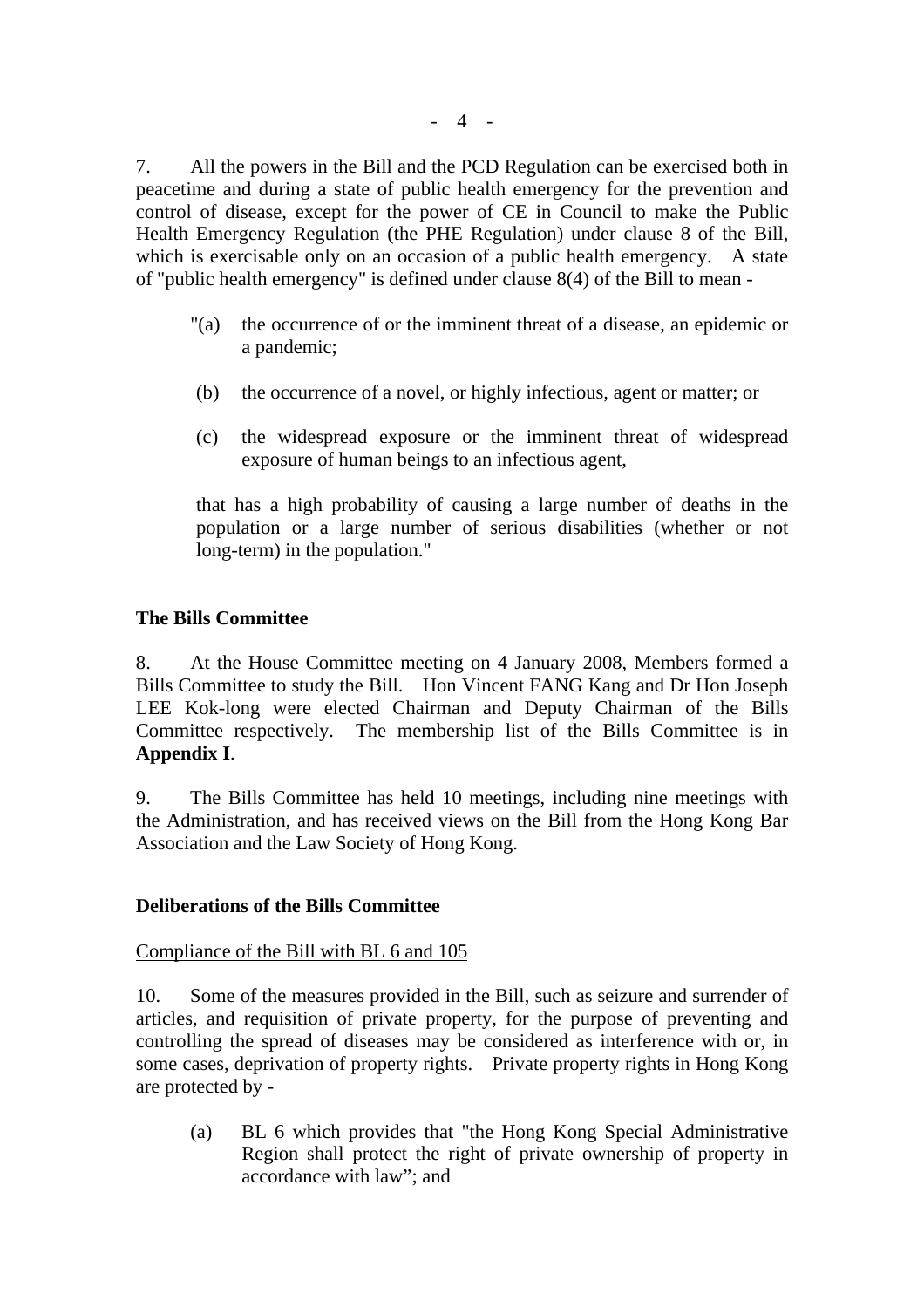(b) BL 105 which provides that **"**the Hong Kong Special Administrative Region shall, in accordance with law, protect the right of individuals and legal persons to the acquisition, use, disposal and inheritance of property and their right to compensation for lawful deprivation of their property. Such compensation shall correspond to the real value of the property concerned at the time and shall be freely convertible and paid without undue delay. The ownership of enterprises and the investments from outside the Region shall be protected by law."

11. To ensure compliance with BL 105, the fair balance or proportionality requirement which may be implicit under BL 6 and 105 (i.e. that in respect of any control of property, there must be a reasonable relationship of proportionality between the means employed and the aim sought to be realised), and compliance with the requirements under applicable international agreements for compensation to be paid, the Bill proposes to -

- (a) explicitly provide for the compensation for the requisition of any property; and
- (b) provide that any compensation ordered by the Director of Health where any article is damaged, destroyed, seized, surrendered or is submitted to any person under statutory authority should be just and equitable in the circumstances.

## Compensation under the Bill

## *Compensation schemes*

12. Clause 12(1) of the Bill provides that the Director of Health may order the payment of such compensation as is just and equitable in the circumstances where any article is damaged, seized, surrendered or is submitted to any person under statutory authority. Clause 12(3) further provides that such compensation does not apply to compensation which is provided for by regulations made under clause 8.

13. Clause 8 of the Bill provides that CE in Council may make regulations on an occasion of a public health emergency as defined in clause 8(4). Clause 8(2)(c) further provides that the regulation may provide for the requisitioning of property and matters relating to compensation for such requisition.

14. Compensation for requisition of properties can only be made during a state of public health emergency, as such requisition will only be exercised during a state of public health emergency with the making of the PHE Regulation under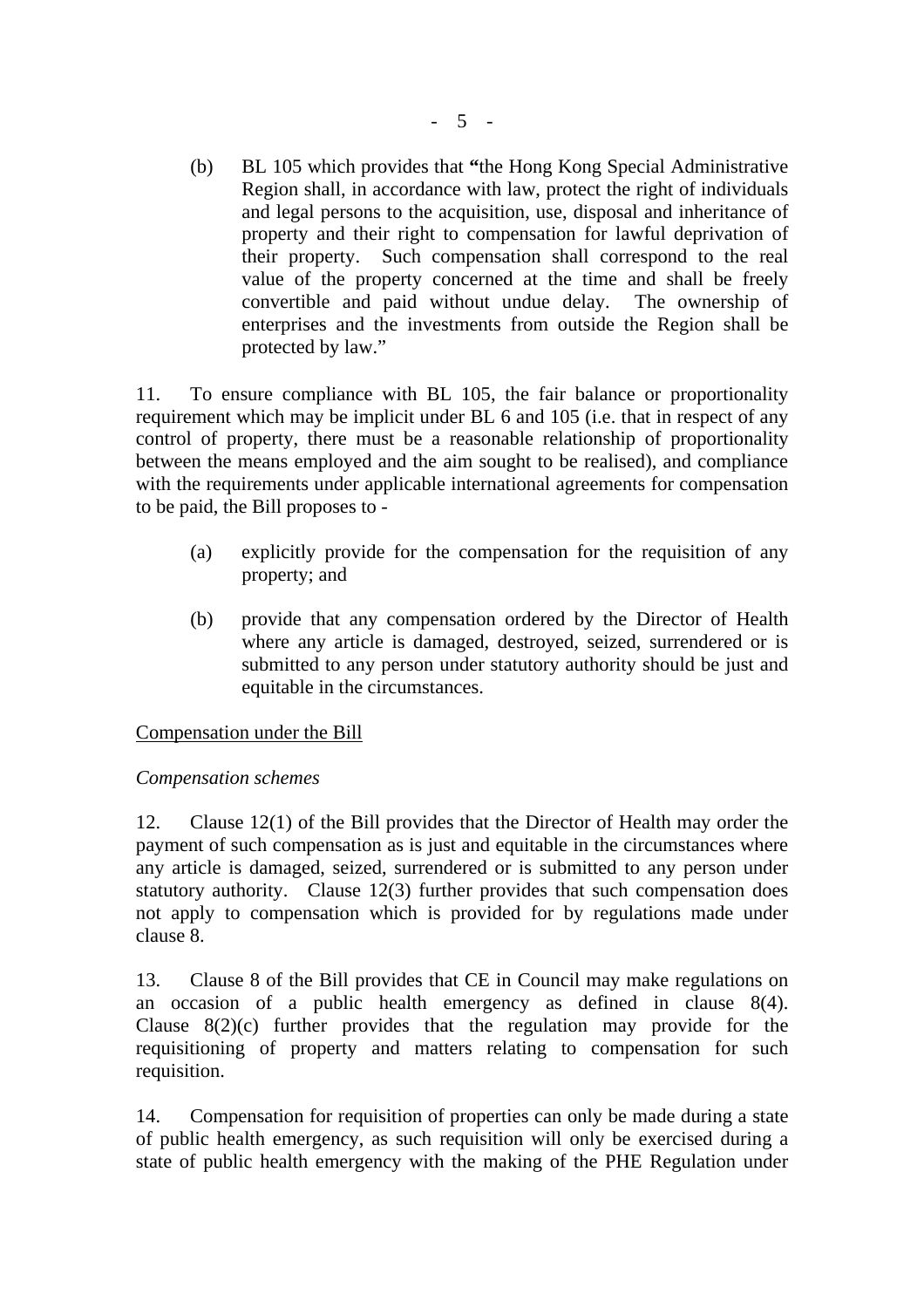clause 8 of the Bill. On the other hand, compensation under clause 12 can be made in both peacetime and during a state of public health emergency. Clause 12 covers a much broader scope of circumstances (covering where any article is damaged, seized, surrendered or is submitted to any person pursuant to the Ordinance), except for requisition of properties. These circumstances may arise as a result of health officers exercising their powers under the Bill in both peacetime and during a public health emergency.

15. There will not be a cap on the amount of compensation. Each compensation claim will be assessed according to its own merits.

#### *Considerations relevant to compensation claims*

16. The Administration has advised that just and equitable compensation is provided under clause 12 of the Bill to ensure compliance with the real value compensation requirement in deprivation cases under BL 105 and the fair or proportionality requirement which may be implicit under BL 6 and 105. The measure of compensation will be guided by the principles of determining the "real value" as decided by local courts. In cases of mere interference with property rights, it is arguable that the "fair balance test" developed under the European jurisdiction would apply as an implicit requirement under BL 6 and 105, although there are not yet any local court decisions embracing this test in relation to such non-deprivation cases. Under this test, any interference with property rights would need to strike a fair balance between the demands of the general interest of the society (which any interference with property rights must aim to serve) and the requirements of the protection of the individual's rights. There must be a reasonable relationship of proportionality between the means employed and the aim sought to be realised. Examples of deprivation of properties in the context of the Bill include permanent requisition of medicine, vaccines, personal protective gears, etc. during a public health emergency; destruction of an infected article by health officers for the purpose of preventing the spread of infectious disease, etc. Examples of interference with property rights include temporary requisition of a private building as a place used for isolation/quarantine purpose; temporary requisition of a private vehicle for transporting healthcare personnel and supplies during a public health emergency, etc.

17. At the suggestion of members to provide for a detailed compensation scheme for requisition of properties under the PHE Regulation, the Administration has undertaken to provide in the PHE Regulation that any person who sustains loss or damage in consequence of or arising out of the exercise of any requisition power, or is entitled to the use of or rent from any requisitioned property, is entitled to recover such compensation as is just and equitable in the circumstances.

18. Although the Director of Health may order the payment of compensation as is just and equitable under clause  $12(1)$  of the Bill and the PHE Regulation, his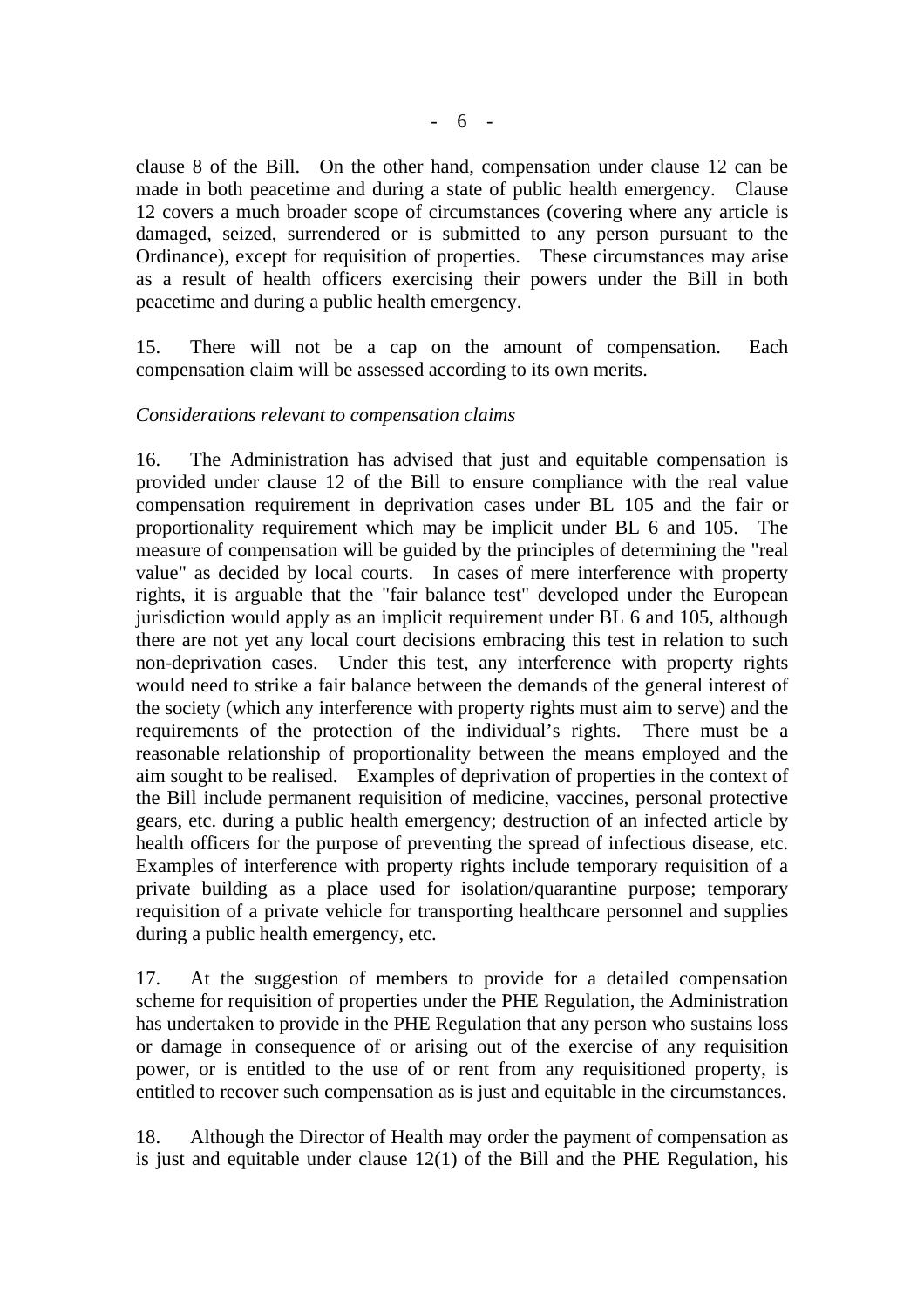decision of making such an order is still subject to judicial scrutiny according to the principles of administrative law. In other words, the Director of Health is still bound by common law in the course of reaching the decision on whether or not an order is to be made.

19. The Administration has provided the following examples of circumstances in which compensation is unlikely to be provided under clause 12 of the Bill or the PHE Regulation to be made under clause 8 -

- (a) seizure or destruction of an infected article that has no economic value and poses a public health risk;
- (b) the loss suffered was caused by some action or inaction of the person making the compensation claim; and
- (c) the relevant interference with property rights meets the fair balance test without payment of compensation, for instance, a health officer, for a very short period of time, say of only a few minutes, seizing an article that is brought into a place placed under isolation without the requisite permission; or where the seized article being the cause of a public health emergency.

20. The above examples go to illustrate that the following considerations are likely to be relevant to consideration of a compensation claim under clause 12 of the Bill and the PHE Regulation to be made under clause 8 -

- (a) the context of the Government's act which results in deprivation/interference;
- (b) whether there is a causal connection between the deprivation/interference and the loss in question;
- (c) the fault or care of the claimant, particularly whether he has contributed to the loss in question; and
- (d) the extent of impact of the deprivation/interference on the claimant's property rights.

21. Members are of the view that it would be desirable if the considerations for providing compensation, as has been done in some overseas jurisdictions, could be spelt out in clause 12 of the Bill and the PHE Regulation. In addition, members have requested the Administration to consider the views expressed by the two legal professional bodies in this regard. The Law Society of Hong Kong points out that the compensation schemes under the Bill and the PHE Regulation are not satisfactory, as they provide little guidance as to how compensation is to be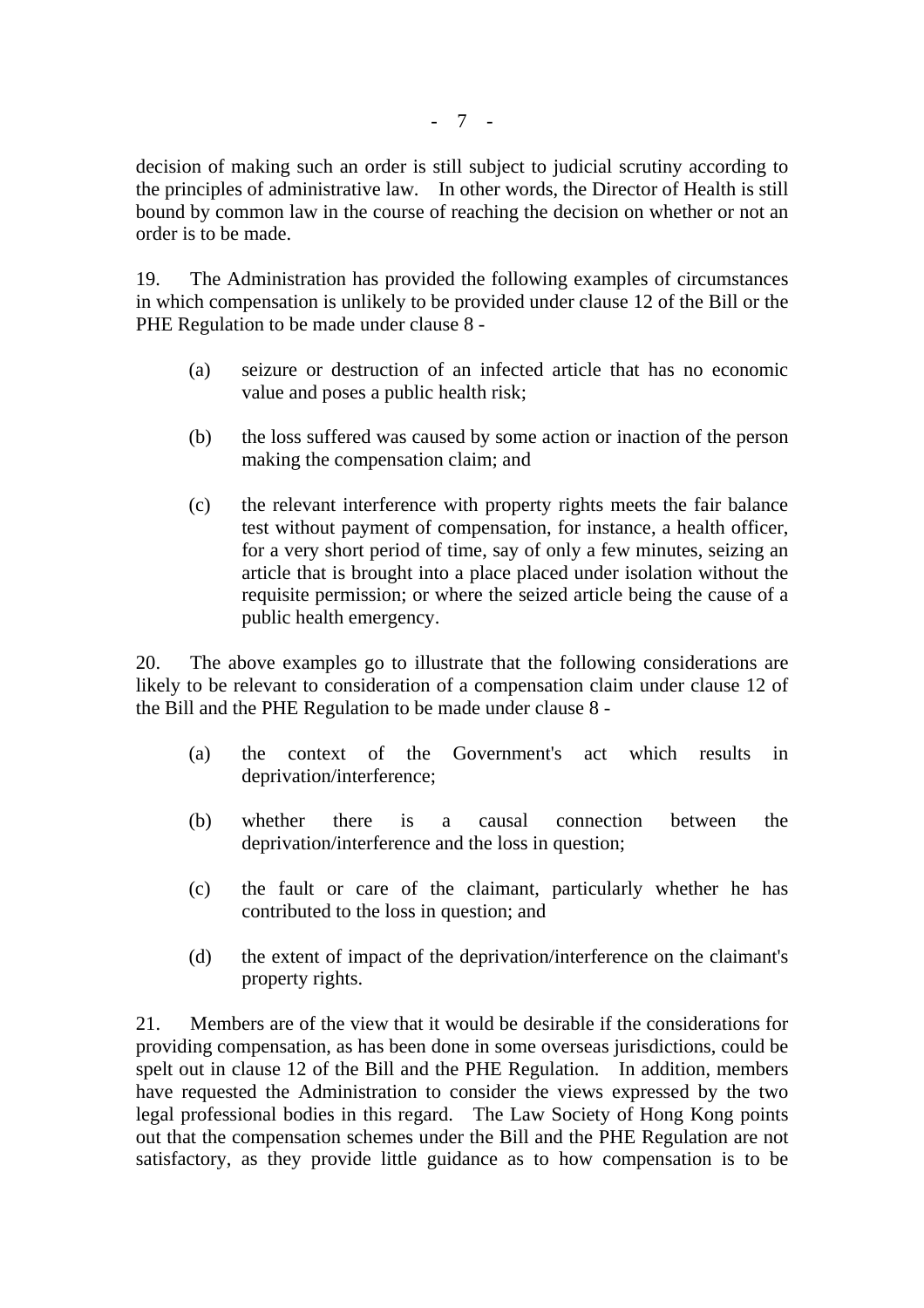assessed. Although the court will likely decide what is "just and equitable" according to common law and constitutional principles, without more concrete guiding principles for consideration of a compensation claim, claimants will have great difficulties in understanding their rights to compensation or argue their case in case of dispute. The Hong Kong Bar Association also considers that a framework for the reckoning and determination of compensation for requisitioning of property should be set out in the PHE Regulation.

22. The Administration does not see the case as there is already a constitutional requirement under BL 105 for real value compensation to owners of deprived properties in deprivation cases and the "fair balance test" for determining cases of interference with property rights which may be implicit under BL 6 and 105. Providing "just and equitable" compensation under clause 12 of the Bill and in the PHE Regulation is appropriate to embrace all types of claims for compensation and to provide flexibility in accommodating any future local court decisions on deprivation as well as non-deprivation cases. The Administration has also pointed out that there are precedents in Hong Kong's statute book which provides for compensation by the Government without spelling out in detail the considerations for determining the compensation to be provided.

## *Mechanism for resolving disputes over compensation claims*

23. Clause 12(2) of the Bill provides that any dispute as to whether compensation is payable or the amount of compensation may, in default of agreement, be resolved or determined by arbitration in accordance with the Arbitration Ordinance (Cap. 341). A provision similar to clause 12(2) will also be included in the PHE Regulation.

24. The Administration has advised that clause 12(2) of the Bill merely continues the use of arbitration provided under section 17 of QPDO to resolve disputes over compensation claims in the new legislative framework for prevention and control of disease. Furthermore, different from section 17 of QPDO which provides that any dispute as to the amount of compensation in relation to requisition of vehicles or vessels or the destruction of articles shall, in default of agreement, be determined by arbitration in accordance with the provisions of Cap. 341, clause 12(2) does not preclude a claimant from bringing the case before the court or using other forms of dispute resolution. Hence, it will be up to the parties to decide whether to resort to arbitration as provided for in the Bill, having regard to the advantages and disadvantages of arbitration in any particular circumstances.

25. Members note that both the Hong Kong Bar Association and the Law Society of Hong Kong consider clause 12(2) of the Bill unsatisfactory. The Bar Association points out that clause 12(2) does not mandate arbitration in default of agreement, i.e. the Director of Health may refuse to agree to submit the dispute to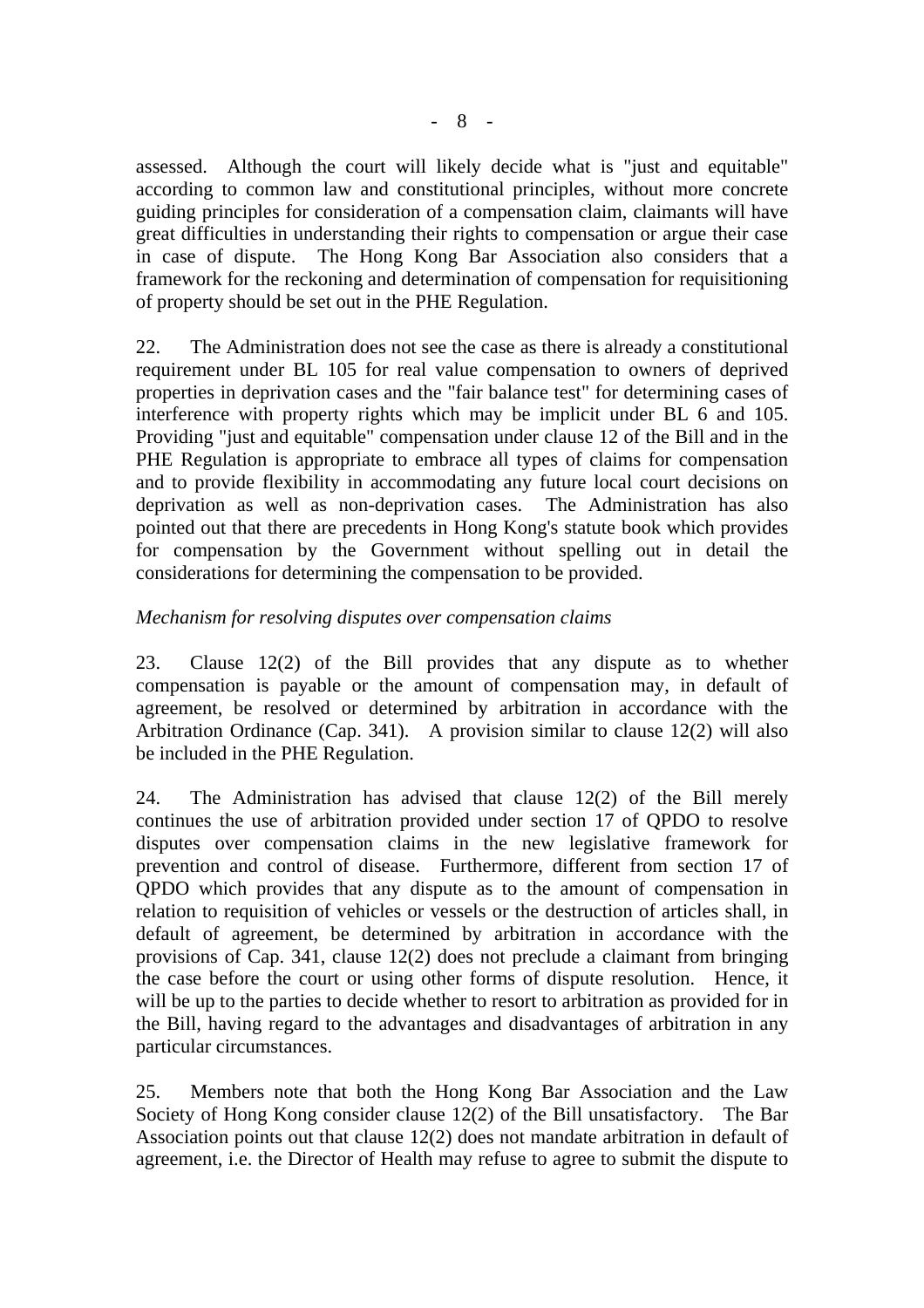arbitration, thereby leaving the person aggrieved with recourse to an application for judicial review of the legality of the Director's order. The Bar Association therefore suggests that the Bill should provide for both options of arbitration and judicial determination for resolving disputes over compensation claims or the establishment of a compensation tribunal whose determination is subject to appeal to a court.

26. On the other hand, the Law Society is of the view that clause 12(2) of the Bill should be deleted since arbitration is subject to agreement by both parties and it is unclear why a voluntary process can have statutory force. In fact, the reference to arbitration may arise from the agreement of the parties or from statute. Without clause 12(2), a compensation dispute over an order made by the Director of Health under clause 12(1) cannot be referred to arbitration under the Arbitration Ordinance unless the parties agree to enter into an ad hoc arbitration agreement to that effect.

27. Having regard to the views of the two legal professional bodies over the mechanism for resolving disputes over compensation claims, members have requested the Administration to discuss with these two professional bodies over the issue.

28. The Administration subsequently met with the two legal professional bodies on 30 April 2008 to discuss the dispute resolution mechanism provided under clause 12(2) of the Bill. It has explained that the policy intent of clause 12(2) is to provide flexibility to the claimant as to the mode of dispute resolution, say, by arbitration or court proceedings. To address the concerns expressed in their submissions, the Administration has proposed to amend clause 12(2) to the effect that the Director of Health will not refuse to submit the dispute to arbitration if the claimant chooses to resolve the dispute by arbitration. According to the Administration, representatives of the Hong Kong Bar Association and the Law Society of Hong Kong have no objection to the proposal, so long as the provision indicates clearly the options that are available to the claimant. These representatives also note the explanation, as mentioned in paragraph 22 above, for not setting out in the Bill the factors to be considered by the Director to determine "just and equitable" compensation, and for not setting up a compensation tribunal for hearing dispute cases over the compensation ordered by the Director of Health given the intended flexibility afforded to claimants to resolve disputes on compensation claims by the mode that they see fit. Based on the outcome of the discussion, and taking into account the views of the Bills Committee, the Administration will amend clause 12 as follows -

> "(1) Where any article is damaged, destroyed, seized, surrendered or is submitted to any person pursuant to this Ordinance, the Director may order the payment of such compensation as is just and equitable in the circumstances.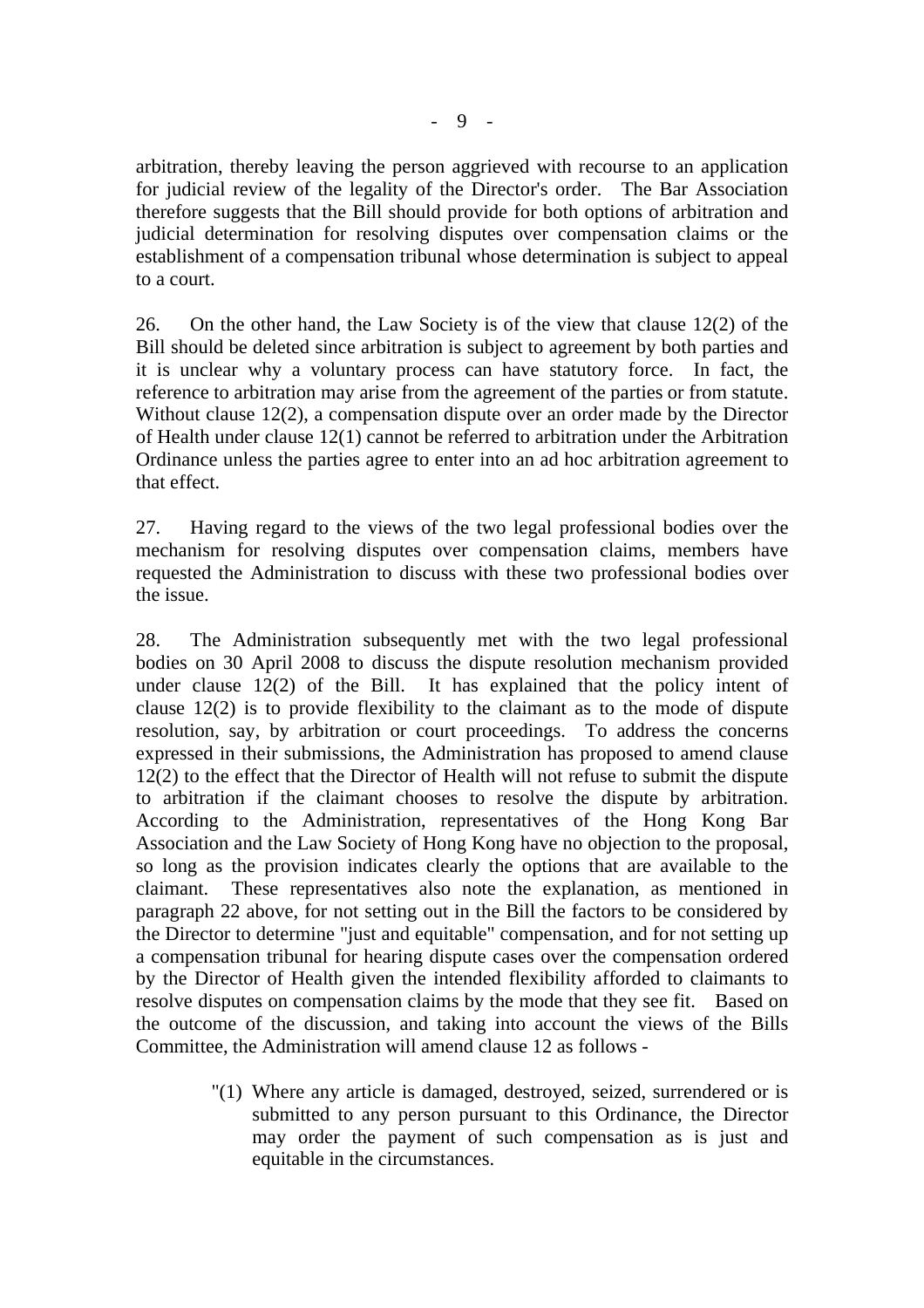- (2) The Director shall serve an order made under subsection (1) on the person in respect of whom it is made, either personally or by post, within 7 days after the order is made.
- (3) Any dispute arising from an order made under subsection (1) on the question whether compensation is payable or the amount of compensation shall, in the absence of agreement, be resolved or determined according to this section.
- (4) The dispute shall be resolved or determined by arbitration under the Arbitration Ordinance (Cap. 341) if the party disputing the Director's order ("the claimant"), within 6 months after the Director makes the order, serves a notice on the Director notifying the Director that the dispute will be referred to arbitration and proceeds to arbitration in accordance with the Arbitration Ordinance (Cap. 341).
- (5) Instead of proceeding to arbitration in accordance with the Arbitration Ordinance (Cap. 341) pursuant to subsection (4), the claimant may, within 6 months after the Director makes the order, institute civil proceedings for the determination of the dispute.
- (6) Subsection (1) does not apply to cases for which compensation is provided for by regulations made under section 8."

29. Proposed amendments to clause 12 concerning the dispute resolution mechanism and the mode of serving of notice on the amount of compensation by the Director of Health on the claimant will be incorporated in the PHE Regulation.

#### *Financial loss suffered by people isolated/quarantined*

30. Members have asked whether compensation would be paid to cover financial loss suffered by owners of premises or conveyances ordered to be isolated, as well as people ordered to be isolated or quarantined.

31. The Administration has advised that no compensation will be provided for such loss since the relevant isolation or quarantine orders will only last for a short period of time to enable the health authority to carry out disease control measures and/or medical surveillance to prevent the spread of disease. It is unlikely that the premises and conveyances under isolation or affected by the quarantine are suitable for usual economic use, such as carrying out business activities, because of, for instance, their being infected and/or the presence of persons detained under isolation or quarantine. In view of these considerations and the importance of the public interest which such isolation or quarantine orders serve to advance, the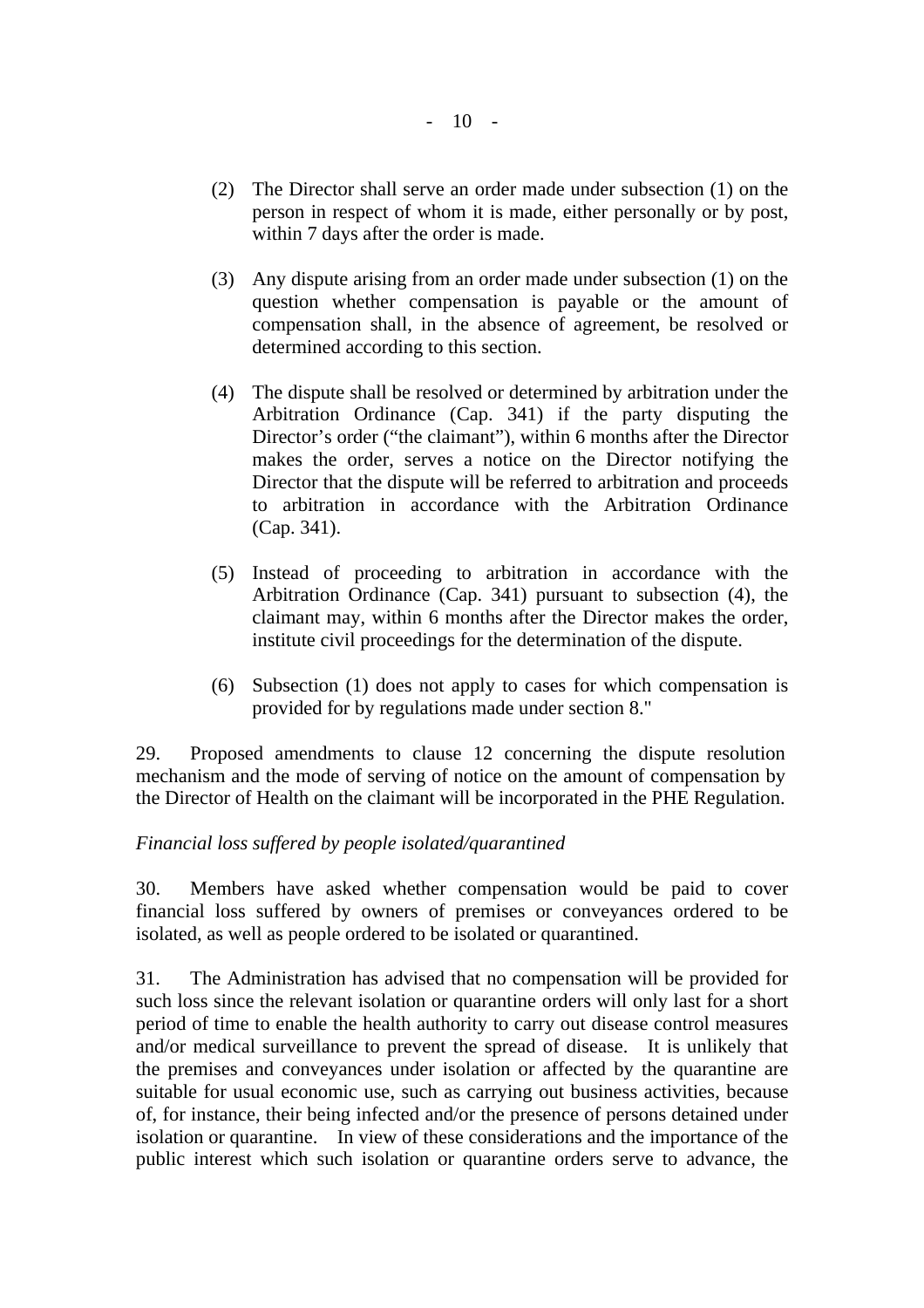Administration considers that, notwithstanding the absence of compensation for such financial loss, any interference with property rights arising from the making of these isolation or quarantine orders meets the fair balance required referred to in paragraph 16 above.

32. The Administration has further advised that under the current human rights law, the Government is also not obliged to provide compensation to a person who is lawfully detained for the prevention of the spreading of infectious diseases for any financial loss incurred by him as a result of the lawful detention. Under Article 5(5) of the Hong Kong Bill of Rights, only a person who has been the victim of unlawful arrest or detention shall have an enforceable right to compensation. Any person who claims that he has been subjected to arbitrary detention in violence of Article 5(1) of the Hong Kong Bill of Rights may apply to the court under section 6 of the Hong Kong Bill of Rights Ordinance (Cap. 383) for such remedy or relief as the court considers appropriate and just in the circumstances.

33. The Administration has, however, pointed out that in the case of a public health emergency where large number of people may be affected, the fact that the Government is not liable for their financial loss does not preclude the introduction of relief measures on compassionate ground. A recent example is the Trust Fund set up after the SARS outbreak in 2003 to provide special ex-gratia relief payment or financial assistance.

## The PHE Regulation

## *General framework of the PHE Regulation*

34. A general framework of the PHE Regulation that might be made by CE in Council under clause 8 of the Bill where there is a public health emergency situation as defined in clause 8(4) of the Bill is in **Appendix II**.

## *Authority to make the PHE Regulation*

35. Dr Hon KWOK Ka-ki has asked for the reason why the Director of Health is not specified in the Bill for the making of the PHE regulation, as has been done in the United States of America.

36. The Administration has explained that the reason for only empowering CE in Council to make a public health emergency regulation on an occasion of public health emergency is because the whole Government will need to be mobilised to combat and control the emergency situation to which the Government will be held wholly accountable. Although the Director of Health is not mentioned in the making of a public health emergency regulation under clause 8 of the Bill, CE in Council will certainly seek the professional advice of the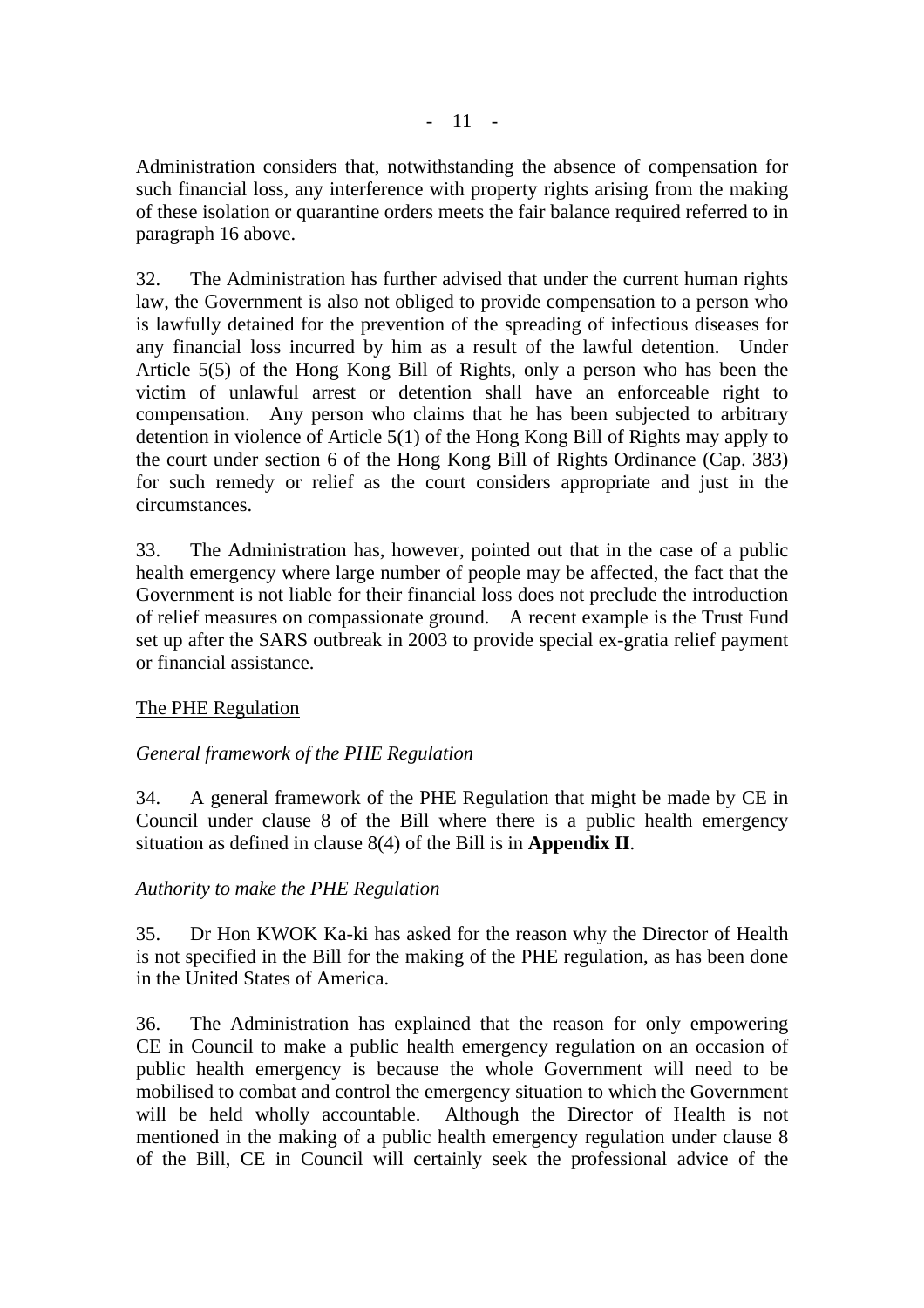Director before deciding on making the regulation.

## *Making and repealing the PHE Regulation*

37. Hon Audrey EU is of the view that, given the exceptional powers provided to the Government under the PHE Regulation, such as the requisitioning of property, the Regulation should be subject to scrutiny by the Legislative Council (LegCo) before implementation. Alternatively, a separate statutory declaration of public health emergency by CE in Council should be made to inform the public of the emergency situation.

38. The Administration has emphasised that it is of paramount importance to give the Government the necessary powers to control a public health emergency without delay. The negative vetting procedure would allow the PHE Regulation to come into operation on the date of publication in the Gazette to trigger the machinery for handling an emergency situation that threatens the public health, and at the same time allow LegCo to scrutinise it. Such an arrangement is in line with the practice provided under the public health legislation of overseas jurisdictions such as Australia, Canada, Singapore and the United Kingdom. Under their legislation, the emergency declarations/orders/regulations come into operation as soon as they are made/signed, and are at the same time subject to scrutiny of the legislature. In the event of a public health emergency, the Administration will brief LegCo on the PHE Regulation after it has been made and provide LegCo with updates on its implementation until it is repealed by CE in Council.

39. While the Administration considers a separate statutory declaration of public health emergency by CE in Council not necessary, the CE in Council will still make a declaration when there is a public health emergency. The Government also has the duty to notify WHO about the public health emergency under IHR (2005) and the Government will make announcements to keep the public informed of the emergency situation.

40. Hon Margaret NG considers that, given the significant impact of making the PHE Regulation in Hong Kong, the end date of the state of public health emergency should be specified in the Regulation.

41. The Administration has advised that it is the Government's intention to continuously review the public health emergency situation and repeal the PHE Regulation by way of a notice published in the Gazette once the state of public health emergency has ceased. To reassure the public that the PHE Regulation will not remain in force longer than necessary, the Administration will provide in clause 8 of the Bill that CE in Council will review or cause to be reviewed the public health emergency situation from time to time, in line with section 72B(2) of the Patents Ordinance (Cap. 514).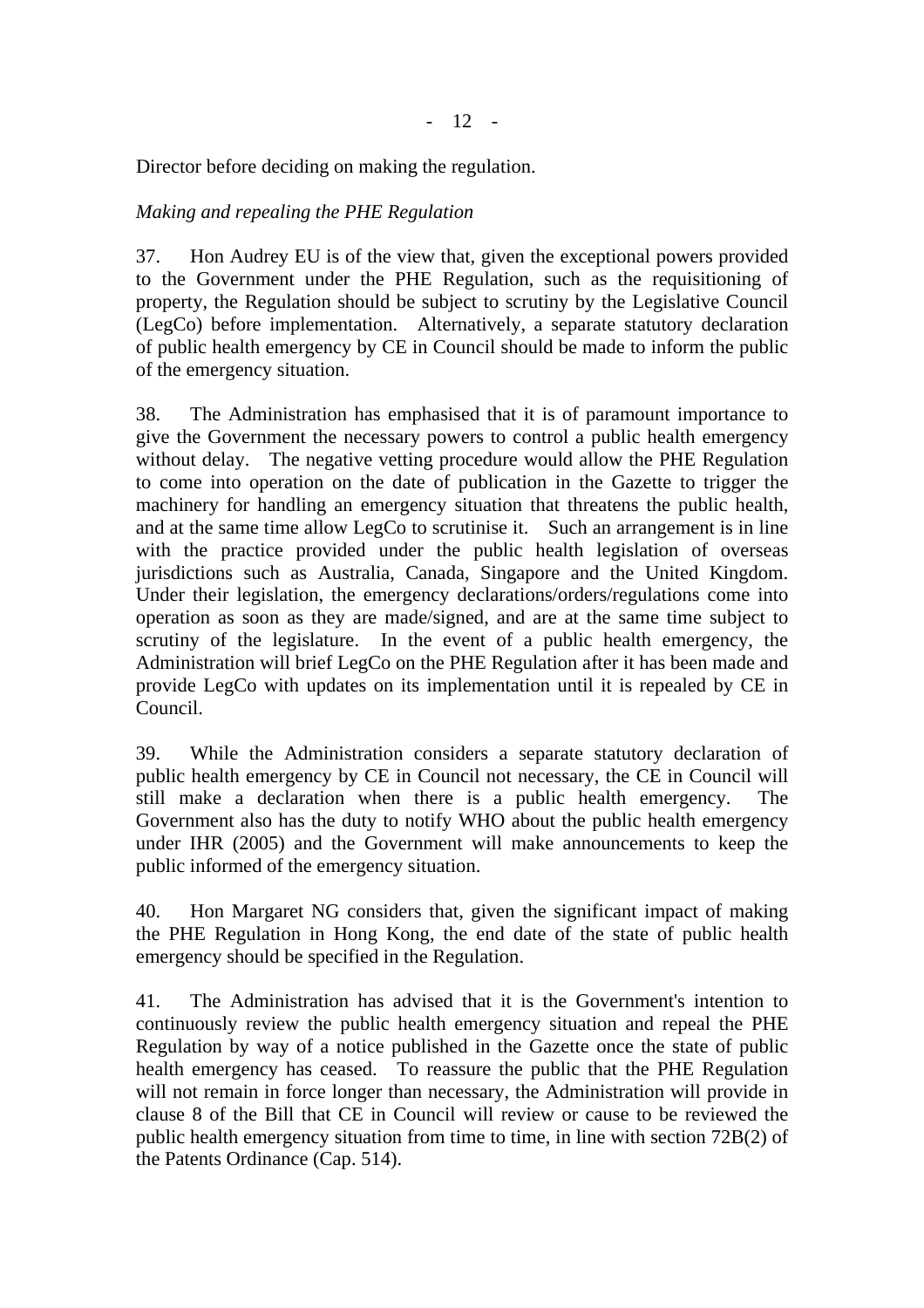## *Requisition of properties under the PHE Regulation*

42. Members have asked whether the requisition of private properties under the PHE Regulation will include intellectual property, such as the patents of pharmaceutical products.

43. The Administration has advised that the PHE Regulation will not provide for the requisition of intellectual property protected by the Patents Ordinance. Part IX of the Patents Ordinance has already provided for the use of patents by the Government during a period of extreme urgency as declared by CE in Council under the Ordinance for maintaining or securing sufficient supplies and services essential to the life of community and the compensation for such Government use. The Patents (Amendment) Ordinance 2007, which has come into operation on 22 February 2008, further provides for, among other things, the granting of a compulsory import licence for patented pharmaceutical products and the related remuneration to the proprietor of the patent, if any, to import, put on the market, stock, use or otherwise the generic version of a patented pharmaceutical product, or perform any other act which would amount to an infringement of the patent concerned during a period of extreme urgency as declared by CE in Council under the Ordinance to address any public health problem. Unlike the general "Government use" as provided for in the current Part IX, the Amendment Ordinance does not restrict the use to Government, subject to the compulsory licence, and that no remuneration would need to be paid at the importing end if adequate remuneration has been paid to the proprietor of the patent at the exporting end.

## *Definition of "requisition"*

44. Members share the view that as "requisition" is not a technical legal term, a definition for "requisition" should be provided in the Bill to better reflect the policy intent that the term embraces deprivation of property and mere interference with property rights. After consideration, the Administration will provide a definition of "requisition" by adding a new subclause (5) to clause 8 of the Bill to avoid doubt.

## *Requisitioning of properties in circumstances other than a public health emergency*

45. Hon Andrew CHENG has suggested that the power to requisition private properties should be provided in an emergency situation which is less serious than a "public health emergency" as defined in clause 8(4) of the Bill so that the situation can be controlled as quickly as possible.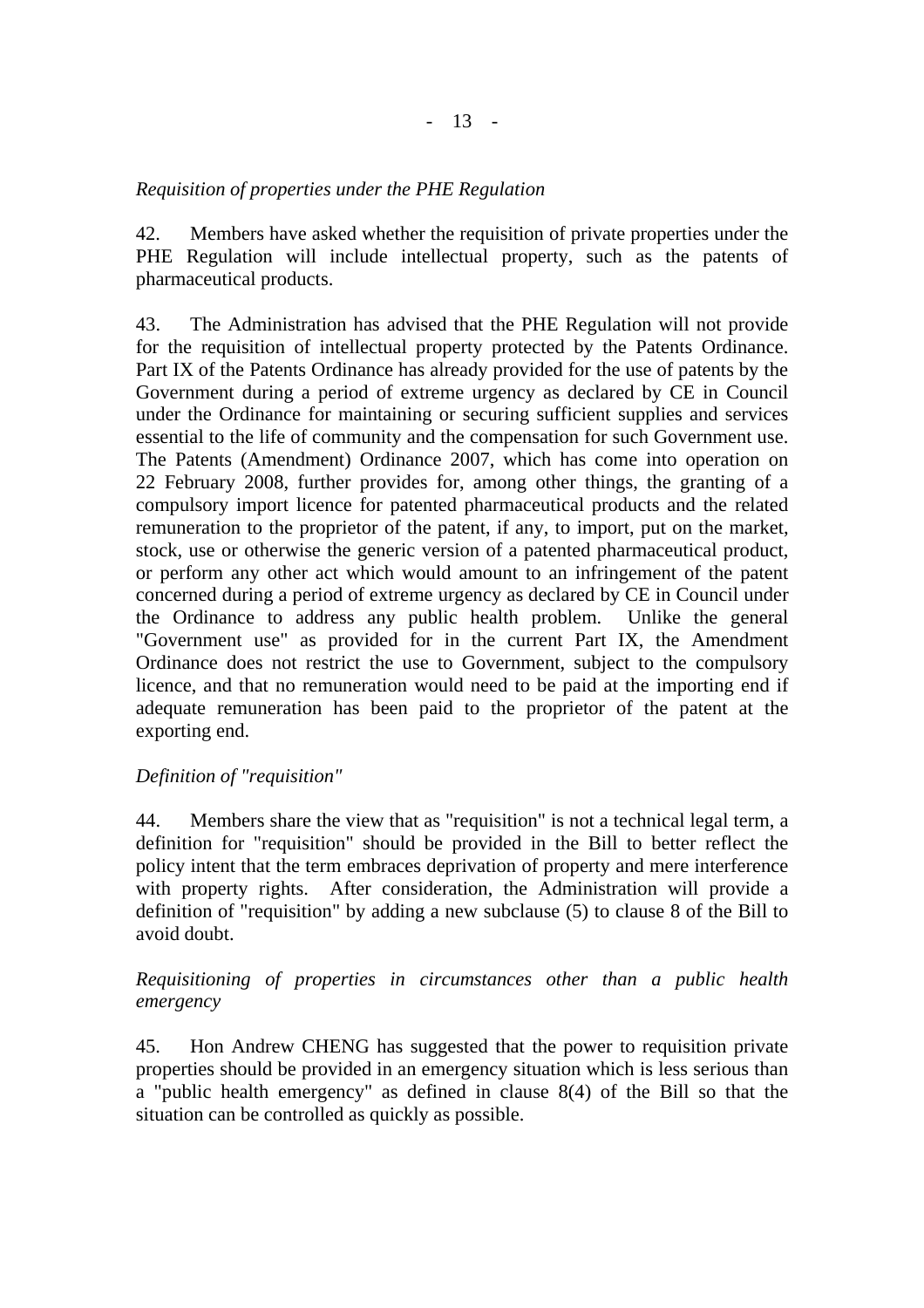46. The Administration has advised that given the implications of requisition on property rights protected under BL 6 and 105, it is the Government's policy that the requisition power will only be exercised in a public health emergency situation as defined under clause 8(4) of the Bill. Where an emergency situation falls short of a public health emergency situation, the Government will make use of its existing resources to handle the situation.

#### Powers of arrest under the Bill

- 47. Powers of arrest under the Bill are provided under the following provisions -
	- (a) clause 6(1) empowers health officers, police officers, appointed public officers, staff of hospital or a place of isolation/quarantine and members of the Auxiliary Medical Service (AMS) or Civil Aid Service (CAS) to arrest a person who escapes from a place of isolation/quarantine (which is an offence under clause 6(2));
	- (b) clause 5(1) gives the power of arrest without warrant to health officers and police officers if they reasonably suspect that a person has committed or is committing an offence under the Ordinance other than that under clause 6(2); and
	- (c) clause 5(2) empowers all health officers, police officers, public officers and persons enforcing the legislation to arrest without warrant any person who obstructs or assist in obstructing their lawful exercise of power.

48. The Administration has explained that although health officers and police officers work closely together in enforcing the legislation, it is still necessary to give health officers the arrest power for effective prevention and control of infectious diseases in case there is no police officer at the scene. The Administration has pointed out that except for the particular case provided for under clause  $6(1)$ , the power to arrest a person who has committed or is committing an offence under clause 5(1) is only given to health officers and police officers. This reflects the policy that health officers and police officers are the main enforcement officers of the legislation, and that arrest power will be given only when absolutely required and fully justified.

49. The Administration has further explained that there is a need to also provide a wider scope of public officers/persons in addition to health officers and police officers with arrest power under clause 5(2), as the main intent of the clause is to prevent people from obstructing the exercise of powers under the Bill, including performance of isolation or quarantine function where members of AMS, CAS and hospital staff may be deployed to carry out or assist in carrying out such function.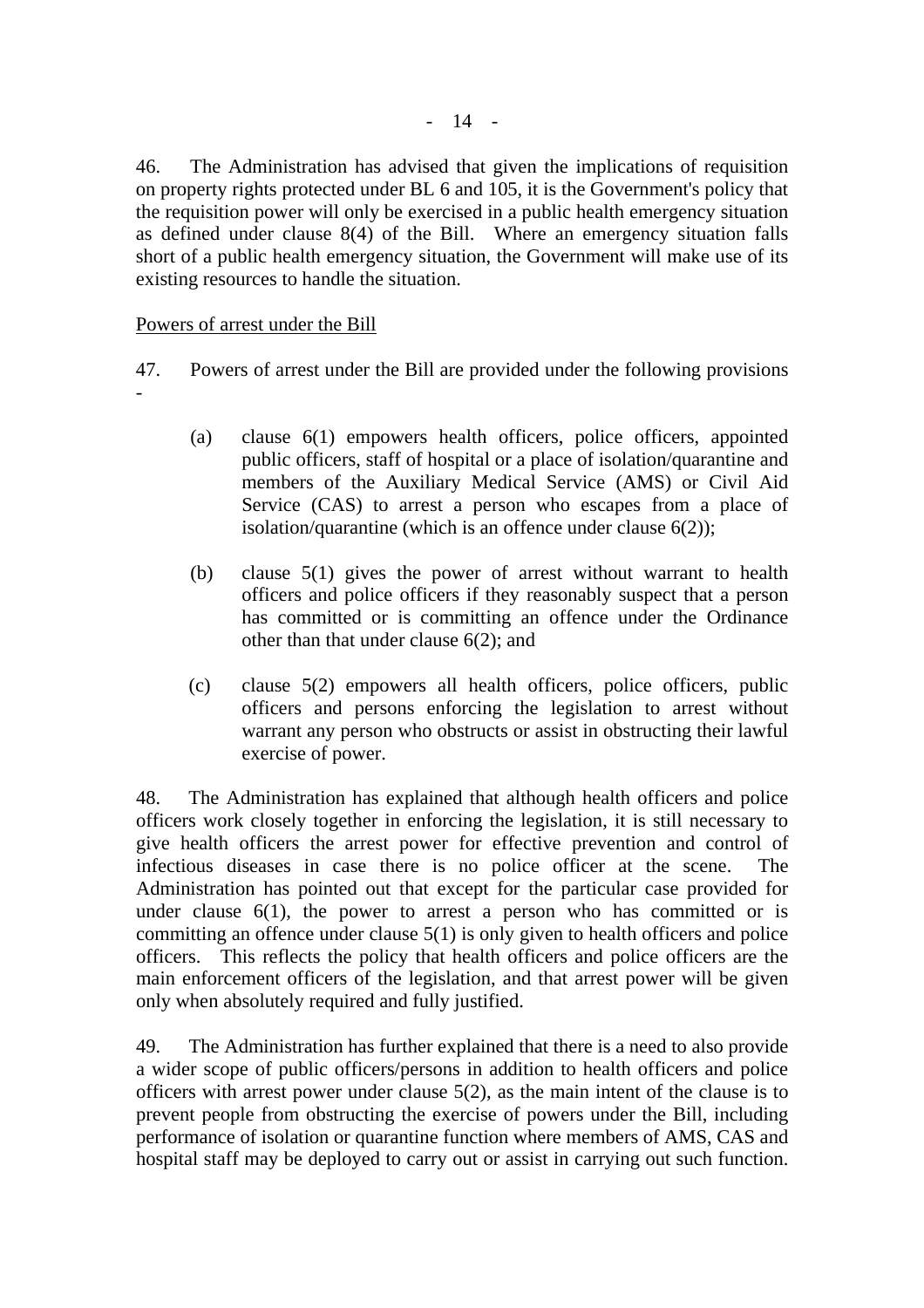Similarly, there is also a need to give the power of arrest to a wider scope of public officers/persons in addition to health officers and police officers under clause 6(1). These people include those who may be deployed to manage the place of isolation/quarantine or the place where the person is detained, for instance, public officers on duty at holiday camps used as a place of isolation/quarantine, members of AMS and CAS, and members of the Immigration Service (for arresting a person seeking to leave Hong Kong in contravention of a health officer's order at a point of entry), hospital staff etc. While these people are usually assisted by police officers, the Bill has to give them the power so that they can arrest a person placed under isolation/quarantine who is trying to escape from the place of isolation/quarantine before a police officer arrives.

50. While agreeing to the need for empowering a wider scope of public officers/persons in addition to health officers and police officers with arrest power under clause 5(2), Hon LI Fung-ying has expressed concern that conflict between employers and employees will arise as some employees may be reluctant to exercise the general arrest power given to them. Hon Vincent FANG has also pointed out that unlike members of AMS and CAS who wear uniform while on duty, hospital staff may not in all instances. This may impede the exercising of arrest by hospital staff provided under clause 5(2).

51. On review, the Administration will amend clauses 5(2) and 6(1) to provide for the power of arrest of health officers, police officers, public officers appointed under the Ordinance, for instance, Immigration Officer, and members of AMS and CAS only. Under the new proposal -

- (a) clause 5(1) will provide that a health officer or a police officer may arrest a person who has committed or is committing an offence under the Ordinance;
- (b) clause 5(2) will be amended to provide that a health officer, a police officer, an appointed public officer, or a member of AMS or CAS may arrest a person who obstructs, or assists in obstructing, the exercise of power under the Ordinance;
- (c) clause 6(1) will be amended to provide that an appointed public officer, a police officer, or a member of AMS or CAS may arrest a person who escapes from a place where he is detained and convey him to the place from which he escaped or any other place authorized by a health officer; and
- (d) hospital staff will be given the power to stop and detain a person who is committing or has committed an offence in relation to isolation or quarantine in the PCD Regulation to be made under clause 7 of the Bill. The Department of Health will work with the Hospital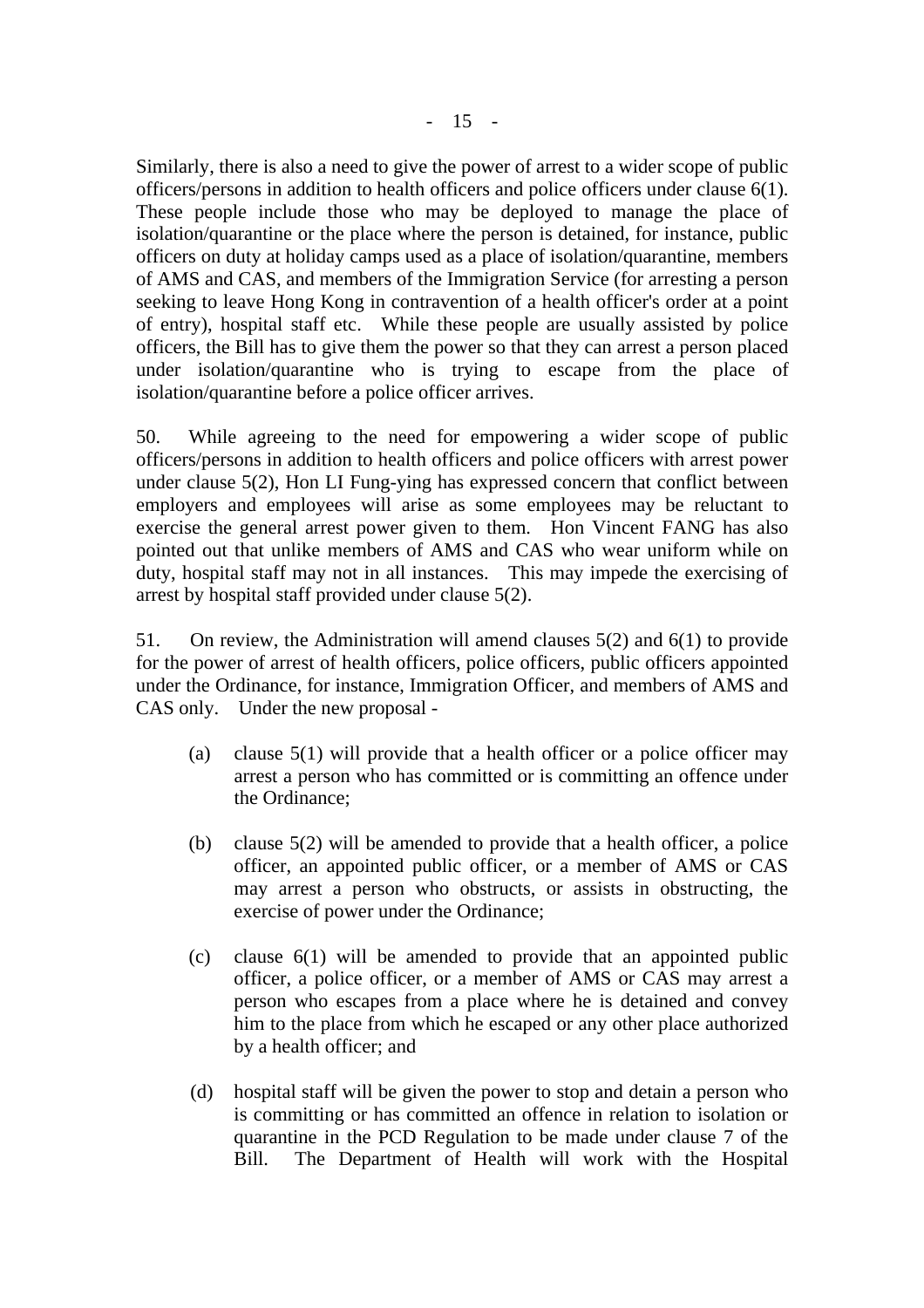Authority to prepare operational guidelines on the exercise of the power by hospital staff.

## Safeguards for the rights of persons arrested

52. Members are of the view that sufficient safeguards should be provided in the Bill to ensure that the rights of individuals would not be unduly compromised as a result of acts taken against them under clauses 5 and 6.

53. The Administration has advised that the rights of a person arrested by a person other than a police officer will be fully safeguarded. Under clause 5(3) of the Bill, the person will be delivered to a police officer as soon as practicable, who will then handle the person in accordance with established procedures, or handover the person to a health officer for medical examination or test under section C7 of the PCD Regulation in case the person is suspected to be infected.

54. The Administration has further advised that usual safeguards applicable to an arrested person, such as the right to be informed of the reason for arresting him, the right to trial or to release within a reasonable time, the right to take proceedings before a court, etc. will also be applicable to persons arrested under clauses 5 and 6. Suitable training will also be provided to public officers and persons authorised to exercise the power of arrest under the Bill to ensure that they understand the proper arrest procedures and the rights of the arrested persons.

## Safeguards for the rights of persons placed under isolation/quarantine

55. In response to members' enquiries on the safeguards for the rights of person placed under isolation/quarantine, the Administration has advised that before placing a person under isolation/quarantine, a health officer must have reason to believe that the person has been infected with or is a contact of a specified infectious disease. The order made by a health officer to place the person under isolation/quarantine must be in writing and will specify both the reason for isolation/quarantine and the terms of isolation/quarantine. A health officer will make professional judgment having regard to the person's conditions, such as medical or contact history, clinical symptoms or signs, laboratory test results, etc. and discussions with the parties providing such information.

56. The Administration has further advised that a person placed under isolation/quarantine may request a medical examination or test to be performed by a medical practitioner of his choice, in addition to the examination or test to which a health officer subjects the person. The person will also be subject to regular medical examination or test in order to review his health conditions. The person will be released from isolation/quarantine as soon as a health officer considers that he is not infectious, for instance, when he has been effectively treated as indicated by medical test results or on the lapse of the incubation period for the disease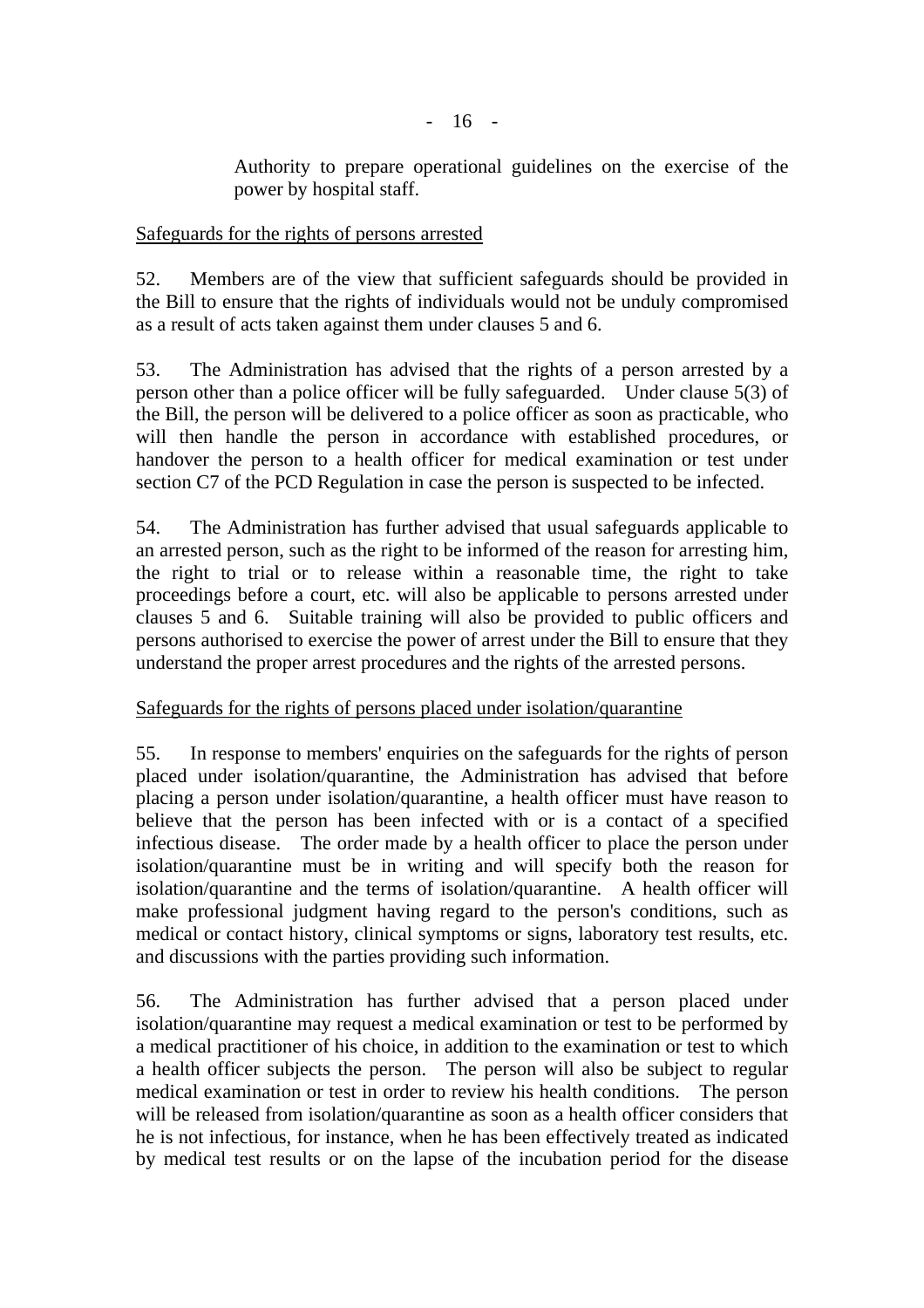concerned, or the isolation/quarantine can be placed by medical surveillance, which is less restrictive than isolation/quarantine.

57. The Administration has also pointed out that a person aggrieved by the decision of a health officer can seek remedy through the court by applying for judicial review or a writ of *habeas corpus*, or bringing proceedings for a violation of his right to liberty and security of person pursuant to the Hong Kong Bill of Rights Ordinance.

#### Definition of "article"

- 58. Under clause 2 of the Bill, the term "article" includes
	- "(a) an animal (other than a human being);
	- (b) a plant; and
	- (c) any other thing or substance (including, but not limited to, conveyances and any kind of movable property),

and to avoid doubt, includes mail of any kind."

59. Having regard to the context in which the term "article" is used in the Bill, the Administration agrees that it would be absurd to interpret the term as including human beings. The Administration will move an amendment to delete "(other than a human being)" from the definition of "article".

#### Definitions of "isolation" and "quarantine"

60. The Administration will move amendments to delete the definitions of "isolation" and "quarantine" under clause 2 of the Bill and provide the circumstances under which isolation and quarantine would be carried out in the PCD Regulation to be made under clause 7 of the Bill for clarity purpose.

#### Draft provisions of the PCD Regulation

61. The Bills Committee has scrutinised the draft provisions of the PCD Regulation provided by the Administration. Members generally find the draft PCD Regulation in order. The main issues raised by members are set out in the ensuing paragraphs.

#### *Definition of "operator"*

62. The draft PCD Regulation defines "operator", in relation to a conveyance, to mean its owner, charterer, master, pilot, commander or driver (as the case may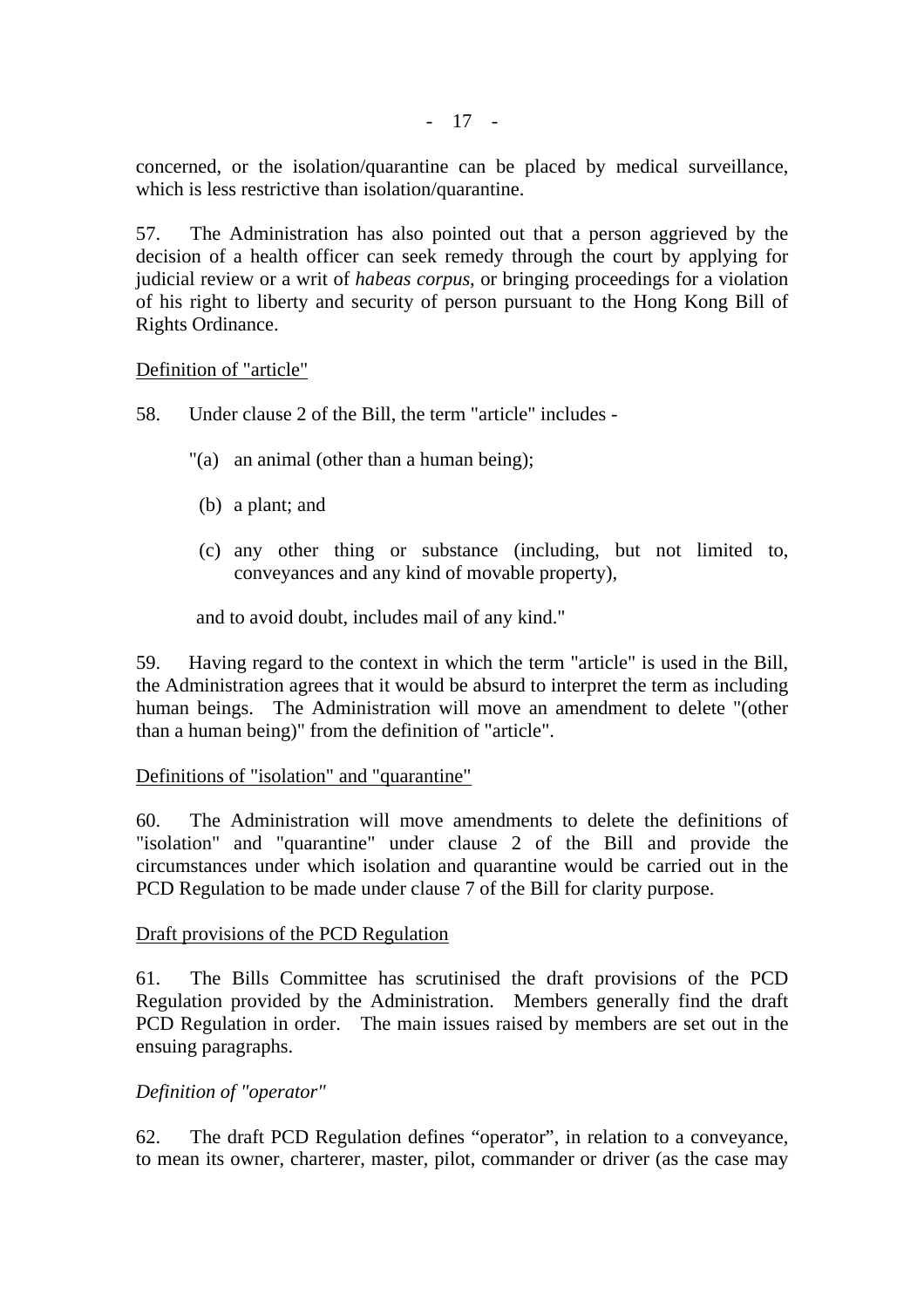be) or the person in charge of the conveyance or a person who is acting as an agent of the owner or the charterer or the person in charge of the conveyance.

63. Some members have raised the concern that the Chinese text of the term "operator" ("營運人") may imply that the owner of the conveyance has the obligation to notify a health officer immediately if a person dies on a cross-boundary aircraft, cross-boundary vessel or cross boundary public vehicle which he owns, regardless of whether the pilot of the aircraft, the master of the vessel or the driver of the vehicle has notified the health officer under section F5 of the draft Regulation.

64. The Administration has advised that the meaning of "operator" has to be understood in the context of the individual section in which it appears, as signified by the phrase "as the case may be" in the definition. Normally, it is expected that the person who has direct knowledge of the matter concerned will notify the health officer. In the case of section F5, it is expected that the pilot of the aircraft, the master of the vessel or the driver of the vehicle will notify the health officer. However, so long as the health officer is notified by any person who falls under the definition of "operator", the legal obligation will be considered as being discharged. The Administration has further advised that the Chinese text of the word "operator" is also "營運人" in a number of local legislation, for instance, the Travel Agents Ordinance (Cap. 218), the Airport Authority Ordinance (Cap. 483), the Merchant Shipping (Security of Ships and Port Facilities) Ordinance (Cap. 582), etc.

## *Definition of "residential premises"*

65. Under section C1(6) of the draft PCD Regulation, "residential premises" means a place or part of a place that is used wholly or principally for dwelling purposes and constitutes a household unit, but does not include the following -

- (a) a home for the aged, child care centre, convalescent centre or a similar establishment;
- (b) a point of entry;
- (c) a cross-boundary conveyance; and
- (d) a place of isolation or quarantine.

66. Hon Audrey EU has asked about the reason for including "constitutes a separate household unit" in the definition of "residential premises" in section C<sub>1</sub>(6).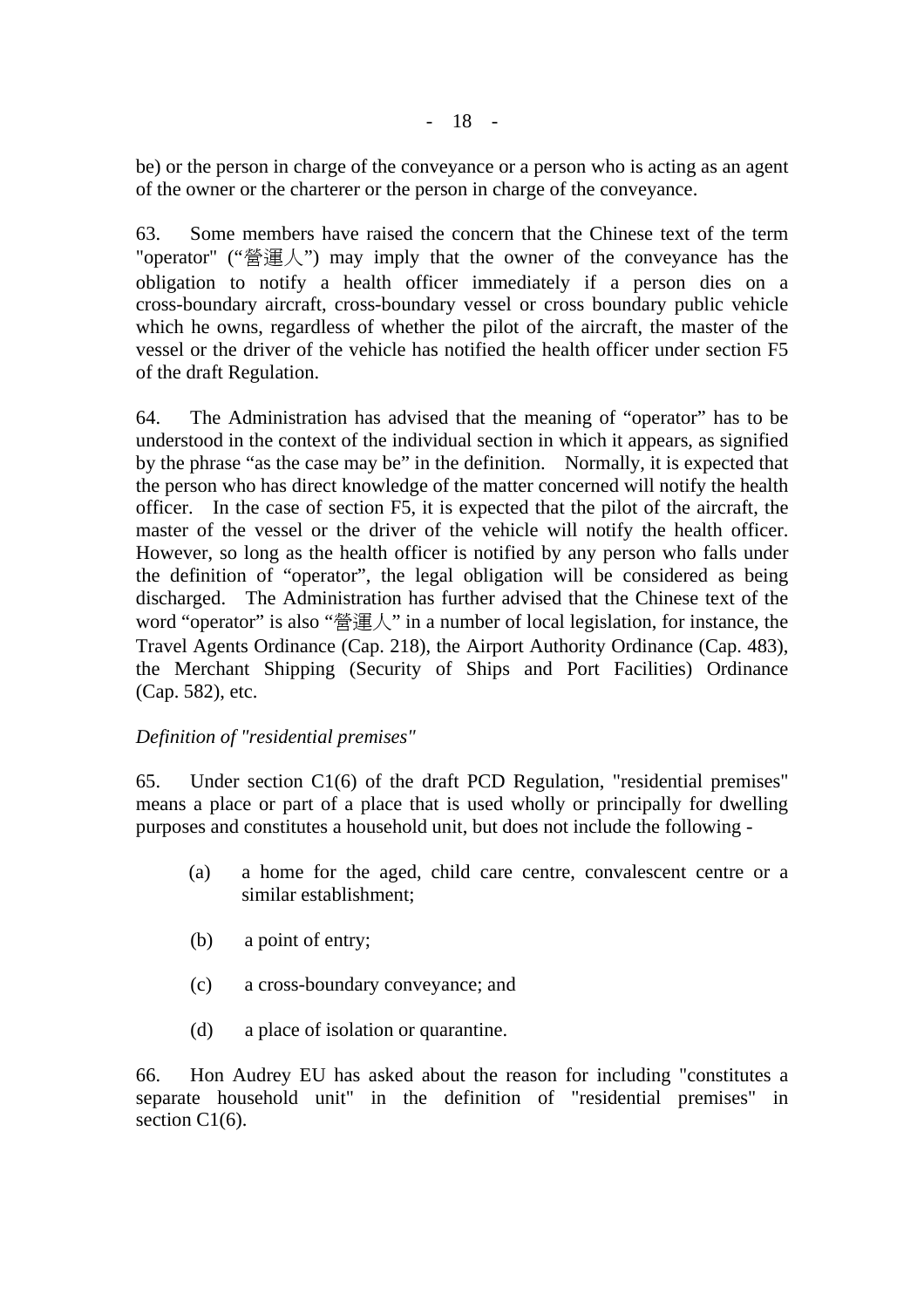67. The Administration has explained that in the drafting of the definition of "residential premises" (住用處所), reference was made to the definitions of this term (or similar terms) in other local legislation, such as -

(a) Section 38A of Immigration Ordinance (Cap. 115)

"Domestic premises" (住用處所) means premises used or intended to be used solely or principally for residential purposes and constituting a separate household unit;

(b) Section 60A of Shipping and Port Control Ordinance (Cap. 313)

"Domestic premises" (住宅處所) means any premises used wholly or mainly for residential purposes and constituting a separate household unit; and

(c) Section 2 of Noise Control Ordinance (Cap. 400)

"Domestic premises" (住用處所) means -

(a) any premises used wholly or mainly for residential purposes and constituting a separate household unit.

68. The Administration has further advised that the inclusion of "constitutes a separate household unit" in the definition of "residential premises" in section C1(6) will help identify the part of a premises used for both residential and non-residential, for instance, commercial purposes that requires a warrant for entry. The intention is that a warrant is required to enter the part of such a premises that is used principally for residential purposes and is separated from the rest of the premises by a barrier, walls, etc. No warrant is required if the part used for residential purpose is not separated from the rest of the premises, unless the whole premises is used principally for residential purpose.

*Empowering the magistrate to issue a warrant to health officer for entering or breaking into premises* 

69. Section C1(4) of the draft PCD Regulation only provides that a magistrate can issue a warrant to a health officer for entering or breaking into a residential premises. Hon Margaret NG has suggested that in order to avoid hindering the effective investigation by a health officer of an infection or a leakage of a scheduled infectious agent in a premises because of dispute on whether the premises that a health officer intended to enter or break into under section C1(1) is a residential premises, the drafting of section C1 of the draft PCD Regulation should be revised to provide for the magistrate to issue a warrant to a health officer for entering or breaking into any premises.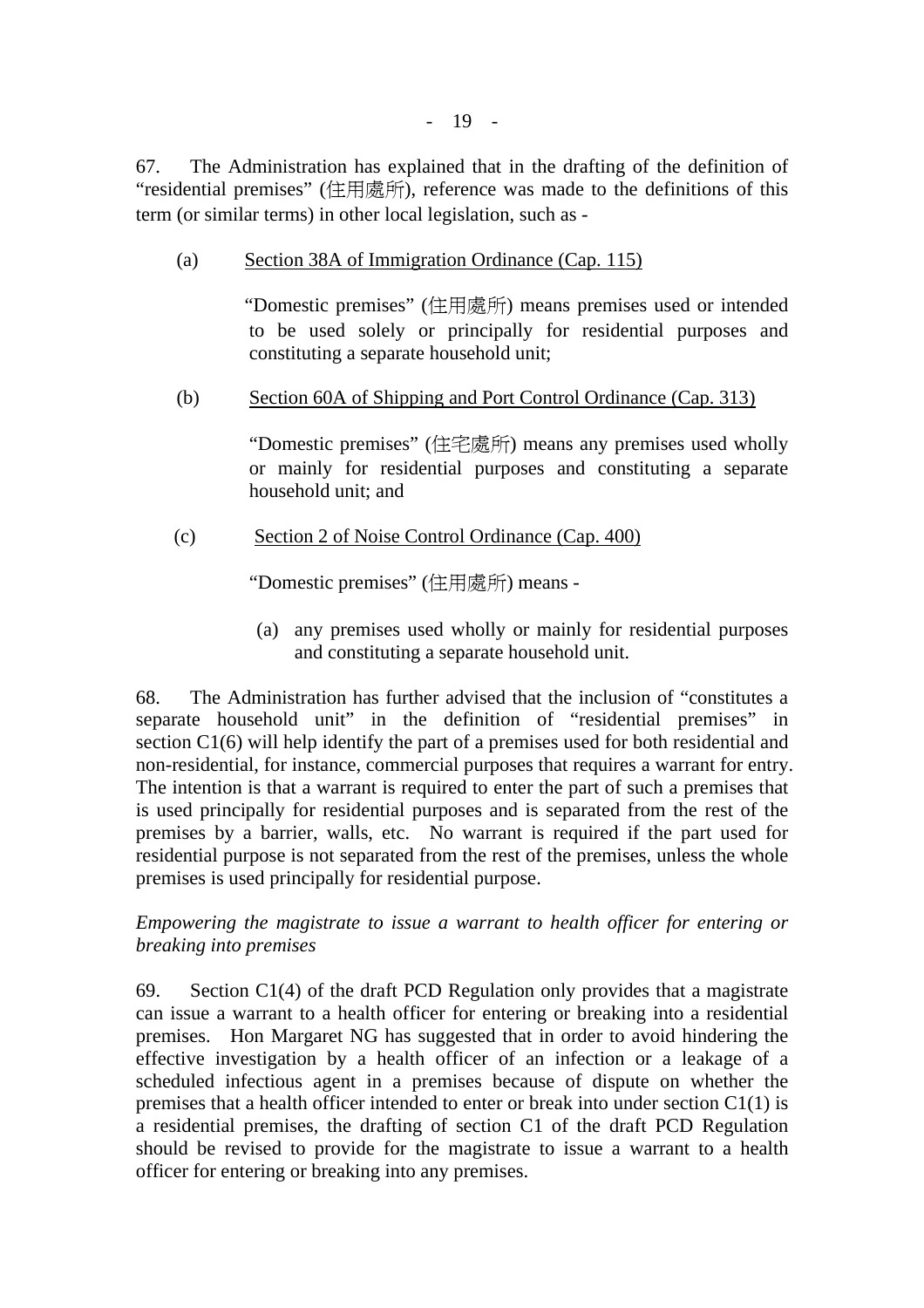70. The Administration has advised that in the actual situation, one of the following two scenarios can happen when a health officer seeks to enter a premises under section C1(1) -

- (a) if the occupier or the person appearing to be in charge of the premises, be it residential or non-residential, allows the health officer to enter, then no warrant is required; and
- (b) if the occupier or the person appearing to be in charge of the premises refuses the health officer's entry without a warrant, in case the health officer has reason to suspect that the premises may fall under the definition of "residential premises" under section C1(6), i.e. a place or part of a place that is used wholly or principally for dwelling purposes and constitutes a separate household unit, he will proceed to apply for a warrant under section C1(4). Otherwise, he is empowered to enter or break into the premises without a warrant under section C1(3).

71. The Administration considers that the present drafting of section C1 should serve the purpose and that there is no need to revise it to empower the magistrate to issue a warrant to a health officer for entering or breaking into any premises. The purpose of Miss NG's suggestion is to deal with the scenario described in paragraph 70(b) above. Nevertheless, to avoid doubt, the Administration will amend section C1(4) to provide that, in addition to the information to be provided to a magistrate provided under subsection (a) to (c) of that section, a health officer has to have reason to suspect that the premises is a residential premises and has been refused entry.

## *Empowering hospital staff etc. to stop and detain only*

72. Members note that arising from the proposal mentioned in paragraph 51 above, section E5A will be added to the PCD Regulation to only empower hospital staff to stop and detain, and not to arrest, a person who is committing or has committed an offence in relation to isolation or quarantine. A similar power will be given under that section to staff of homes for the aged, child care centres, convalescent centres or similar establishments where a person may be placed under isolation or quarantine.

## *Others*

73. The Administration has undertaken to revise certain sections of the draft PCD Regulation for the sake of clarity and consistency, which include the following -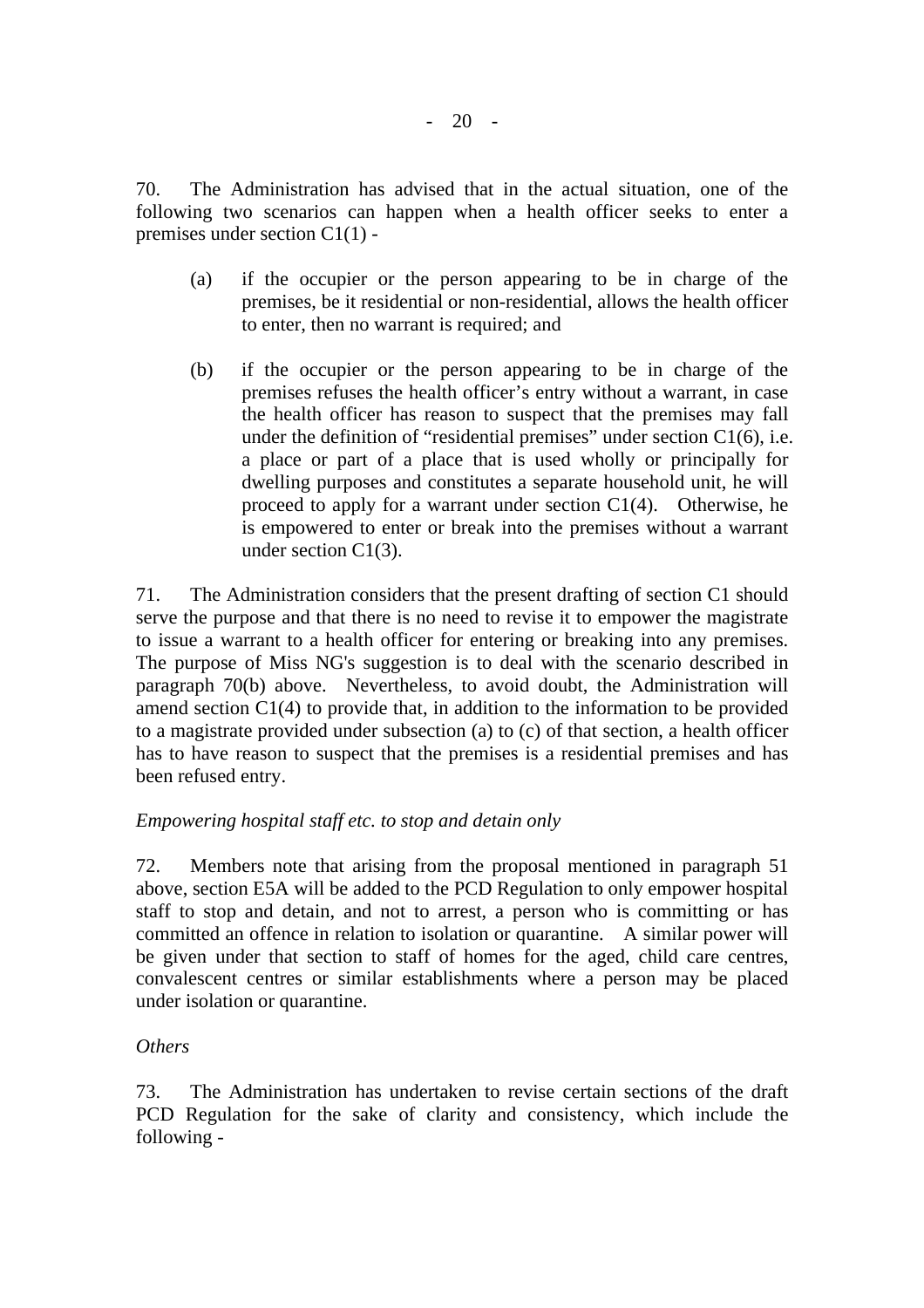- (a) section G3 adding a new provision to make it an offence for people who take water from a well which a health officer has ordered to be filled up, or before it has been cleansed or disinfected to his satisfaction; and
- (b) section  $L2(3)$  and (4) making the permission in section  $L2(3)$  and the condition in  $L_2(4)$  in writing. Section  $L_2(3)$  provides that the subject of the order shall not leave Hong Kong without the permission of a health officer during the period specified in the order. Section L2(4) provides that a health officer may attach any condition as he considers appropriate to be the permission referred to in subsection (3).

74. The draft amended PCD Regulation is in **Appendix III**.

75. At the request of the Bills Committee, the Administration has undertaken to spell out in LegCo Brief on the PCD Regulation to be gazetted any provision contained therein which is substantially different from that contained in the draft amended PCD Regulation.

#### **Committee Stage amendments**

76. The Committee Stage amendments to be moved by the Administration have been agreed by the Bills Committee.

#### **Consultation with the House Committee**

77. The Bills Committee consulted the House Committee on 16 May 2008, and sought the latter's agreement that the Second Reading debate on the Bill be resumed at the Council meeting on 28 May 2008.

Council Business Division 2 Legislative Council Secretariat 22 May 2008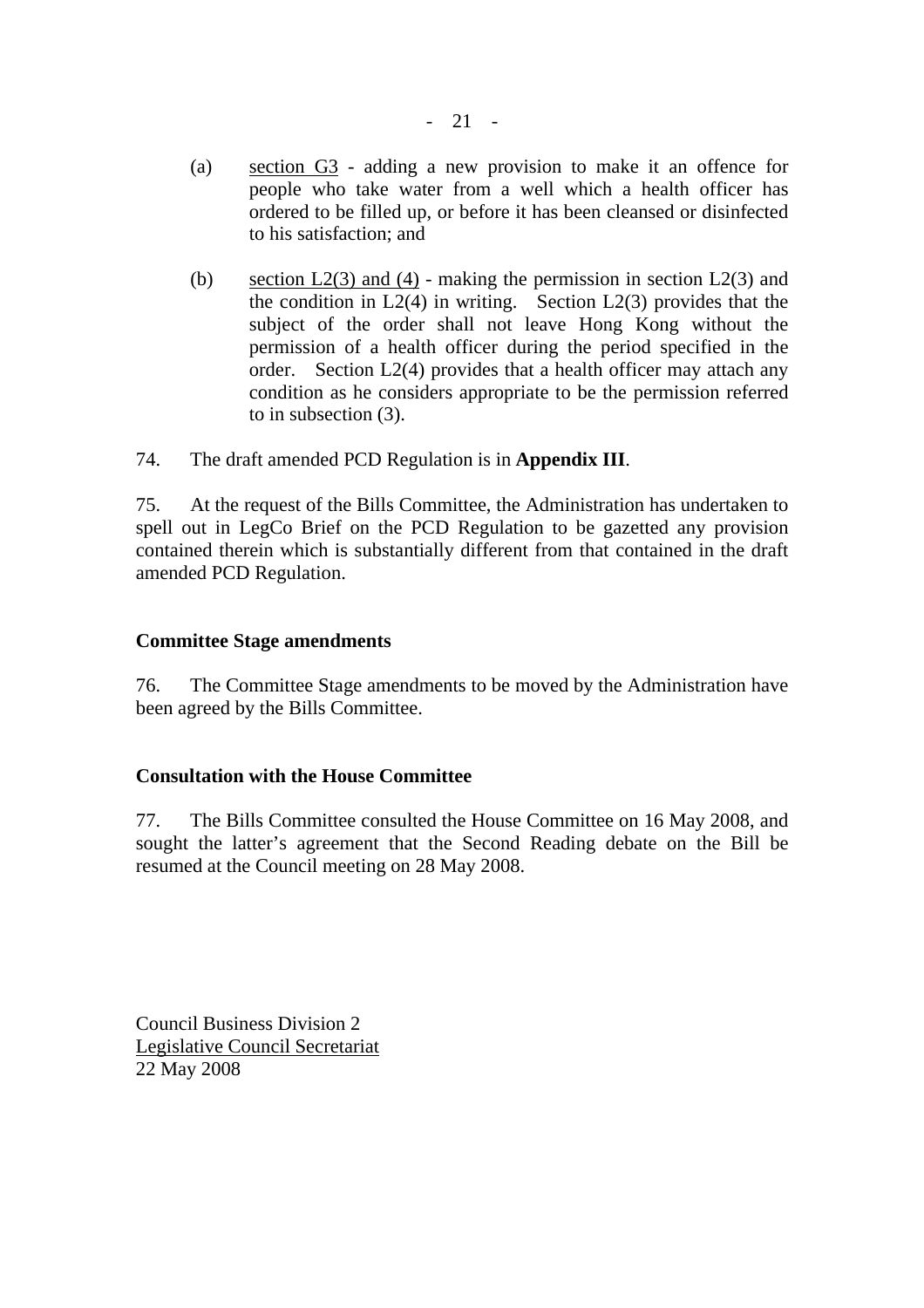# **Bills Committee on Prevention and Control of Disease Bill**

# **Membership list**

| <b>Chairman</b>        | Hon Vincent FANG Kang, JP                                                                                                                                                                                                                                                                          |
|------------------------|----------------------------------------------------------------------------------------------------------------------------------------------------------------------------------------------------------------------------------------------------------------------------------------------------|
| <b>Deputy Chairman</b> | Dr Hon Joseph LEE Kok-long, JP                                                                                                                                                                                                                                                                     |
| <b>Members</b>         | <b>Hon Margaret NG</b><br>Hon Mrs Sophie LEUNG LAU Yau-fun, GBS, JP<br>Hon WONG Yung-kan, SBS, JP<br>Hon Andrew CHENG Kar-foo<br>Hon LI Fung-ying, BBS, JP<br>Hon Audrey EU Yuet-mee, SC, JP<br>Hon LI Kwok-ying, MH, JP<br>Hon Alan LEONG Kah-kit, SC<br>Dr Hon KWOK Ka-ki<br>(Total: 11 Members) |
| <b>Clerk</b>           | Miss Mary SO                                                                                                                                                                                                                                                                                       |
| <b>Legal Adviser</b>   | Mr Stephen LAM                                                                                                                                                                                                                                                                                     |
| <b>Date</b>            | 25 January 2008                                                                                                                                                                                                                                                                                    |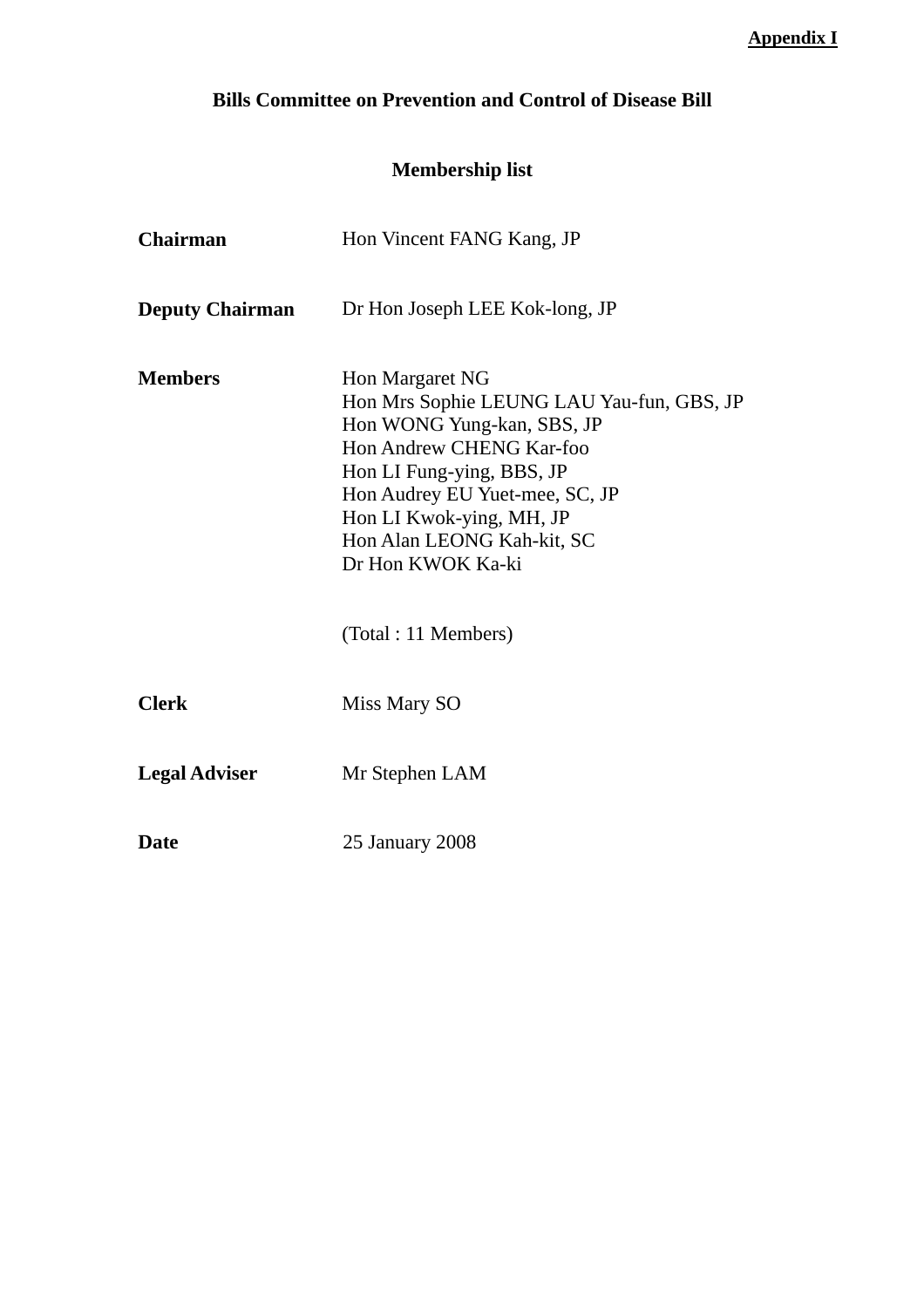# **General framework of the Public Health Emergency Regulation**

 Depending on the circumstances of a particular public health emergency, the Public Health Emergency (PHE) Regulation may provide for the following:

## Access to information

A health officer may require any person to give him access to any information possessed or controlled by the person that is relevant to the handling of a state of public health emergency.

## Disclosure of information

The Secretary for Food and Health, or a public officer authorized by him, may disclose any information relating to the public health emergency if he considers it necessary for the protection of public health.

## Power to requisition property

- (a) For the purpose of handling a public health emergency, the Director of Health (the Director) or any officer authorized by him may –
	- (i) requisition any property (to be listed in a Schedule);
	- (ii) give such direction and take such steps as to be necessary to secure effective use or possession of the requisitioned property; and
	- (iii) use and deal with the property as if he were the owner of the property.
- (b) The Director is obliged to notify the person from whom the property was requisitioned as soon as practicable after the use of it has ceased.
- (c) As far as possible, requisitioned property will be returned to the owner or the person from whom it was requisitioned.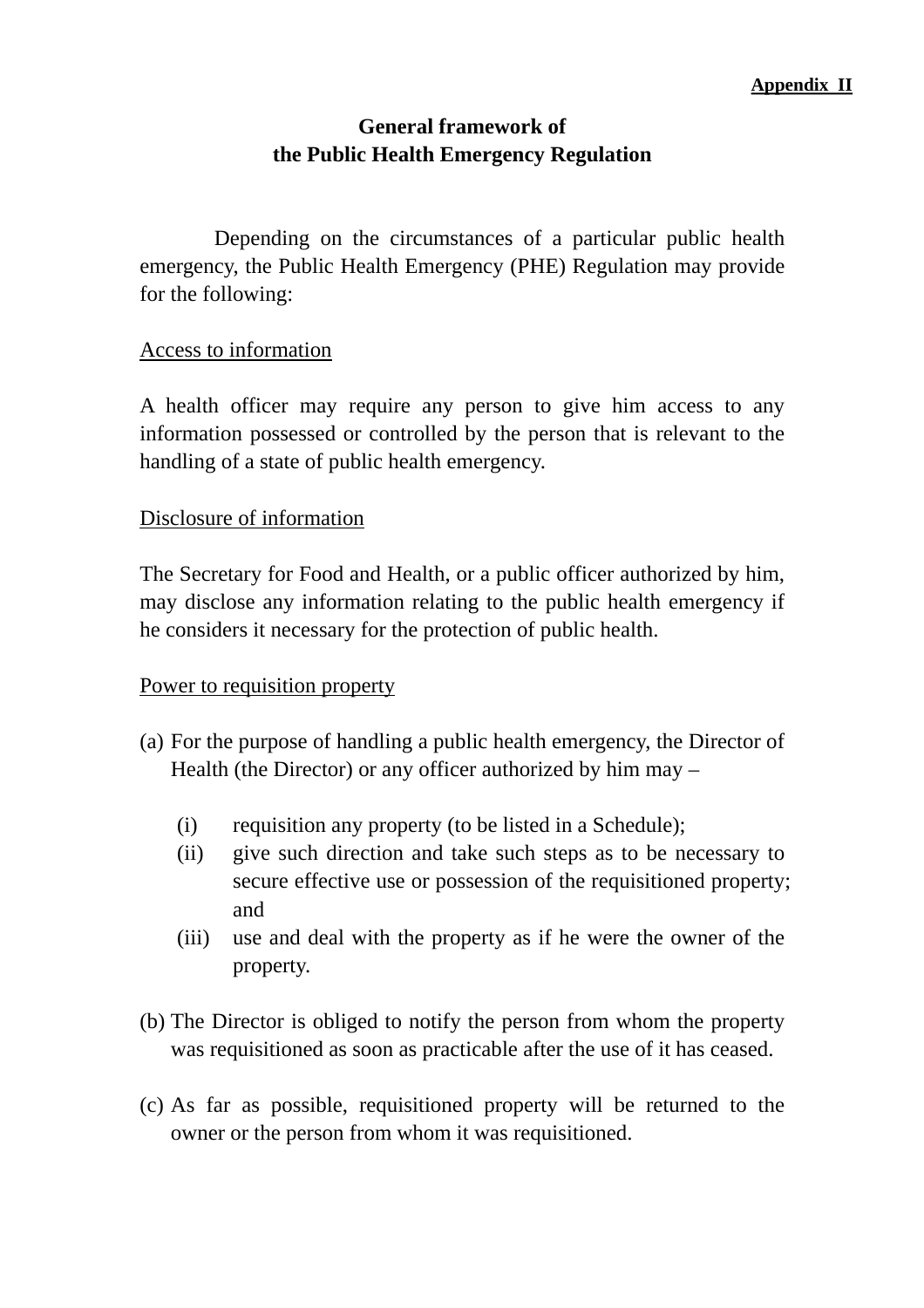## Compensation for requisitioned property

- (a) Any person who sustains loss or damage in consequence of or arising out of the exercise of requisition power, or is entitled to the use of or rent from any requisitioned property, is entitled to recover such compensation as is just and equitable in the circumstances.
- (b) Any compensation claim should be made in writing to the Director within three months after the Director has notified the person that the use of the property has ceased. The Director may extend the period for making claims.
- (c) Upon receipt of the compensation claim, the Director will assess the amount of compensation and serve a notice on the claimant, either personally or by post, on the amount as soon as practicable.
- (d) The amount will be paid to the claimant if he agrees in writing that he accepts the amount as a full settlement of his claim.
- (e) Any dispute as to whether compensation is payable or the amount of compensation, in default of agreement, may be resolved or determined arbitration in accordance with the Arbitration Ordinance (Cap 341). The claimant should, within six months after the Director has served the notice, notify the Director that the dispute will be referred to arbitration.
- (f) Alternatively, instead of opting to resolve the dispute by arbitration, the claimant may, within six months after the Director has served the notice, institute civil proceedings for determining the dispute.

## Appointment of medical and health professional

- (a) The Director may appoint an unregistered person to act as a medical and health professional, subject to any condition or duty that the Director may specify.
- (b) The Director may only appoint an unregistered person whom the Director considers suitable to act as a medical and health professional by virtue of his qualifications.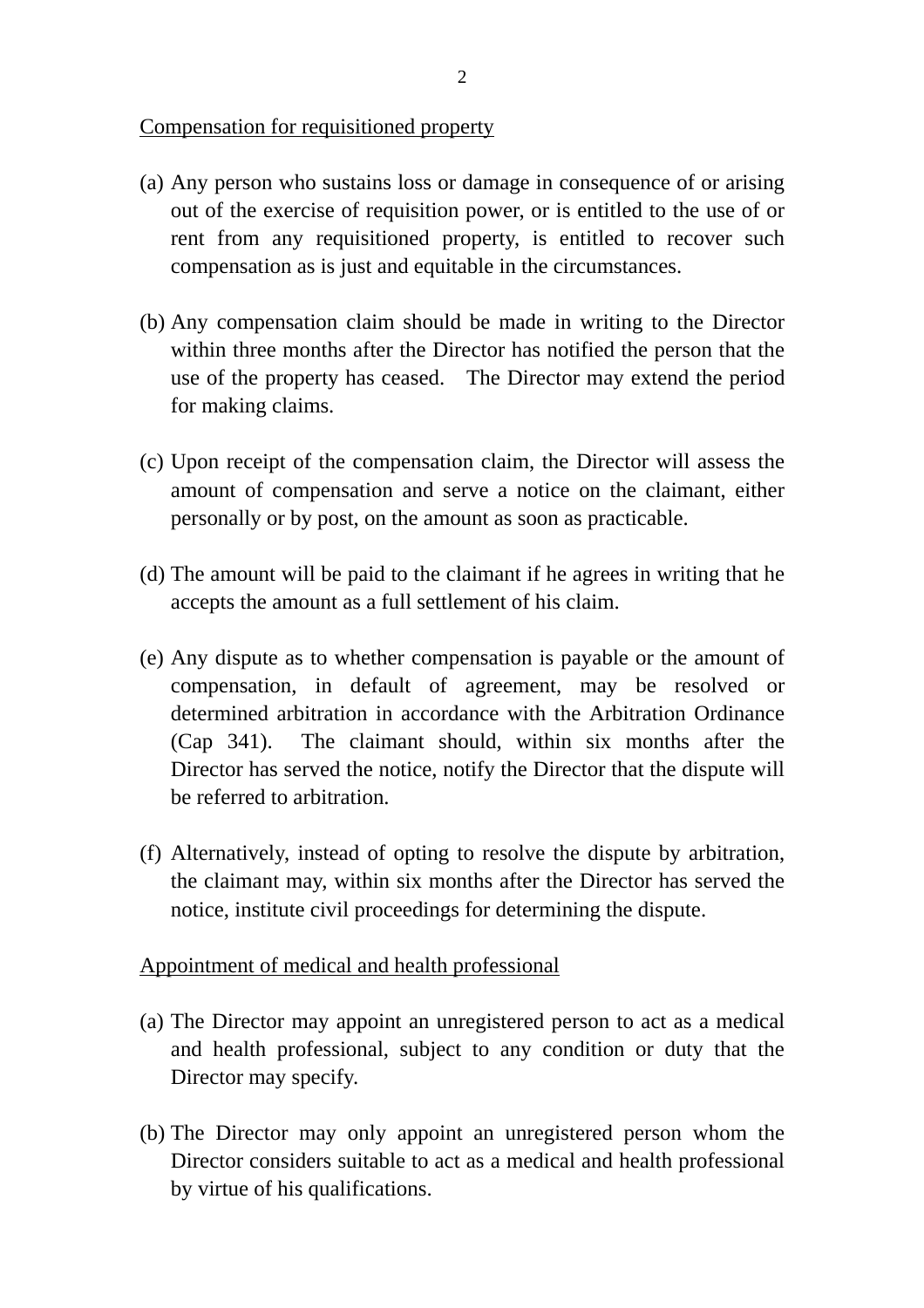- (c) An unregistered person appointed by the Director to act as a medical and health professional is deemed to be registered under the relevant Ordinance (e.g. a person appointed by the Director to act as a medical practitioner is deemed to be registered under the Medical Registration Ordinance (Cap 161)).
- (d) The Director may specify the period of the appointment and terminate the appointment at any time.
- (e) The appointed person will cease to be deemed to be registered if he fails to comply with any of the conditions or duties specified by the Director.

2. We must emphasize that the above is only a general framework of the PHE Regulation. The actual provisions will be made having regard to the particular circumstances of the state of public health emergency.

**Food and Health Bureau May 2008**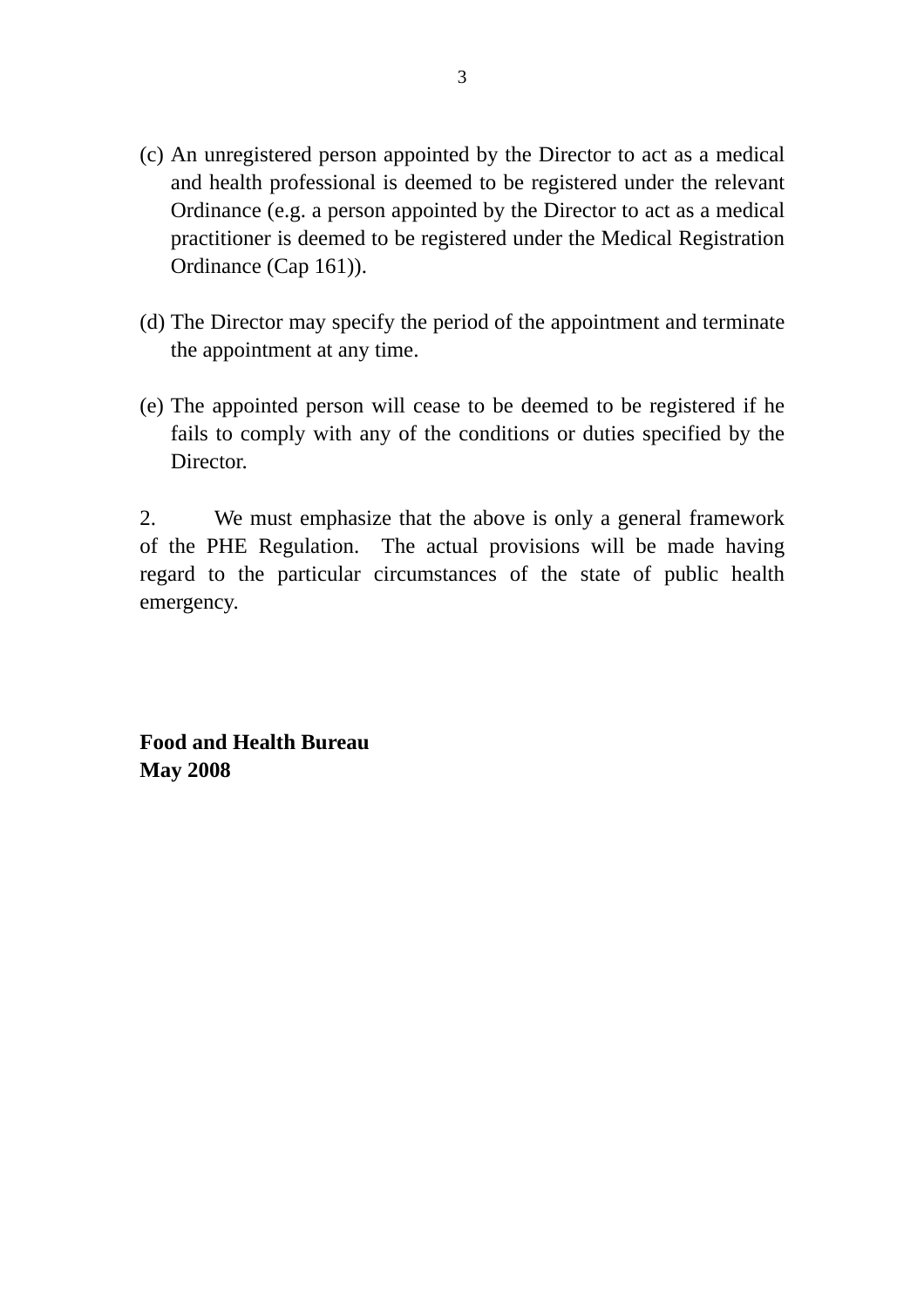#### **Appendix III**

## **DRAFT PROVISIONS OF THE PREVENTION AND CONTROL OF DISEASE REGULATION (REVISED)**

# **CONTENTS**

#### Section Page

## PART A: PRELIMINARY

| A1. | Commencement                     |  |
|-----|----------------------------------|--|
| A2. | Interpretation                   |  |
| A3. | Appointment of appointed persons |  |

## PART B: NOTIFICATION OF INFECTIOUS DISEASES

| <b>B1.</b>  | Duty of medical practitioners to make reports                                | $\mathcal{F}$ |
|-------------|------------------------------------------------------------------------------|---------------|
| <b>B2.</b>  | Medical practitioners to give information as required by health<br>officers  | 4             |
| <b>B</b> 3. | Duty of operators of cross-boundary conveyances to make reports              | 4             |
| <b>B4.</b>  | Operators to give information according to requirement of health<br>officers | 4             |
| <b>B5.</b>  | Travellers to give information as required by health officers                | 5.            |
| <b>B6.</b>  | Defence to charges under sections B2, B4 or B5                               |               |

## PART C: DISEASE PREVENTION, MEDICAL SURVEILLANCE, EXAMINATION AND TEST

| C1.    | Power of entry and examination                                                                             | 6 |
|--------|------------------------------------------------------------------------------------------------------------|---|
| C2.    | Maintaining points of entry, cross-boundary aircrafts, vessels or<br>public vehicles in sanitary condition | 8 |
| $C3$ . | Health officers may enter and inspect points of entry and cross-<br>boundary conveyances                   | 8 |
| C4.    | Health officers may inspect journals, etc. of points of entry or cross-<br>boundary conveyances            | 9 |
| $C5$ . | Import of human corpse, etc.                                                                               | 9 |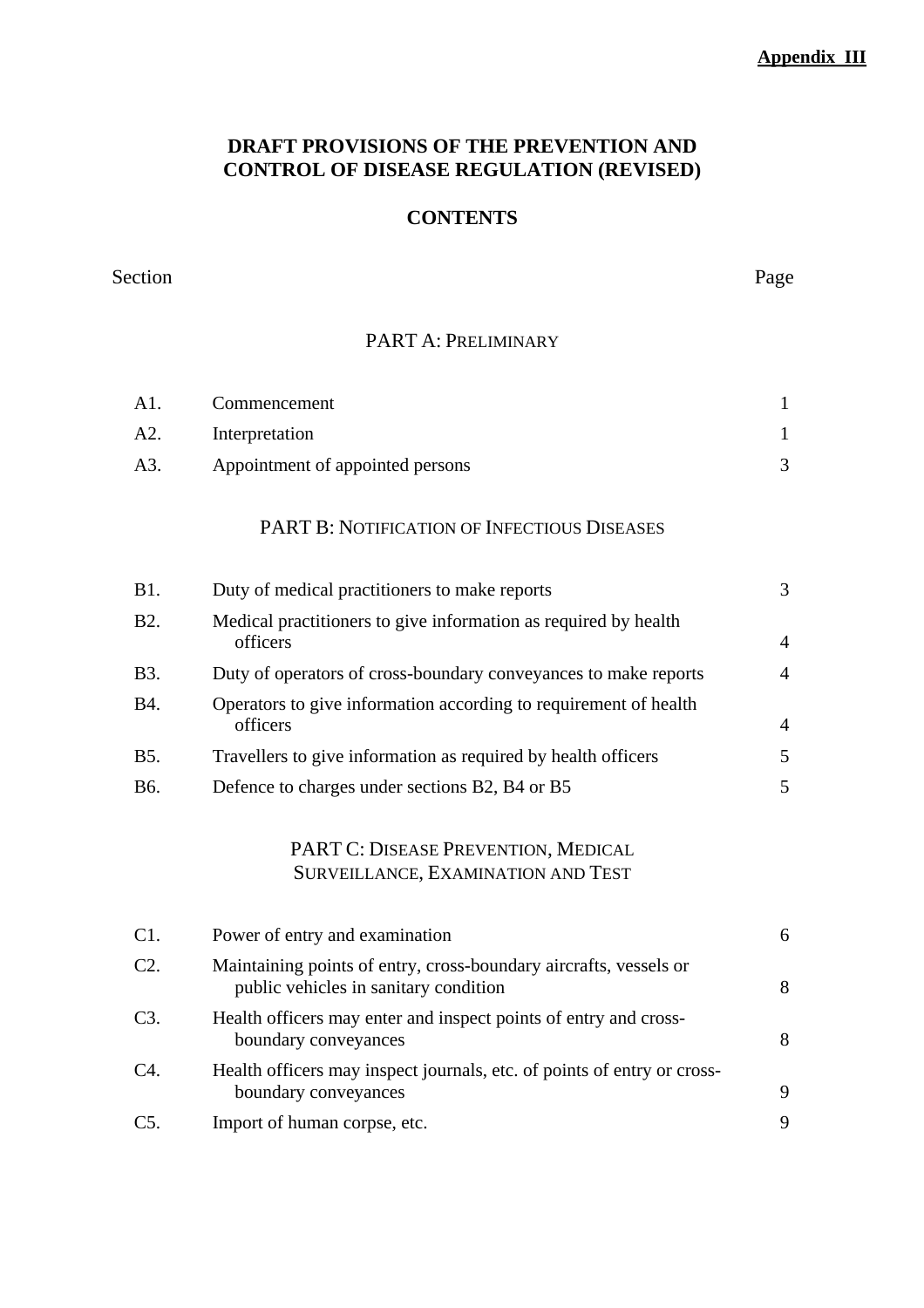| C6. | Medical surveillance, examination or test of contacts or infected or |     |
|-----|----------------------------------------------------------------------|-----|
|     | contaminated persons                                                 | 10. |
| C7. | Medical examination of persons arrested                              | 10. |

# PART D: VACCINATION AND PROPHYLAXIS

| D1.              | Interpretation                                                        | 10 |
|------------------|-----------------------------------------------------------------------|----|
| D2.              | Designation of designated diseases                                    |    |
| D3.              | Designation of designated centres                                     |    |
| D4.              | Vaccination and prophylaxis                                           |    |
| D5.              | Certification of vaccination and prophylaxis by medical practitioners | 12 |
| D <sub>6</sub> . | Administration and certification of vaccination or prophylaxis by     |    |
|                  | health officers on payment of fees                                    |    |

# PART E: QUARANTINE AND ISOLATION

# **Quarantine and isolation of persons**

| E1.     | Quarantine of contacts                                        | 13 |
|---------|---------------------------------------------------------------|----|
| $E1A$ . | Isolation of infected persons                                 | 14 |
|         | <b>Isolation of articles</b>                                  |    |
| E2.     | Isolation of infected articles                                | 14 |
|         | <b>Isolation of places</b>                                    |    |
| E3.     | Power to order places to be isolated                          | 14 |
|         | General provisions in relation to quarantine and<br>isolation |    |
| E4.     | Quarantine and isolation orders in respect of persons         | 15 |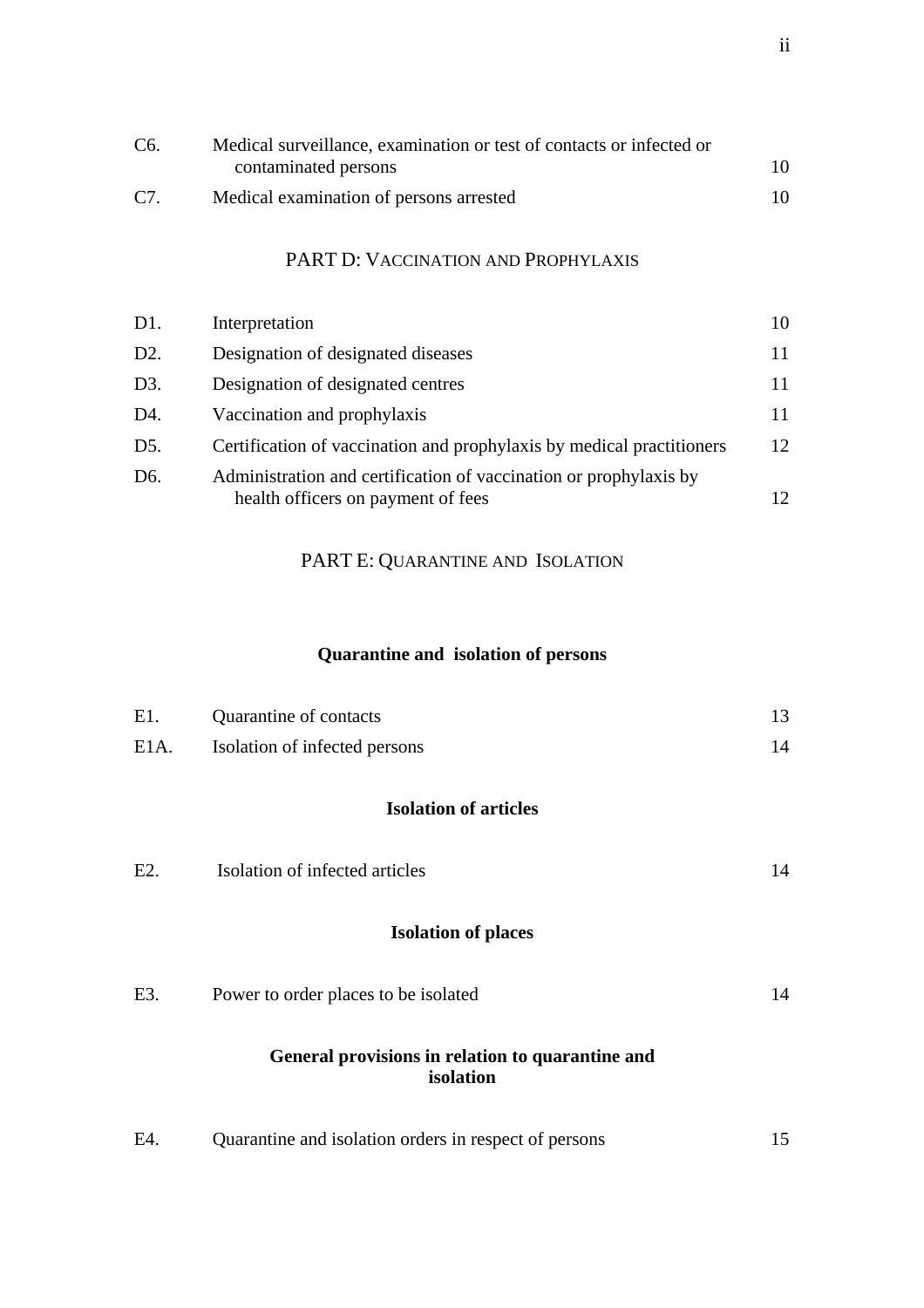| E5.  | Power to remove and detain persons for quarantine and isolation                                   | 15 |
|------|---------------------------------------------------------------------------------------------------|----|
| E5A. | Escape from quarantine or isolation in hospitals or other<br>establishments                       | 16 |
| E6.  | Entry and exit restrictions                                                                       | 16 |
| E7.  | Restrictions on bringing articles into or taking articles out of places<br>placed under isolation | 17 |
| E8.  | General permission in respect of sections E6 and E7                                               |    |

## PART F: EXPOSURE OF PUBLIC TO INFECTION

| F1. | Persons not to expose others to infection        |     |
|-----|--------------------------------------------------|-----|
| F2. | Examination of dead bodies                       | 18. |
| F3. | Disposal of infected dead bodies                 | 18  |
| F4. | No infected dead body to be dealt with otherwise | 18  |
| F5. | Persons who die on cross-boundary conveyances    | 19  |

## PART G: DISEASE CONTROL MEASURES

| G1.              | Order to carry out disease control measures in respect of points of   |     |
|------------------|-----------------------------------------------------------------------|-----|
|                  | entry or premises                                                     | 20  |
| G <sub>2</sub> . | Order to carry out disease control measures in respect of conveyances | 20  |
| G3.              | Wells                                                                 | 21  |
| G4.              | Enforcement of orders made under sections G1, G2 or G3                | 22. |
| G5.              | Disinfection and destruction of articles                              | 22. |

## PART H: CONTROL OF LABORATORY'S HANDLING OF SCHEDULED INFECTIOUS AGENTS

| H1.              | Requirement to surrender scheduled infectious agents                       | 23. |
|------------------|----------------------------------------------------------------------------|-----|
| H <sub>2</sub> . | Laboratory shall report cases of leakage of scheduled infectious<br>agents | 23  |

PART I: DECLARATION AND CERTIFICATION IN RESPECT OF CROSS-BOUNDARY CONVEYANCES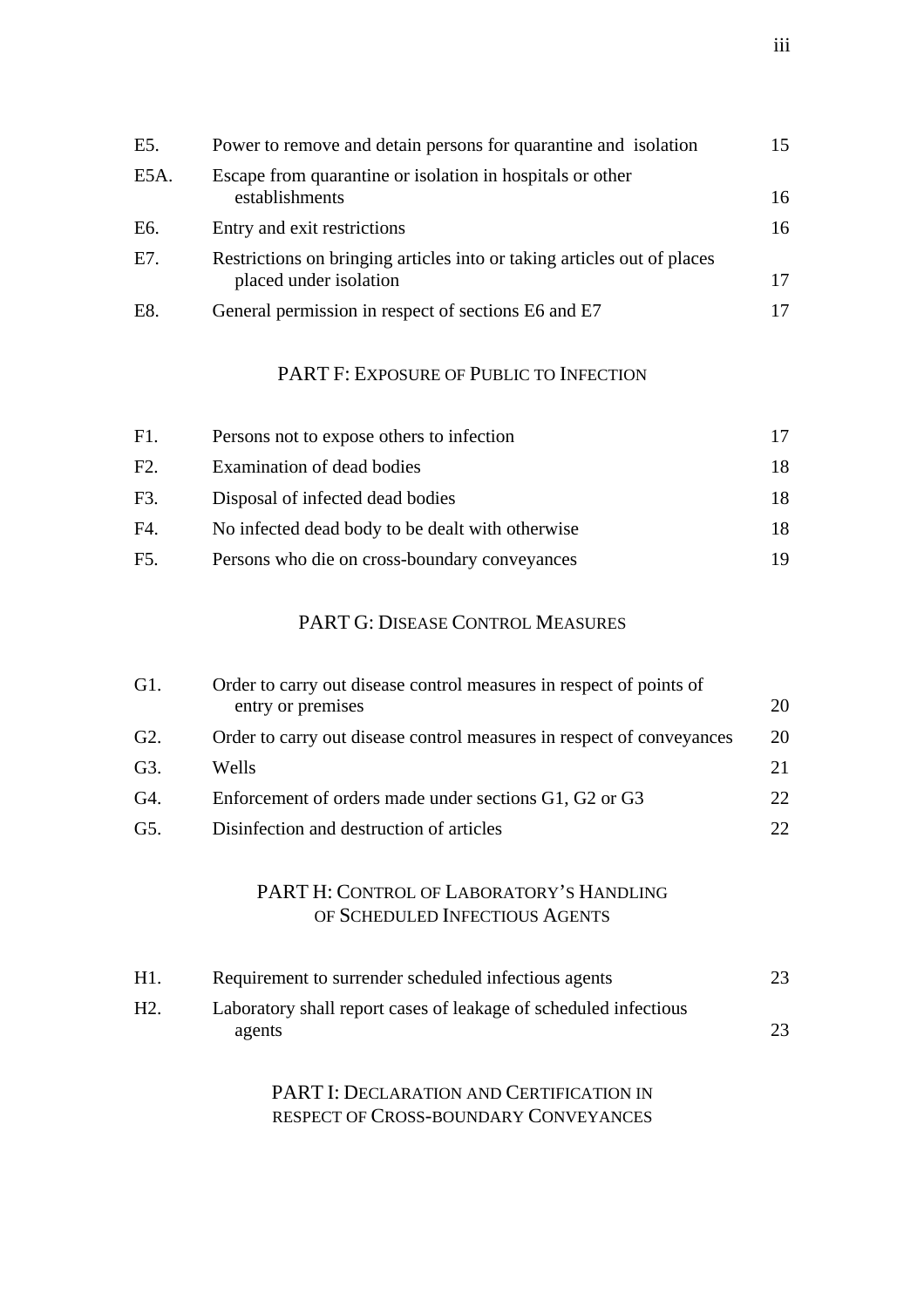| I1.    | Submission of Maritime Declaration of Health                                                    | 24 |
|--------|-------------------------------------------------------------------------------------------------|----|
| I2.    | Ship Sanitation Control Exemption Certificate and Ship Sanitation<br><b>Control Certificate</b> | 25 |
| I3.    | Issue of Ship Sanitation Control Exemption Certificate by health<br>officer                     | 25 |
| I4.    | Issue of Ship Sanitation Control Certificate by health officer                                  | 26 |
| $I5$ . | Endorsement on certificates                                                                     | 26 |
| I6.    | <b>Health Part of Aircraft General Declaration</b>                                              | 27 |

# PART J: PRATIQUE

| J1. | Cross-boundary vessels to show quarantine signals                                           |    |
|-----|---------------------------------------------------------------------------------------------|----|
| J2. | Cross-boundary vessels without free pratique required to proceed to<br>quarantine anchorage | 28 |
| J3. | No disembarking of any person and unloading of articles without free<br>pratique            | 29 |
| J4. | Cross-boundary vessels shall not be approached without permission                           | 29 |
| J5. | Free pratique                                                                               | 29 |

## PART K: REGULATION ON LANDING AND DEPARTURE OF CROSS-BOUNDARY AIRCRAFTS

| $K1$ . | Restrictions on landing and departure of cross-boundary aircrafts                                  | 30 |
|--------|----------------------------------------------------------------------------------------------------|----|
|        | PART L: CONTROL MEASURES IN RESPECT OF<br><b>SPECIFIED DISEASES</b>                                |    |
| L1.    | Specified diseases                                                                                 | 30 |
| L2.    | Persons prohibited from leaving Hong Kong without permission of<br>health officers                 | 31 |
| $L3$ . | Power to stop and detain persons seeking to leave Hong Kong in<br>contravention of section $L2(3)$ | 31 |
| L4.    | Measuring temperature of travellers                                                                | 32 |

#### PART M: MISCELLANEOUS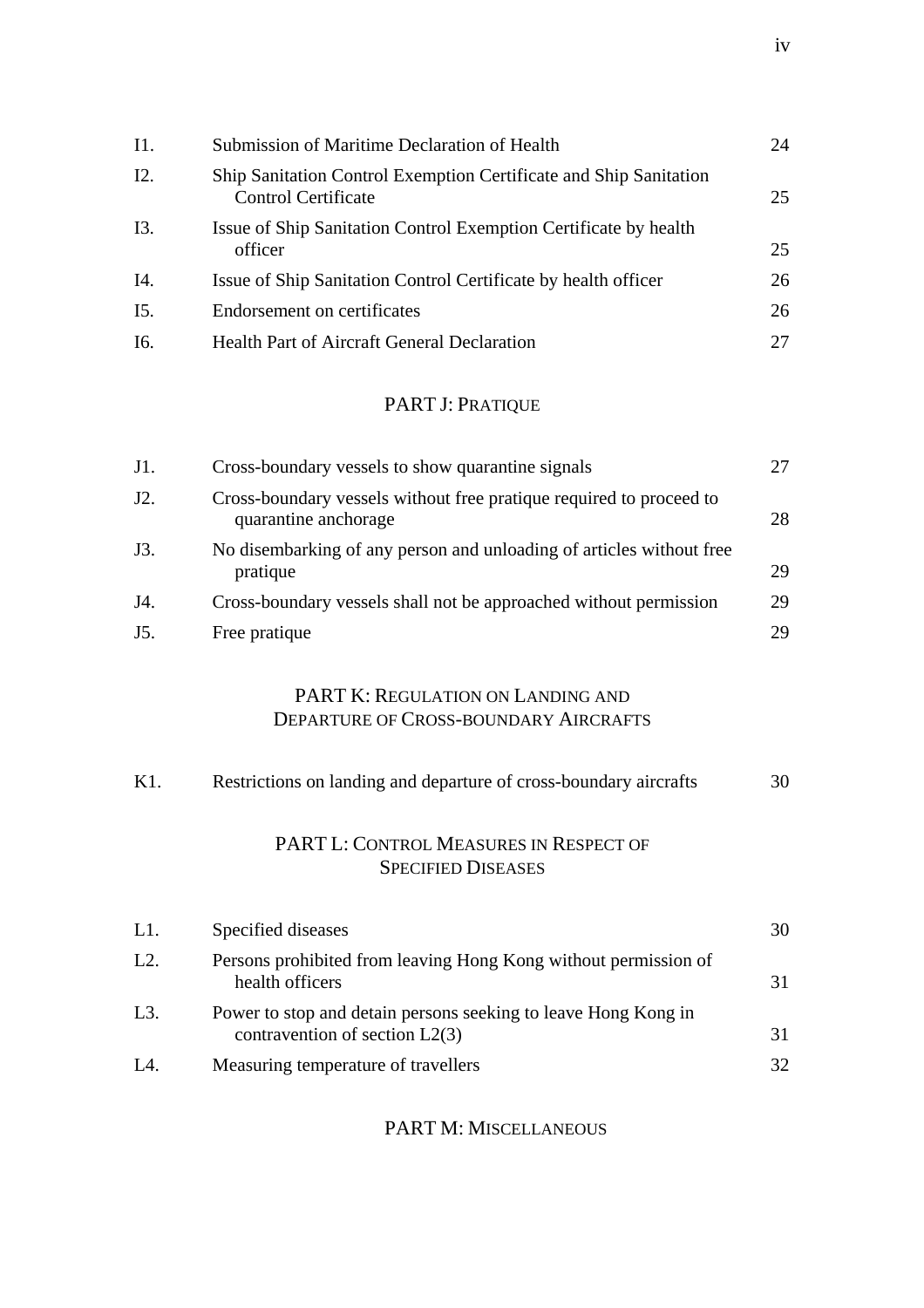| M1.              | Operators to give assistance to health officers |     |
|------------------|-------------------------------------------------|-----|
| M <sub>2</sub> . | Exercise of health officer's powers             | 32. |
| Schedule 1       |                                                 | 32. |
| Fees             |                                                 | 33  |

# PART<sub>1</sub>

| Administration of Vaccination or Prophylaxis against a Designated Disease and |    |
|-------------------------------------------------------------------------------|----|
| Issue of a Certificate of Vaccination or Prophylaxis                          | 33 |

# PART 2

| <b>Issue of Ship Sanitation Certificates</b> | 33 |
|----------------------------------------------|----|
| Schedule 2                                   | 33 |
| <b>Quarantine Signals</b>                    | 33 |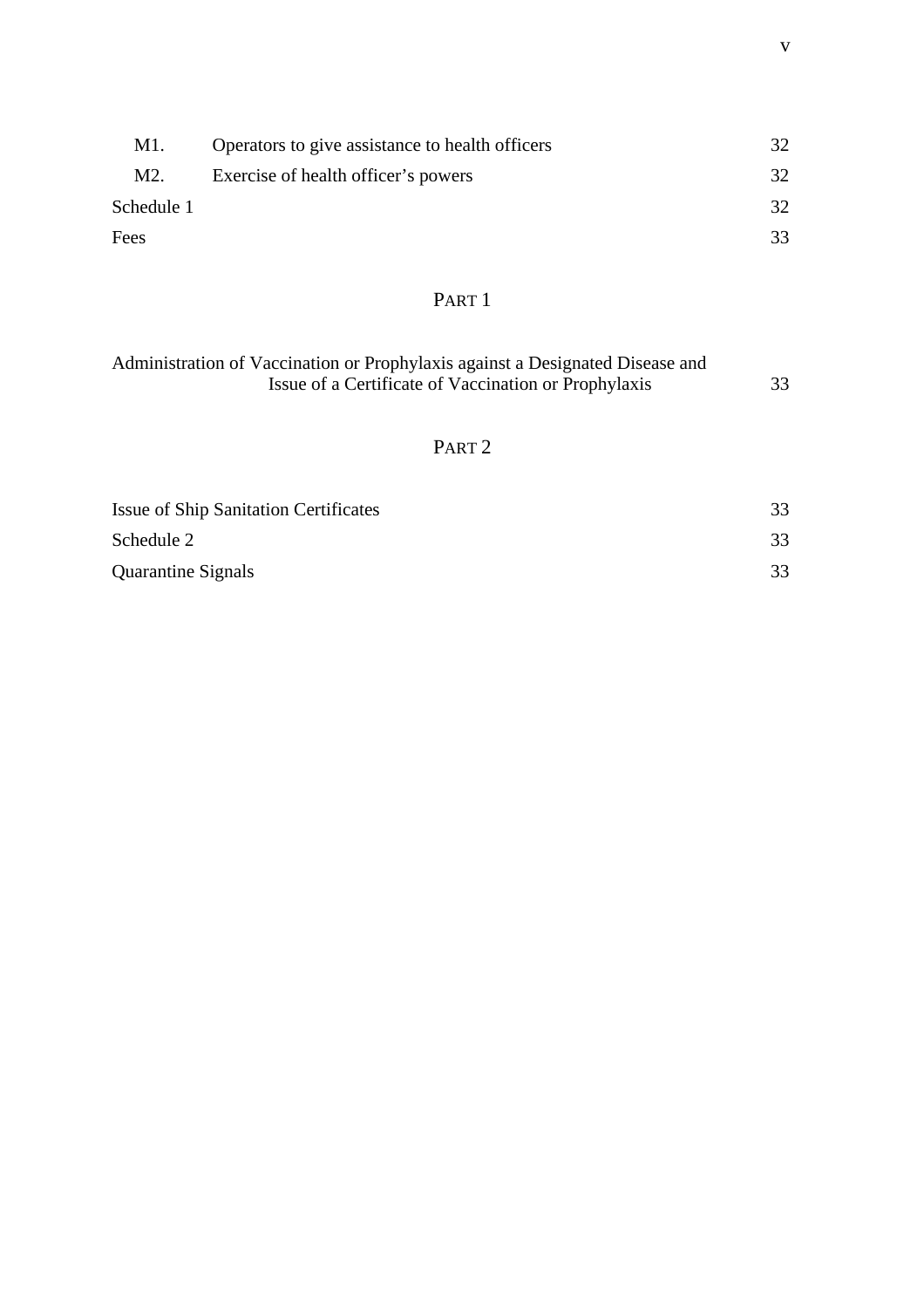## **DRAFT PROVISIONS OF**

# **THE PREVENTION AND CONTROL OF DISEASE REGULATION**

#### **(REVISED)**

## PART A: PRELIMINARY

#### **A1. Commencement**

This Regulation shall come into operation on a day to be appointed by the Secretary for Food and Health by notice published in the Gazette.

#### **A2. Interpretation**

In this Regulation, unless the context otherwise requires – "appointed person" (獲委任人員) means–

- (*a*) a police officer;
- (*b*) a health officer; or
- (*c*) a person appointed by the Director under section A3;

"contact" (傳染病接觸 ) means any person who has been, or is likely to have

been, exposed to the risk of contracting a specified infectious disease;

- "cross-boundary aircraft" (跨境飛機) means an aircraft that is a cross-boundary conveyance;
- "cross-boundary conveyance" ( 跨境運輸工具 ) means a conveyance that isengaged on a journey entering or leaving Hong Kong;
- "cross-boundary public vehicle" (跨境公共車輛) means a public vehicle that is a cross-boundary conveyance;
- "cross-boundary vessel" (跨境船隻) means a vessel that is a cross-boundary conveyance;
- "decontamination" (除污) means to remove contamination;
- "derat" (滅鼠) means to control or kill the rodent vector of any disease;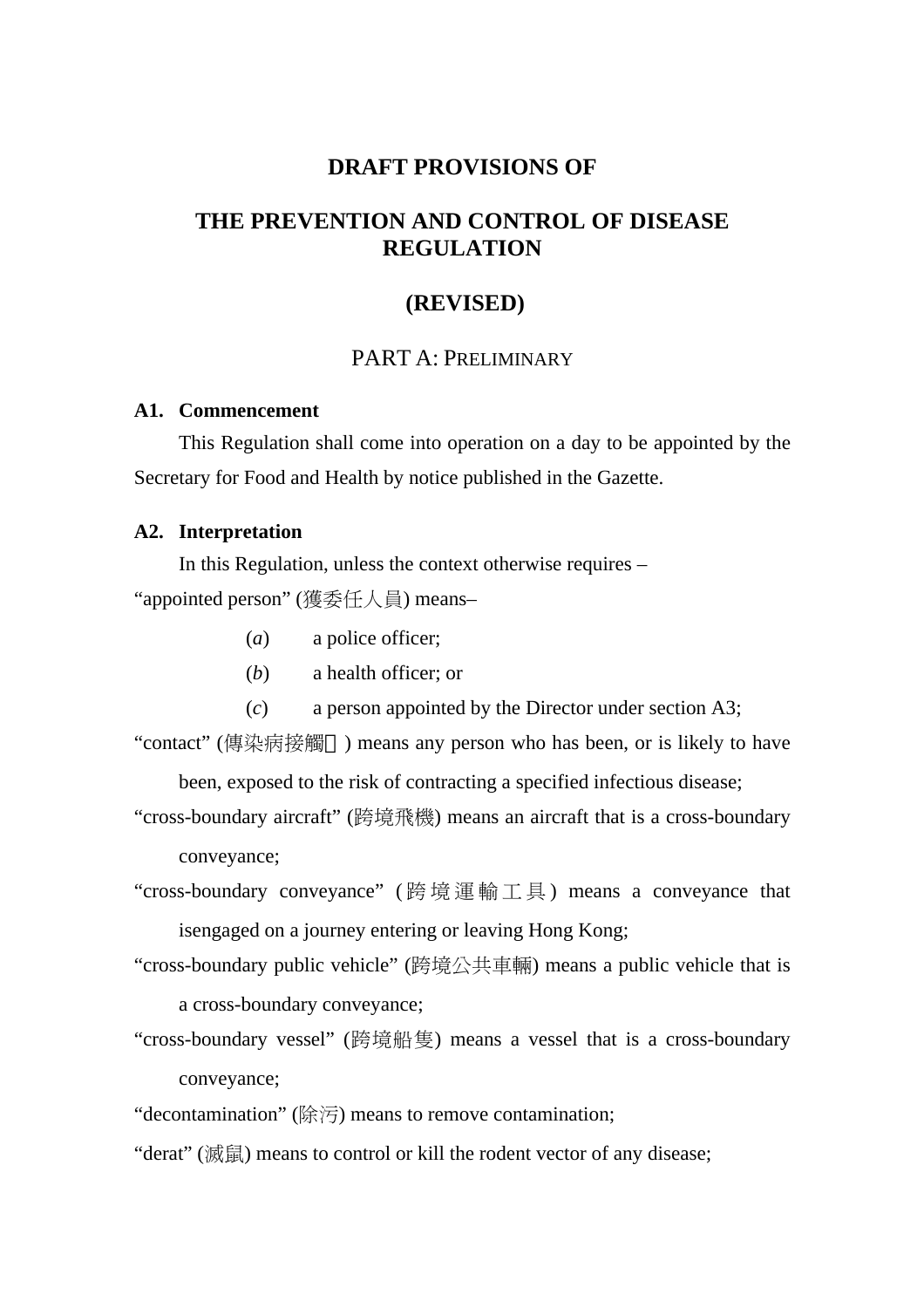- "disease control measure" ( 疾病控制措施 ) includes cleansing, deratting, disinfection, disinsection and decontamination;
- "disinfect" (消毒) means to control, kill or eliminate the infectious agent of a disease;

"disinsect" (除蟲) means to control or kill the insect vector of any disease;

"military hospital" (The Supersection and Supersection and Supersection of the Hong Kong Garrison; "operator" (營運人) –

- (*a*) in relation to a conveyance, means its owner, charterer, master, pilot, commander or driver (as the case may be) or the person in charge of the conveyance or a person who is acting as an agent of the owner or the charterer or the person in charge of the conveyance; or
- (*b*) in relation to a point of entry, means the owner or the lessee, or a person who is in charge of the management of the point of entry or any part of it;

"point of entry" (入境口岸) means –

- (*a*) an entry or exit passage for
	- (i) people entering or leaving Hong Kong;
	- (ii) cross-boundary conveyances entering or leaving Hong Kong; or
	- (iii) articles being transported into or out of Hong Kong; or
- (*b*) a place adjacent to the entry or exit passage in which any service is provided to the people or in respect of the crossboundary conveyances entering or leaving Hong Kong or in respect of the articles being transported into or out of Hong Kong;

"prescribed fee" (訂明費用) means, in relation to any purpose of this Regulation, the fee prescribed for that purpose in Schedule 1;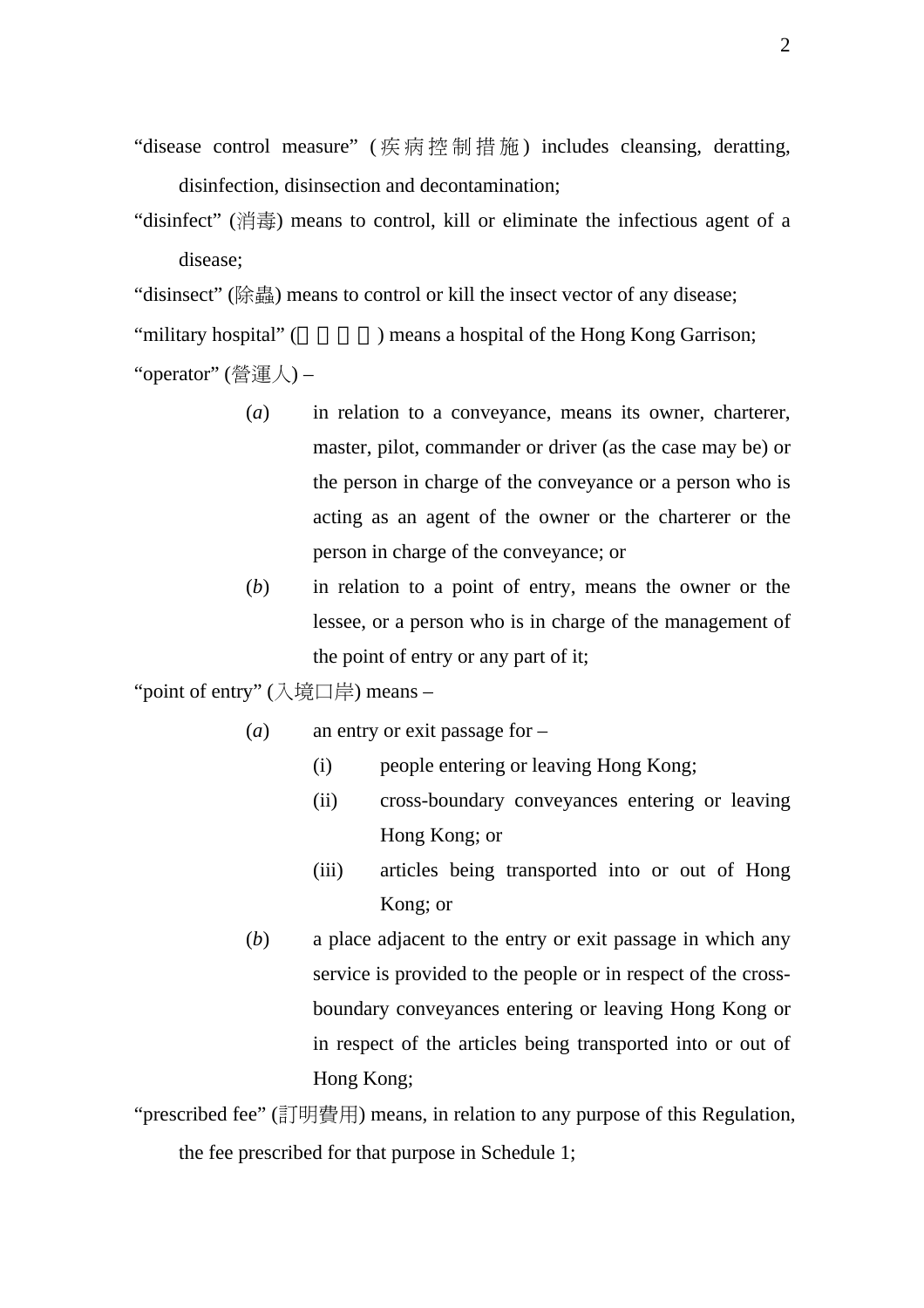- "quarantine anchorage" (檢疫碇泊處) has the same meaning as in the Shipping and Port Control Regulations (Cap. 313 sub. leg. A);
- "specified infectious disease" (指明傳染病) means a scheduled infectious disease or a disease caused by a scheduled infectious agent;

"traveller" (旅客) means a person arriving in or seeking to leave Hong Kong.

#### **A3. Appointment of appointed persons**

- (1) The Director may appoint
	- (*a*) a member of
		- (i) the Auxiliary Medical Service; or
		- (ii) the Civil Aid Service; or
	- (*b*) a member of the Immigration Service established by section 3 of the Immigration Service Ordinance (Cap. 331) or any other public officer,

as an appointed person.

(2) An appointment under subsection (1) may be made either by rank or office as specified by the Director.

#### PART B: NOTIFICATION OF INFECTIOUS DISEASES

## **B1. Duty of medical practitioners to make reports**

(1) If a medical practitioner has reason to suspect the existence of a case of a scheduled infectious disease, whether or not the person infected has died, he shall notify the Director immediately.

(2) A notification under subsection (1) is required to be in the form specified by the Director and be signed by the medical practitioner.

(3) If after notifying the Director, the medical practitioner verifies either that the scheduled infectious disease existed or that it did not exist, he shall immediately notify the Director.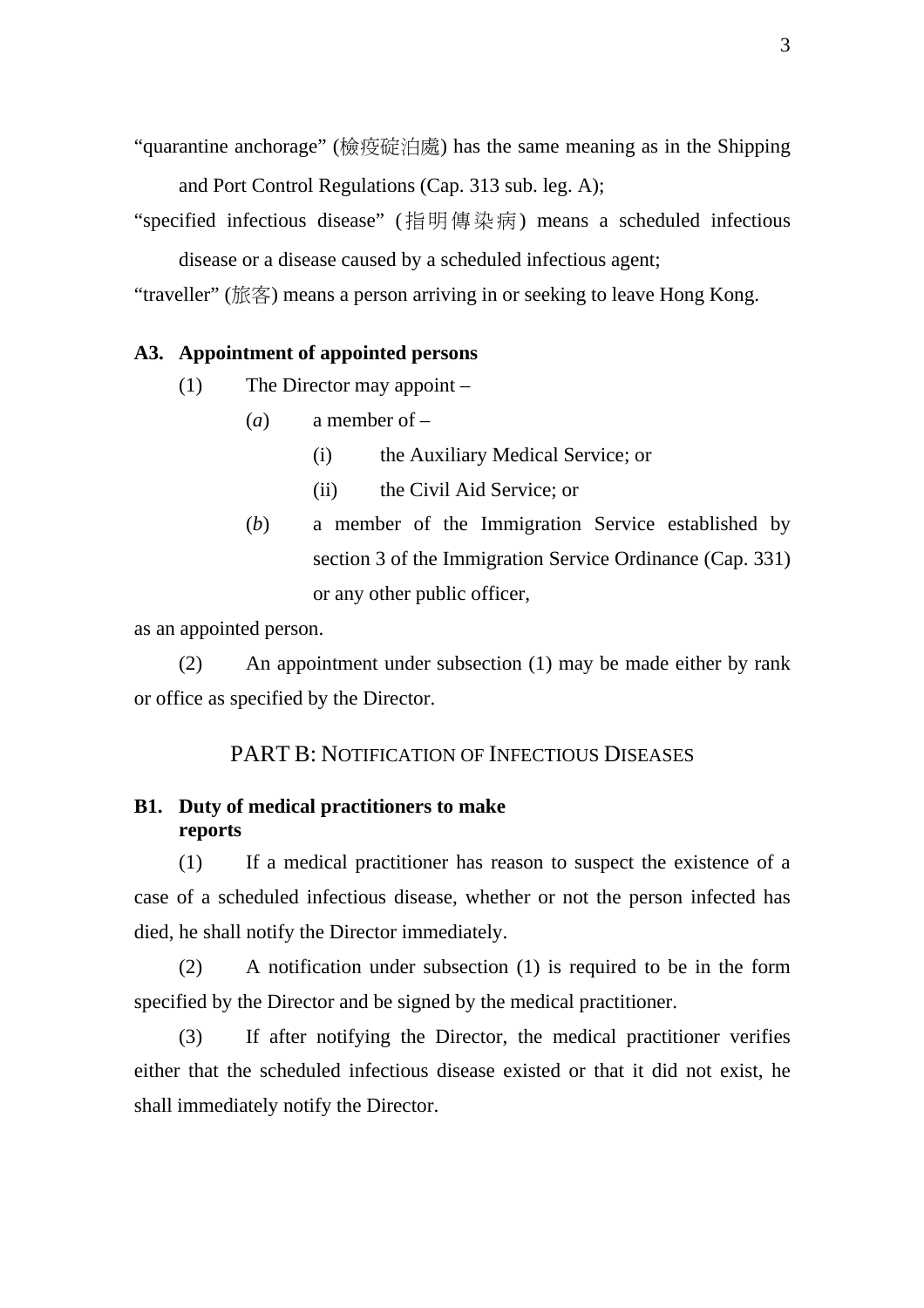(4) A person who contravenes subsection (1) or (3) or knowingly gives the Director any information that is false in a material particular commits an offence and is liable on conviction to a fine at level 2.

#### **B2. Medical practitioners to give information as required by health officers**

(1) A health officer may, for the purpose of facilitating the investigation of a case or suspected case of a specified infectious disease, require any medical practitioner to give to the health officer any information about the case as the health officer may require.

(2) A medical practitioner shall comply with a requirement made under subsection (1).

(3) A person who contravenes subsection (2) or knowingly gives to a health officer any information that is false in a material particular commits an offence and is liable on conviction to a fine at level 2.

## **B3. Duty of operators of cross-boundary conveyances to make reports**

(1) If the operator of a cross-boundary aircraft, cross-boundary vessel or cross-boundary public vehicle has reason to suspect that there exists on board the aircraft, vessel or public vehicle –

(*a*) a case or source of a specified infectious disease; or

(*b*) a case or source of contamination,

he shall notify a health officer immediately.

(2) A person who contravenes subsection (1) commits an offence and is liable on conviction to a fine at level 3 and to imprisonment for 6 months.

## **B4. Operators to give information according to requirement of health officers**

(1) If a health officer has reason to suspect that there exists or existed in a point of entry or on board a cross-boundary conveyance –

(*a*) a case or source of an infectious disease; or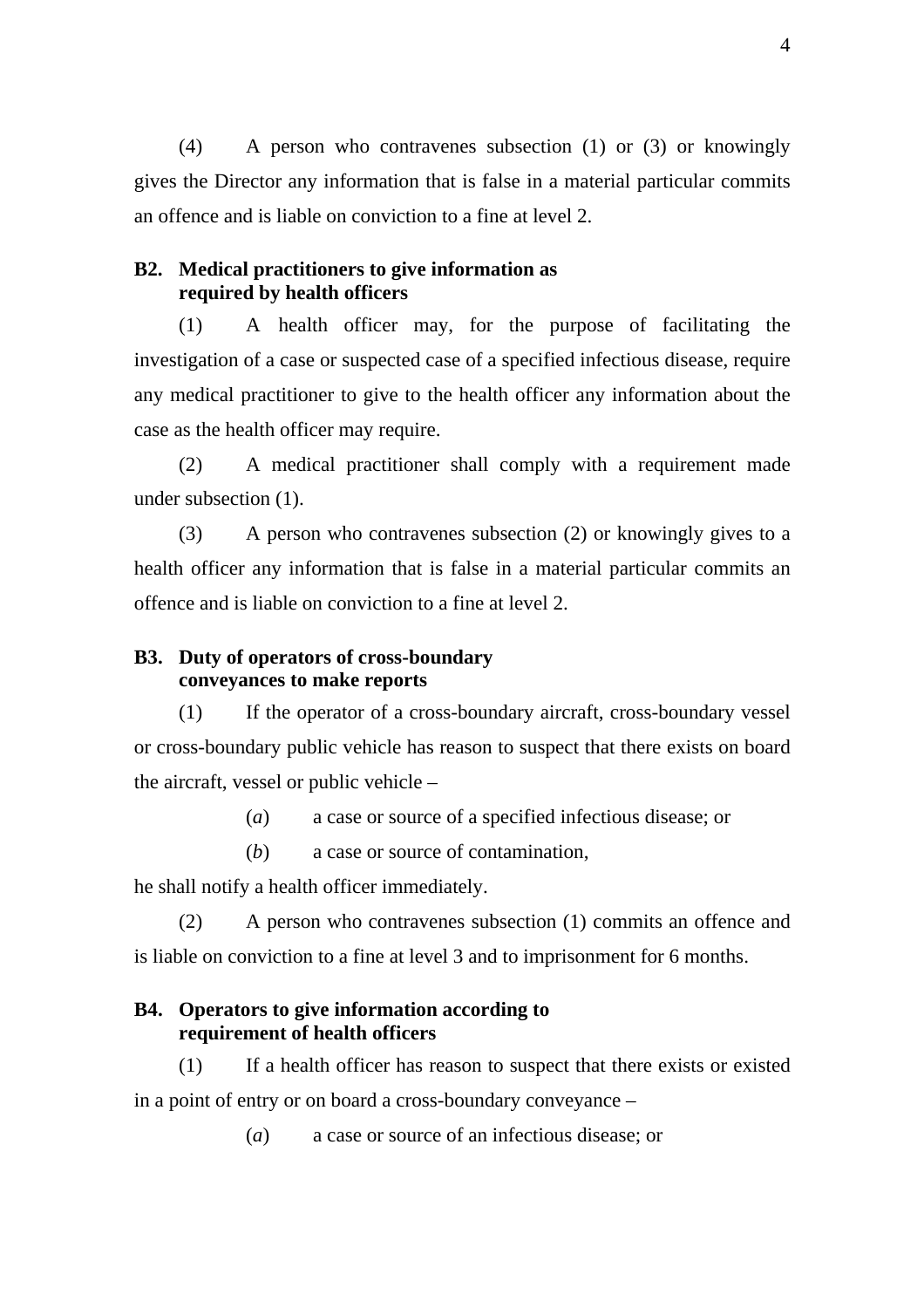(*b*) a case or source of contamination,

the health officer may require the operator of the point of entry or crossboundary conveyance to give to the health officer any information about the case or source as the health officer may require.

(2) An operator shall comply with a requirement made under subsection  $(1)$ .

(3) A person who contravenes subsection (2) or knowingly gives to a health officer any information that is false in a material particular commits an offence and is liable on conviction to a fine at level 3 and to imprisonment for 6 months.

### **B5. Travellers to give information as required by health officers**

(1) A health officer may, for the purpose of preventing the occurrence or spread of an infectious disease or contamination, require a traveller to give to the health officer any information required by the health officer.

(2) A traveller shall comply with a requirement made under subsection (1).

(3) A person who contravenes subsection (2) or knowingly gives to a health officer any information that is false in a material particular commits an offence and is liable on conviction to a fine at level 2 and to imprisonment for 6 months.

## **B6. Defence to charges under sections B2, B4 or B5**

It is a defence to a charge under section B2, B4 or B5 to prove that the information required to be given was not within the knowledge of the person charged and could not reasonably have been ascertained by him.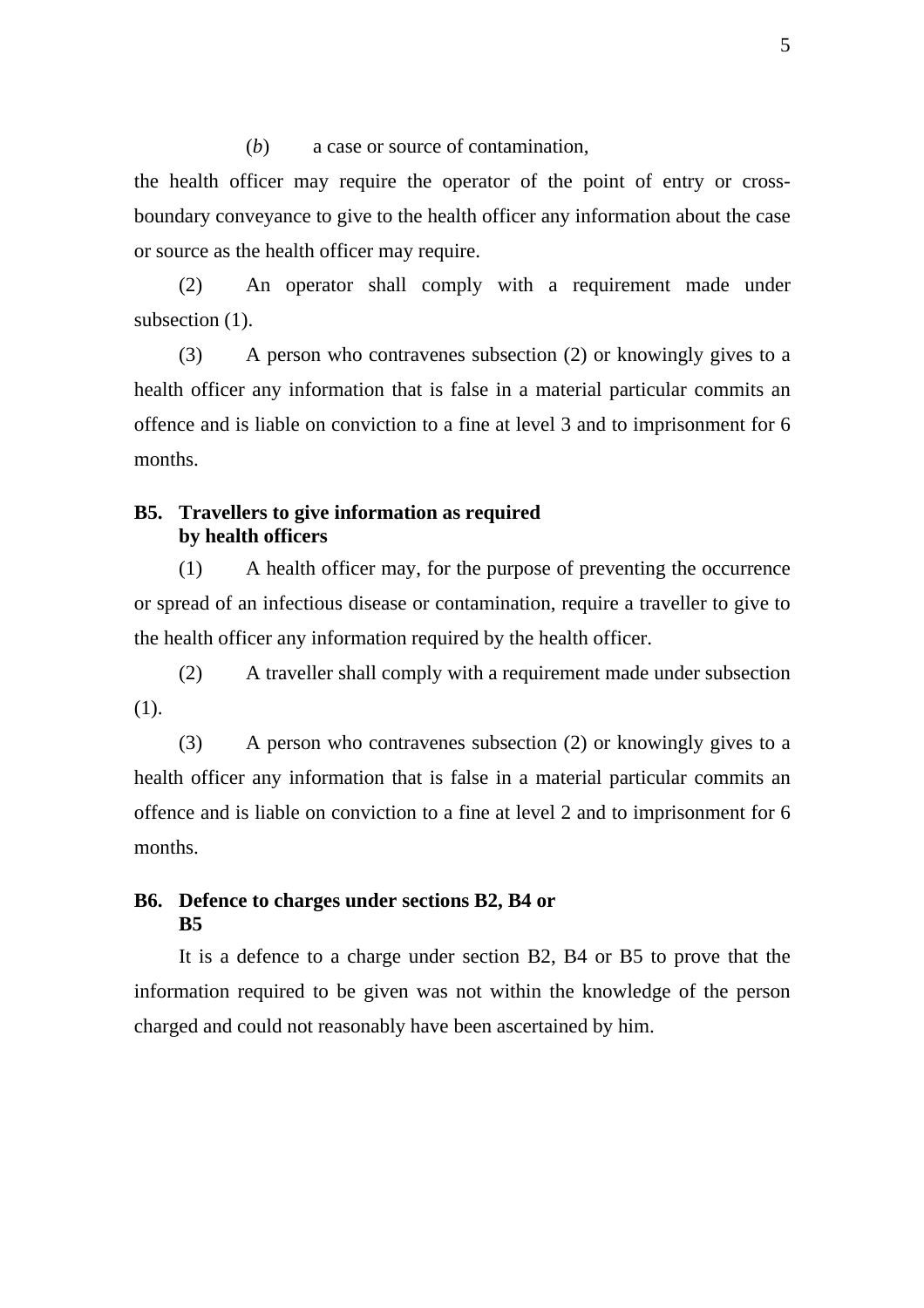# PART C: DISEASE PREVENTION, MEDICAL SURVEILLANCE, EXAMINATION AND TEST

#### **C1. Power of entry and examination**

(1) Subject to subsection (3), if a health officer has reason to suspect that  $-$ 

- (*a*) a contact or a person infected with a specified infectious disease is present in a place;
- (*b*) a case or suspected case of a specified infectious disease is connected with a place;
- (*c*) there is a leakage of a scheduled infectious agent in a laboratory that may pose a public health risk; or
- (*d*) a source of a specified infectious disease exists in a place other than a laboratory,

the health officer may enter the place or laboratory, and, where necessary, break into the place or laboratory in the presence of a police officer.

(2) On entering a place or laboratory under this section, a health officer may –

- (*a*) ascertain whether a contact or a person infected with a specified infectious disease is present in that place;
- (*b*) if there is a dead body in the place, examine the dead body for the purpose of ascertaining whether the body is infected with a specified infectious disease;
- (*c*) seize any article or part of an article for examination or testing if he has reason to suspect that the article is –
	- (i) a source of a specified infectious disease; or
	- (ii) connected with a case or suspected case of a specified infectious disease; and
- (*d*) take photographs or make any audio or video recording.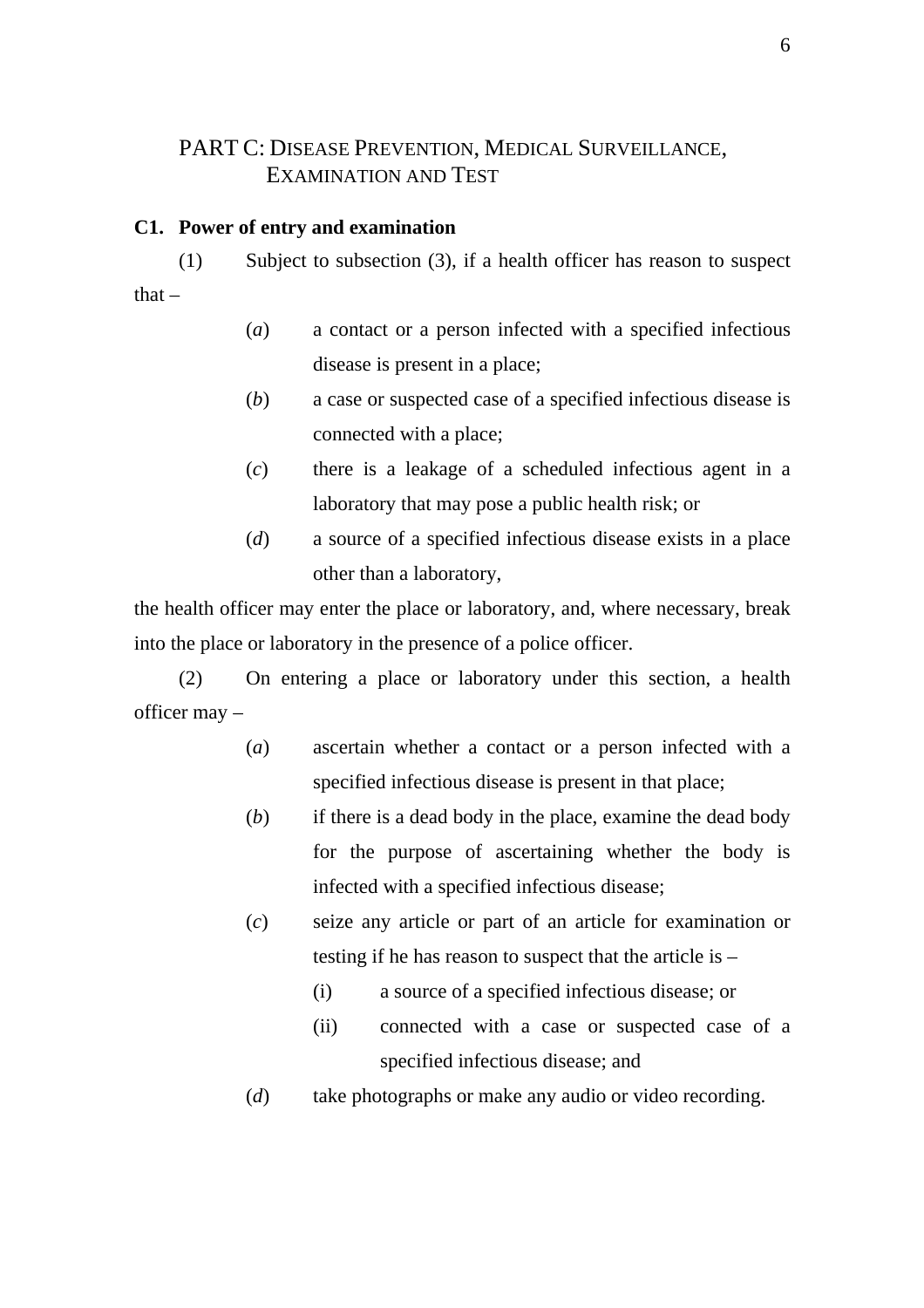(3) Unless authorized by a warrant issued under subsection (4), a health officer shall not –

- (*a*) enter any residential premises without the permission of its occupier or a person appearing to him to be in charge of the premises; or
- (*b*) break into such premises.

(4) A magistrate may issue a warrant authorizing any health officer to enter or break into any premises if the magistrate is satisfied by information on oath by a health officer that –

- (*a*) admission into the premises has been refused and that the premises is residential premises;
- (*b*) the health officer has reason to suspect that a contact or a person infected with a specified infectious disease is present on the premises;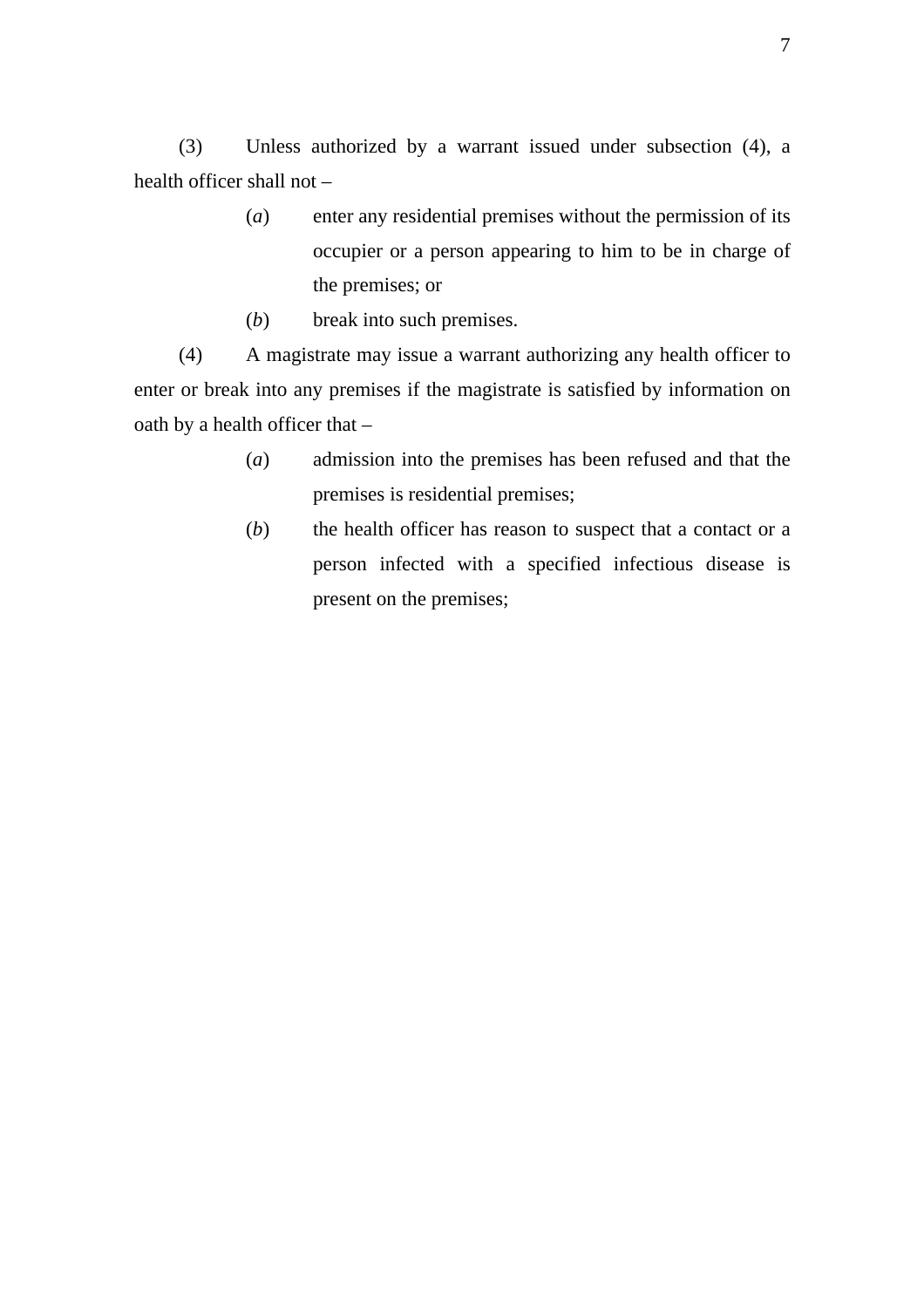- (*c*) the health officer has reason to suspect that a case or suspected case of a specified infectious disease is connected with the premises; or
- (*d*) the health officer has reason to suspect that a source of a specified infectious disease exists on the premises.

 (5) The power conferred by a warrant issued under subsection (4) on a health officer may be exercised by any health officer either alone or with the assistance of other persons.

(6) In this section, "residential premises" (住用處所) means a place or part of a place that is used wholly or principally for dwelling purposes and constitutes a separate household unit, but does not include the following –

- (*a*) a home for the aged, child care centre, convalescent centre or a similar establishment;
- (*b*) a point of entry;
- (*c*) a cross-boundary conveyance; and
- (*d*) a place of isolation or quarantine.

## **C2. Maintaining points of entry, cross-boundary aircrafts, vessels or public vehicles in sanitary condition**

(1) The operator of a point of entry or a cross-boundary aircraft, crossboundary vessel or cross-boundary public vehicle shall ensure, as far as practicable, that the point of entry or cross-boundary aircraft, cross-boundary vessel or cross-boundary public vehicle is maintained in a sanitary condition.

(2) A person who contravenes subsection (1) commits an offence and is liable on conviction to a fine at level 2.

## **C3. Health officers may enter and inspect points of entry and cross-boundary conveyances**

(1) A health officer may enter, without a warrant, a point of entry or a cross-boundary conveyance for the purpose of inspecting whether the point of entry, the cross-boundary conveyance or any article in or carried in or on it –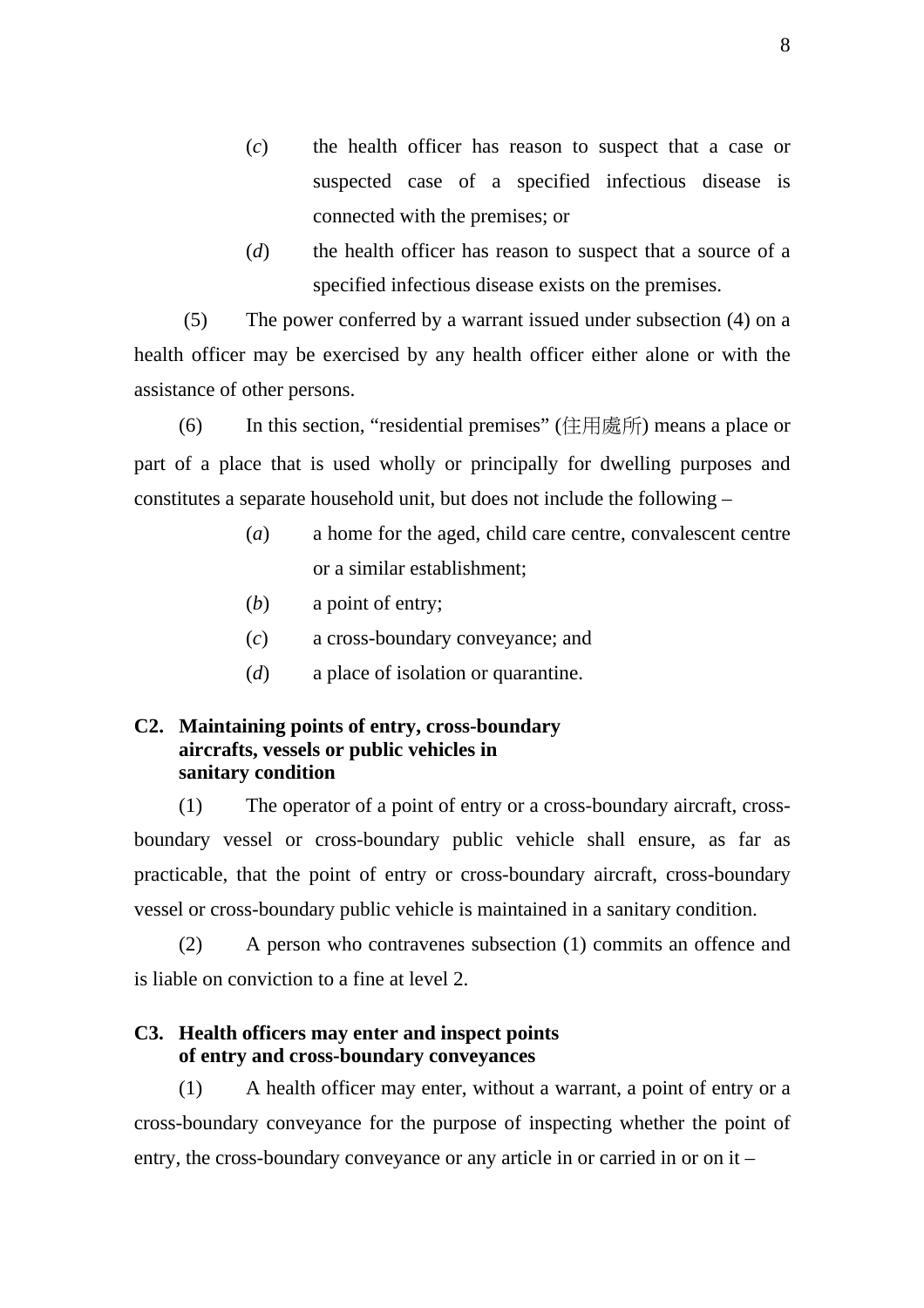- (*a*) is maintained in a sanitary condition; and
- (*b*) is kept free from sources of an infectious disease or contamination.

(2) On entering a point of entry or a cross-boundary conveyance under subsection (1), a health officer may, for the purpose of ascertaining the sanitary condition of the point of entry or the cross-boundary conveyance –

- (*a*) seize any article or part of an article for examination or testing;
- (*b*) place any device in the point of entry or in or on the crossboundary conveyance for the collection of any sample; or
- (*c*) take photographs or make any audio or video recording.

## **C4. Health officers may inspect journals, etc. of points of entry or cross-boundary conveyances**

A health officer may, for the purpose of monitoring or investigating any matter concerning a case or source of an infectious disease or contamination, inspect and make a copy of any journal, logbook or record kept in respect of –

- (*a*) a point of entry; or
- (*b*) a cross-boundary conveyance.

#### **C5. Import of human corpse, etc.**

(1) A person shall not, without a permit in writing from the Director, knowingly import into Hong Kong –

- (*a*) human corpse or any part of such a corpse;
- (*b*) an infectious agent;
- (*c*) any human or animal tissue, or tissue fluid, or any part of a human or animal body, that the person has reason to suspect contains an infectious agent; or
- (*d*) any excreta, secretion, blood, or blood component, that the person has reason to suspect contains an infectious agent.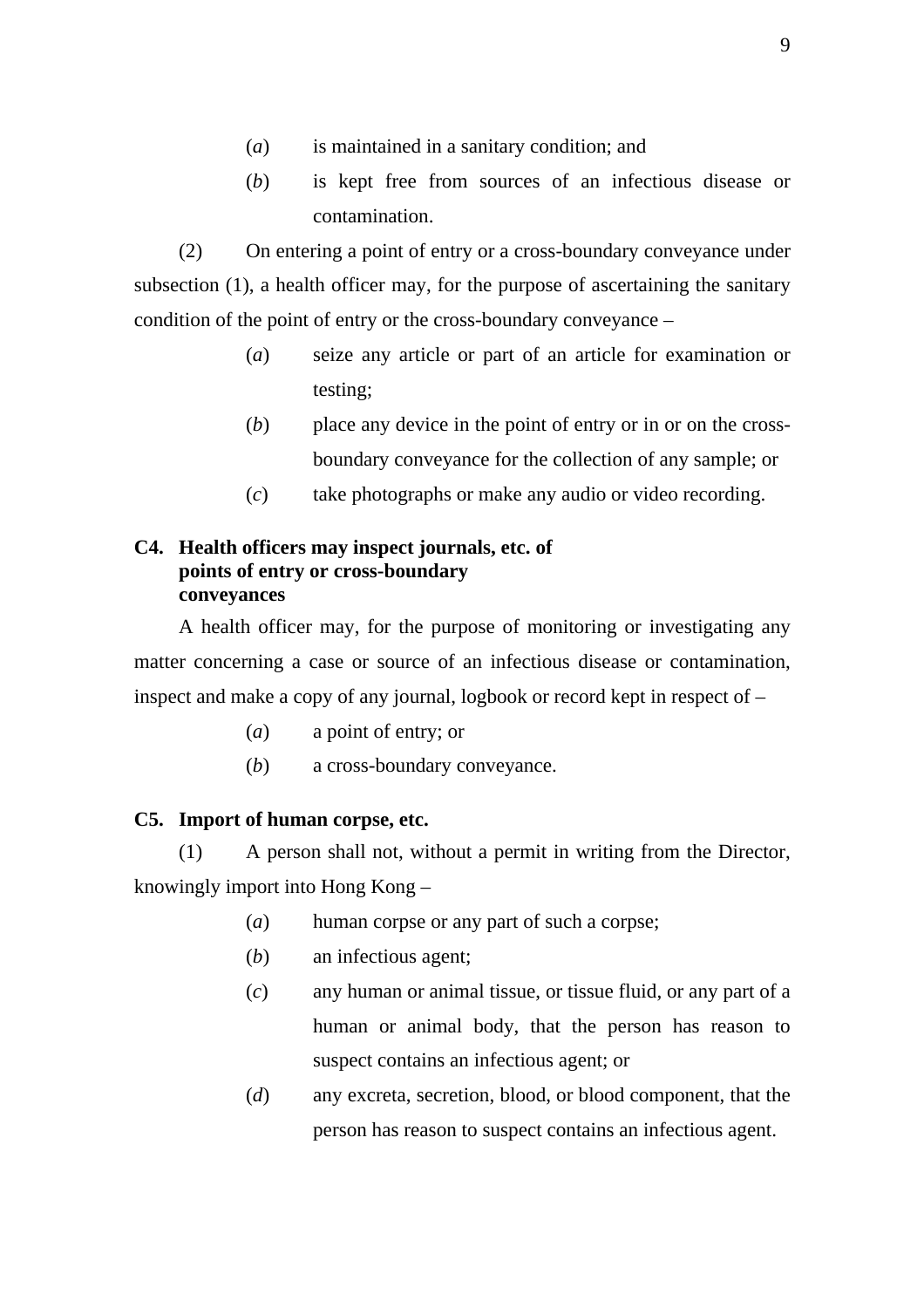(2) The Director may specify in a permit referred to in subsection (1) any condition that he considers appropriate.

(3) A person to whom a permit is issued shall comply with any condition specified under subsection (2).

(4) A person who contravenes subsection (1) or (3) commits an offence and is liable on conviction to a fine at level 2 and to imprisonment for 2 months.

## **C6. Medical surveillance, examination or test of contacts or infected or contaminated persons**

(1) If a health officer has reason to suspect that a person is a contact or is infected with a specified infectious disease or is contaminated, the health officer may subject the person to medical surveillance or a medial examination or a test, which must not be more intrusive or invasive than is necessary for ascertaining the person's heath condition.

(2) A health officer may specify conditions to be observed by the person.

(3) A person who fails to observe any condition specified under subsection (2) commits an offence and is liable on conviction to a fine at level 2 and to imprisonment for 6 months.

#### **C7. Medical examination of persons arrested**

A health officer may subject a person arrested under section 5 of the Ordinance to a medical examination or a test, which must not be more intrusive or invasive than is necessary for ascertaining the person's health condition.

## PART D: VACCINATION AND PROPHYLAXIS

#### **D1. Interpretation**

In this Part –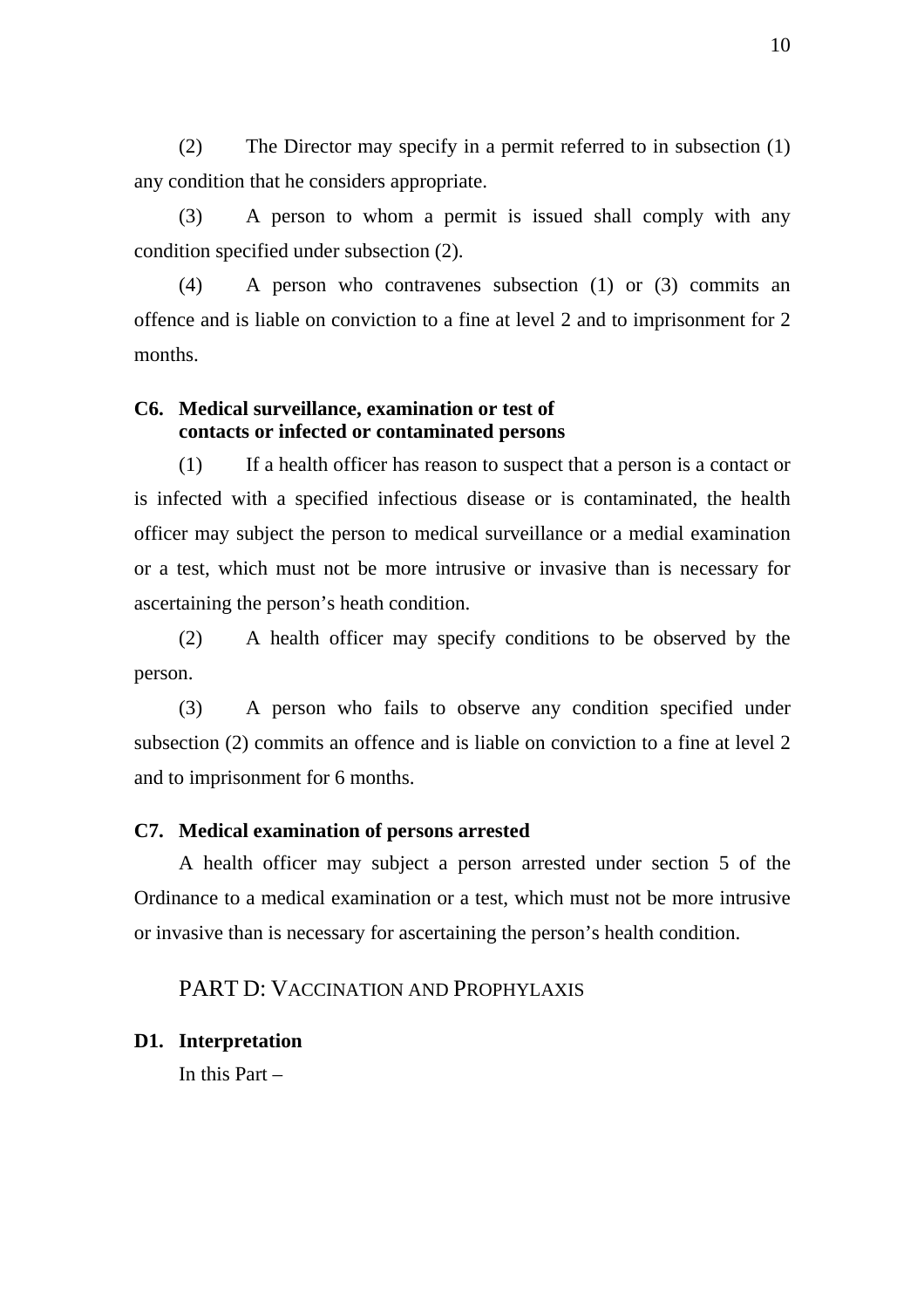"designated centre" (指定中心) means a hospital, clinic, health care centre or a similar establishment designated by the Director as a designated centre under section D3;

"designated disease" (指定疾病) means a specified infectious disease designated by the Director as a designated disease under section D2.

#### **D2. Designation of designated diseases**

(1) The Director may designate a specified infectious disease as a designated disease.

(2) The Director shall notify in the Gazette a designation under subsection  $(1)$ .

(3) A notification under subsection (2) is not subsidiary legislation.

### **D3. Designation of designated centres**

- (1) The Director may
	- (a) designate any hospital, clinic, health care centre or similar establishment as a designated centre; and
	- (b) specify any condition he considers appropriate in respect of the designation.

(2) The Director shall notify in the Gazette a designation under subsection  $(1)$ .

(3) A notification under subsection (2) is not subsidiary legislation.

#### **D4. Vaccination and prophylaxis**

(1) A health officer may, for the purpose of preventing the occurrence or spread of an infectious disease, require a traveller at a point of entry to produce for inspection a certificate of vaccination or prophylaxis in the form described as the "Model International Certificate of Vaccination or Prophylaxis" in the International Health Regulations, certifying that the traveller has been vaccinated or has received prophylaxis against a designated disease in accordance with the International Health Regulations.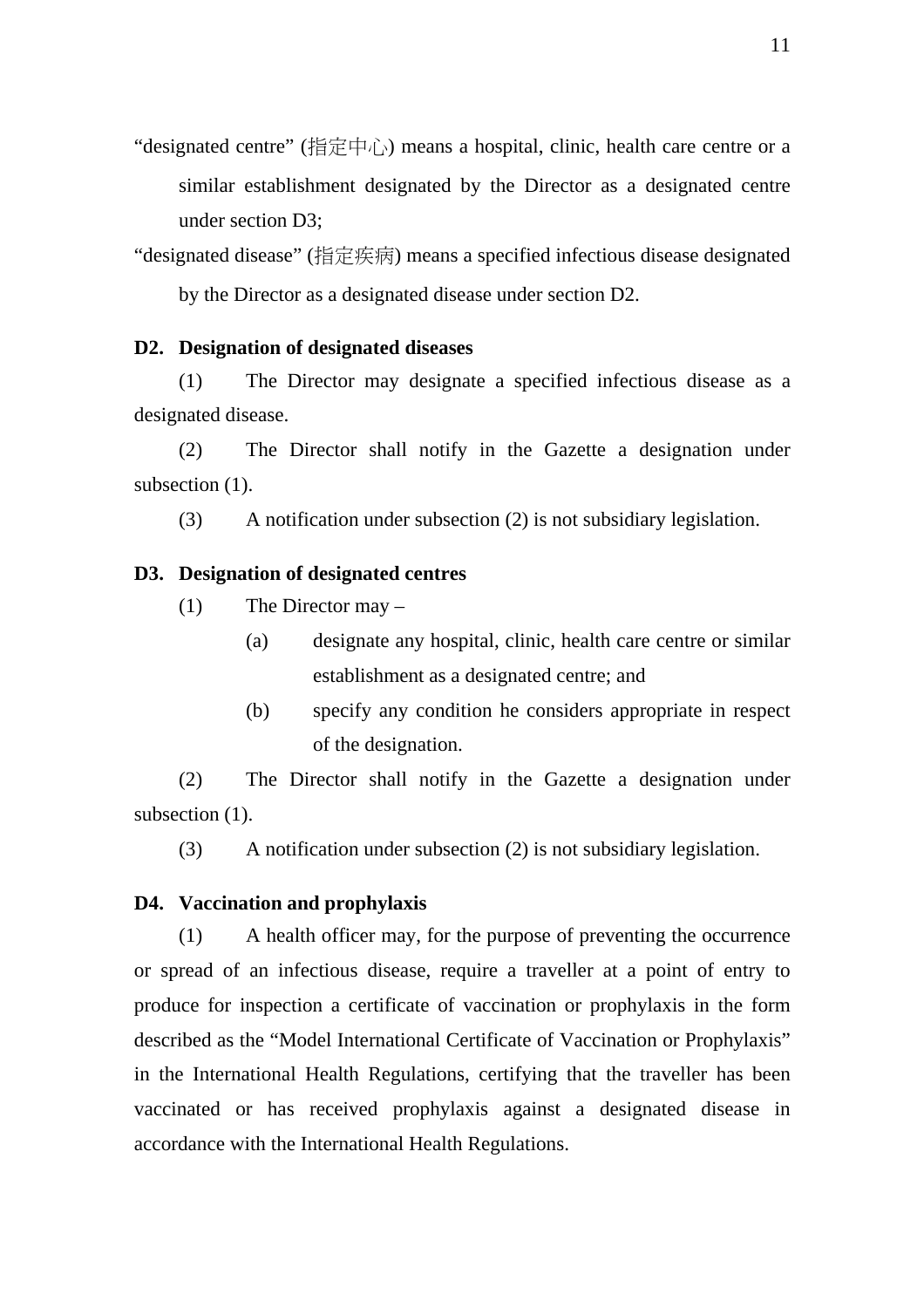(2) For the purposes of subsection (1), a health officer may accept a certificate that is substantially in accordance with the form referred to in that subsection.

## **D5. Certification of vaccination and prophylaxis by medical practitioners**

- (1) A medical practitioner who
	- (*a*) practises in a designated centre; and
	- (*b*) has administered, or supervised the administration of, vaccination and prophylaxis against a designated disease, in the centre, to a person, in accordance with the International Health Regulations,

may issue a certificate of vaccination or prophylaxis certifying the matters referred to in paragraph (*b*).

(2) Any person who, not being a person referred to in subsection (1) or section D6, issues a certificate of vaccination or prophylaxis –

- (*a*) certifying that a person has been vaccinated or has received prophylaxis against a disease in accordance with the International Health Regulations;
- (*b*) containing a representation that it is issued pursuant to the International Health Regulations; or
- (*c*) containing any reference to or a diagram or a picture that is related to the WHO or a reference to the International Health Regulations,

commits an offence and is liable on conviction to a fine at level 2 and to imprisonment for 6 months.

## **D6. Administration and certification of vaccination or prophylaxis by health officers on payment of fees**

A health officer may, on request and on the payment of the prescribed fee –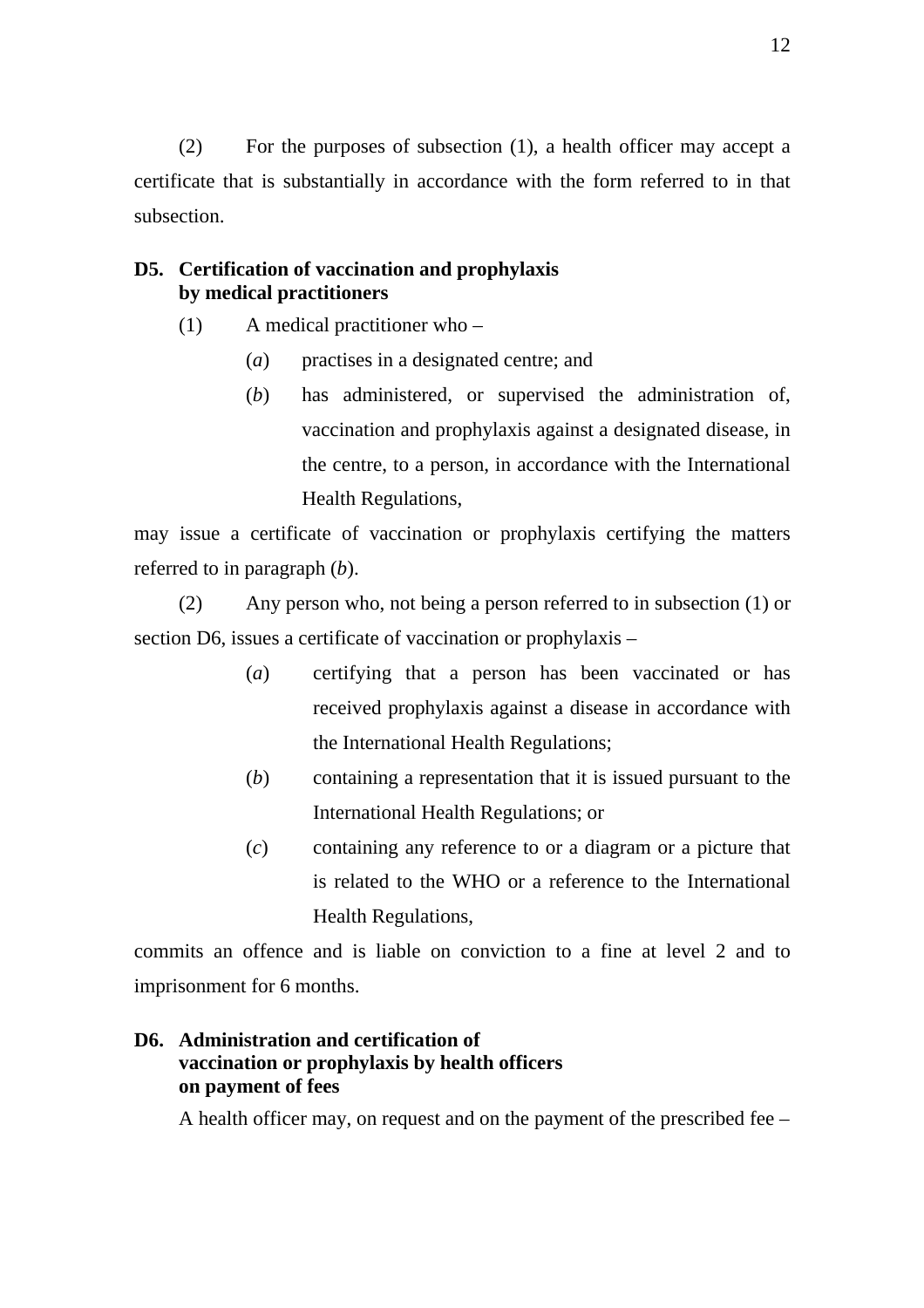- (*a*) administer vaccination or prophylaxis against a designated disease, to a person, in accordance with the International Health Regulations; and
- (*b*) issue a certificate of vaccination or prophylaxis certifying the matters referred to in paragraph (*a*).

## PART E: QUARANTINE AND ISOLATION

#### **Quarantine and isolation of persons**

#### **E1. Quarantine of contacts**

(1) If a health officer has reason to believe that a person is a contact, the health officer may, by order in writing, place the person under quarantine until a health officer considers that –

- (*a*) the person is not infectious; or
- (*b*) the quarantine can be replaced by medical surveillance.

(2) Without limiting the generality of subsection (1), any of the following circumstances are regarded as a reason for a health officer to believe that a traveller is a contact –

- (*a*) the traveller fails to produce a certificate of vaccination or prophylaxis for inspection as required by a health officer under section D4(1);
- (*b*) a health officer has reason to believe that the traveller has not been vaccinated or received prophylaxis against a designated disease (whether or not a certificate of vaccination or prophylaxis has been produced for inspection under section D4(1)); and
- (*c*) a health officer has reason to believe that the vaccination and prophylaxis that the traveller has received is not effective (whether or not a certificate of vaccination or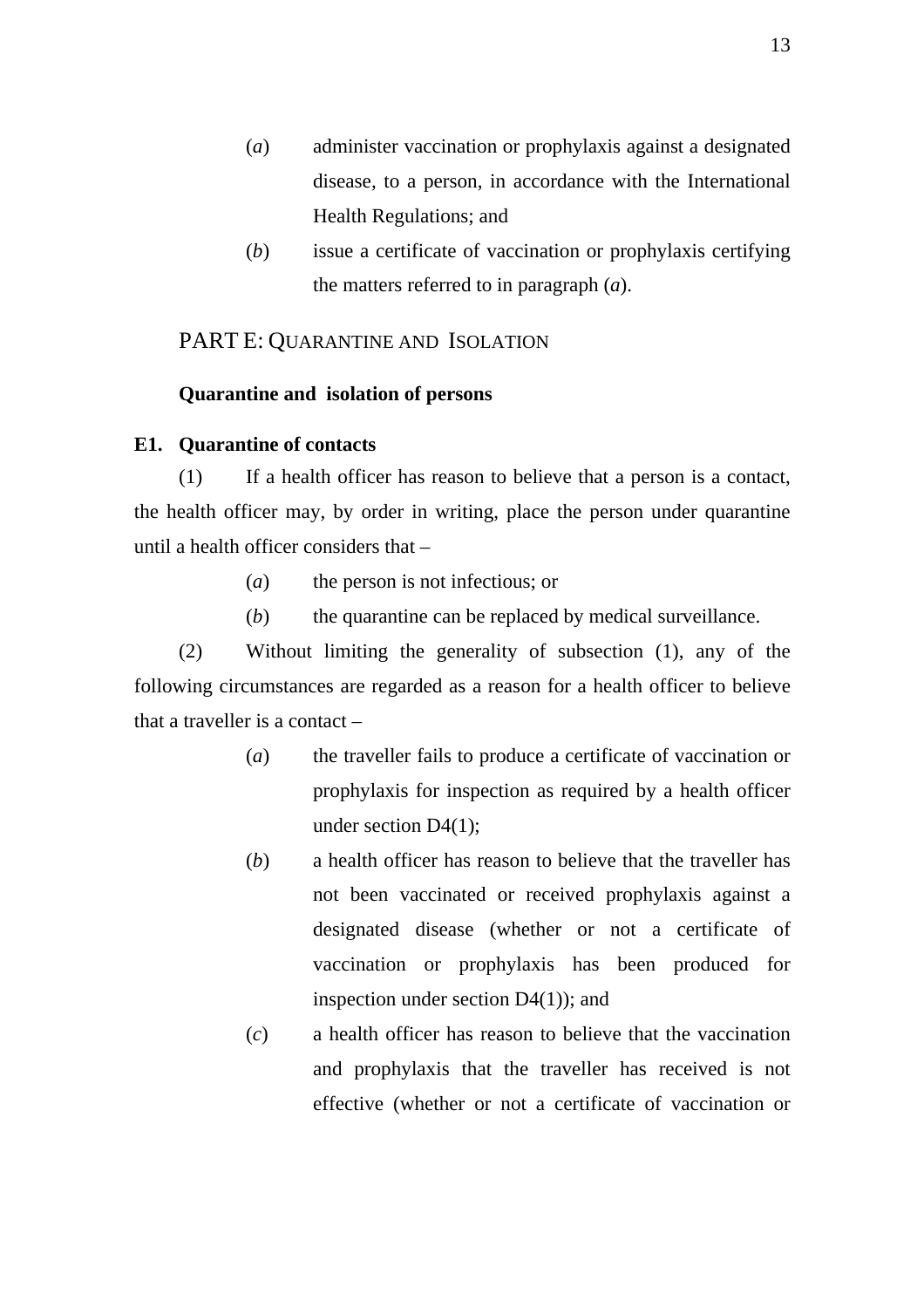prophylaxis has been produced for inspection under section  $D4(1)$ ).

## **E1A. Isolation of infected persons**

If a health officer has reason to believe that a person is infected with a specified infectious disease, the health officer may, by order in writing, place the person under isolation until a health officer considers that –

- (*a*) the person is not infectious; or
- (*b*) the isolation can be replaced by medical surveillance.

#### **Isolation of articles**

#### **E2. Isolation of infected articles**

(1) If a health officer has reason to believe that an article is infected with a specified infectious disease, he may, by order in writing, place the article under isolation.

(2) A health officer may remove an article to any place for the purpose of placing the article under isolation.

(3) An article that is placed under isolation may be detained at any place appointed by a health officer for such period and subject to such conditions as he may specify.

 (4) A person shall not remove an article that is placed under isolation from the place where it is isolated without the permission of a health officer.

(5) A person who contravenes subsection (4) commits an offence and is liable on conviction to a fine at level 2 and to imprisonment for 6 months.

#### **Isolation of places**

#### **E3. Power to order places to be isolated**

(1) Where the Director considers it necessary for the prevention of the spread of a specified infectious disease, he may, by order in writing, place any place under isolation.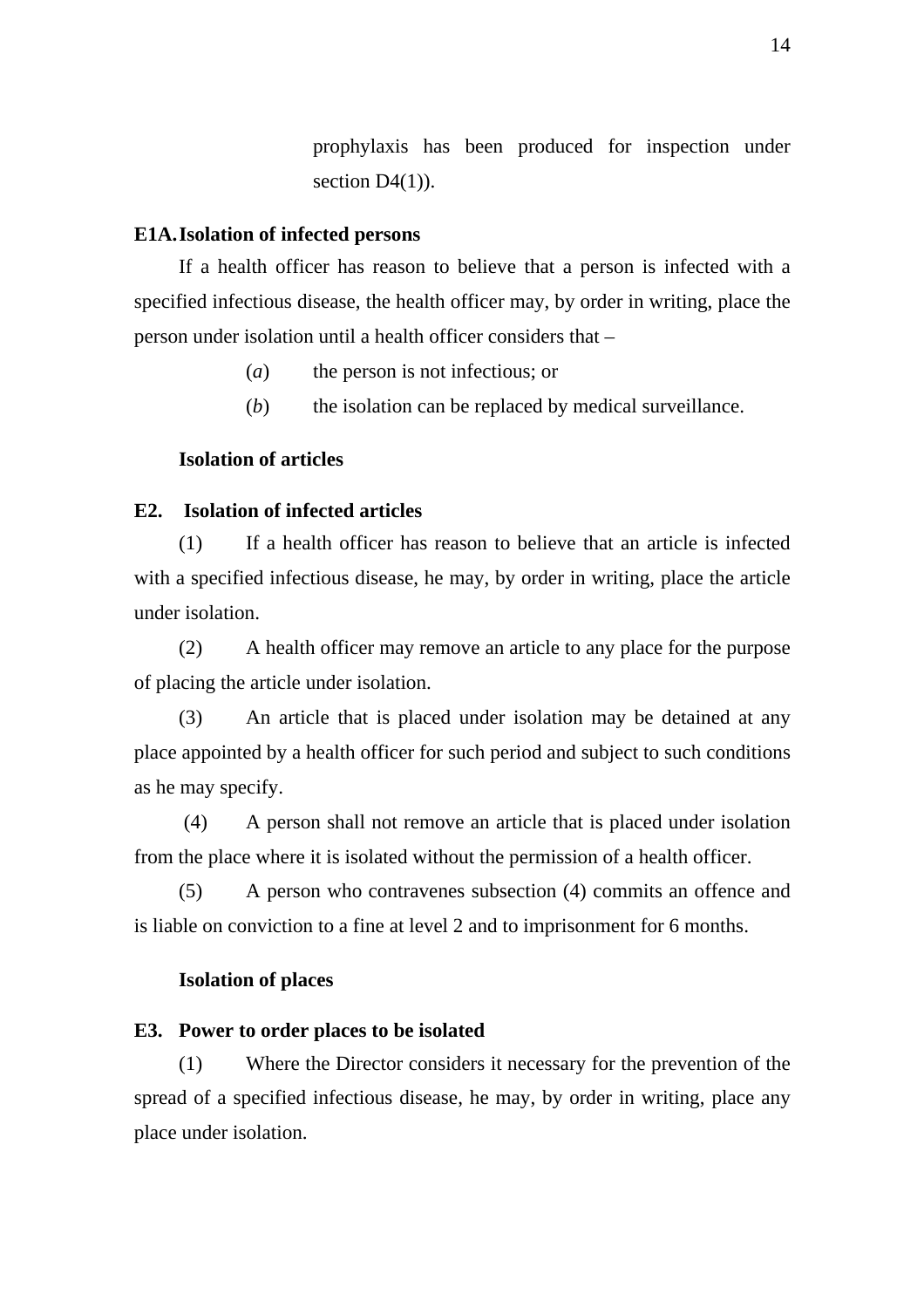- (2) The isolation order may
	- (*a*) provide for the complete isolation of the place that is the subject of the order; or
	- (*b*) provide for such degree of isolation of the place, and subject the place to such conditions or limitations, as the Director considers sufficient to prevent the spread of the disease concerned.

(3) An isolation order may be issued in such form or in such manner as, having regard to the circumstances, the Director considers best suited to bring the terms of such order to the notice of the public.

## **General provisions in relation to quarantine and isolation**

## **E4. Quarantine and isolation orders in respect of persons**

An order made by a health officer under section E1 or E1A to place a person under quarantine or isolation is required to specify –

- (*a*) the reason for quarantine or isolation; and
- (*b*) the terms of quarantine or isolation.

## **E5. Power to remove and detain persons for quarantine and isolation**

To place a person under quarantine or isolation, a health officer may –

- (*a*) remove the person to a place in which he is to be quarantined or isolated;
- (*b*) detain him at the place in which he is quarantined or isolated; and
- (*c*) subject him to such conditions as the health officer may specify.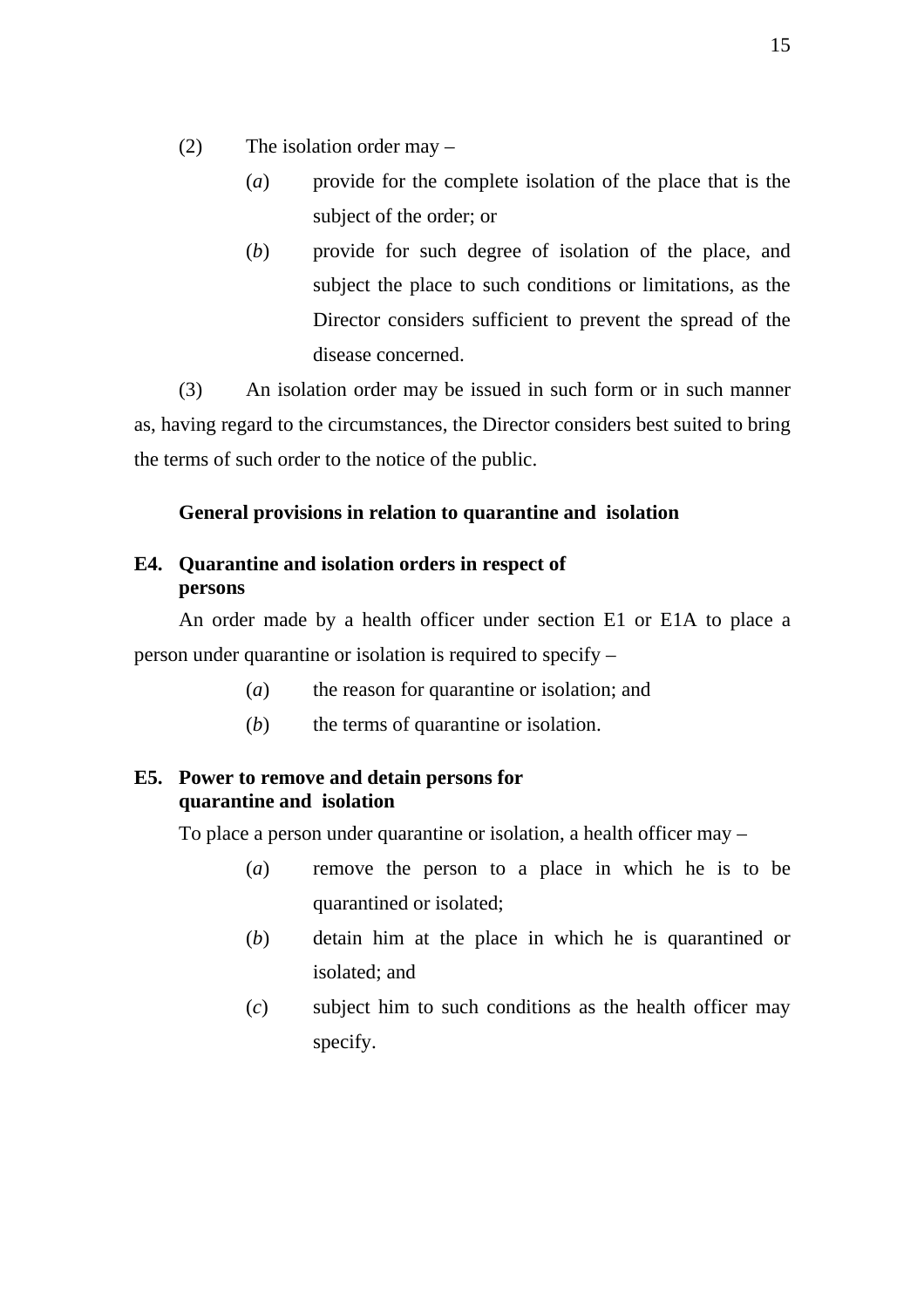### **E5A. Escape from quarantine or isolation in hospitals or other establishments**

(1) If a person who is placed under quarantine or isolation in a hospital, home for the aged, child care centre, convalescent centre or similar establishment escapes, the person may be –

- (*a*) stopped and detained by any member of the staff of the establishment from which he escaped;
- (*b*) conveyed to
	- (i) the establishment from which he escaped; or
	- (ii) any other place authorized by a health officer, and
- (*c*) detained in the establishment or place.

(2) A person shall not obstruct, or assist in obstructing, a member of the staff of an establishment referred to in subsection (1) in the exercise of a power under this section.

(3) A person who contravenes subsection (1) commits an offence and is liable on conviction to a fine at level 2 and to imprisonment for 2 months.

## **E6. Entry and exit restrictions**

(1) No person shall leave a place in which he is placed under quarantine or isolation.

- (2) No person other than a health officer shall
	- (*a*) enter a place in which another person is placed under quarantine or isolation; or

(*b*) enter or leave a place that is placed under isolation, without a permission granted under section E8.

(3) A person who contravenes subsection (1) or (2) commits an offence and is liable on conviction to a fine at level 2 and to imprisonment for 6 months.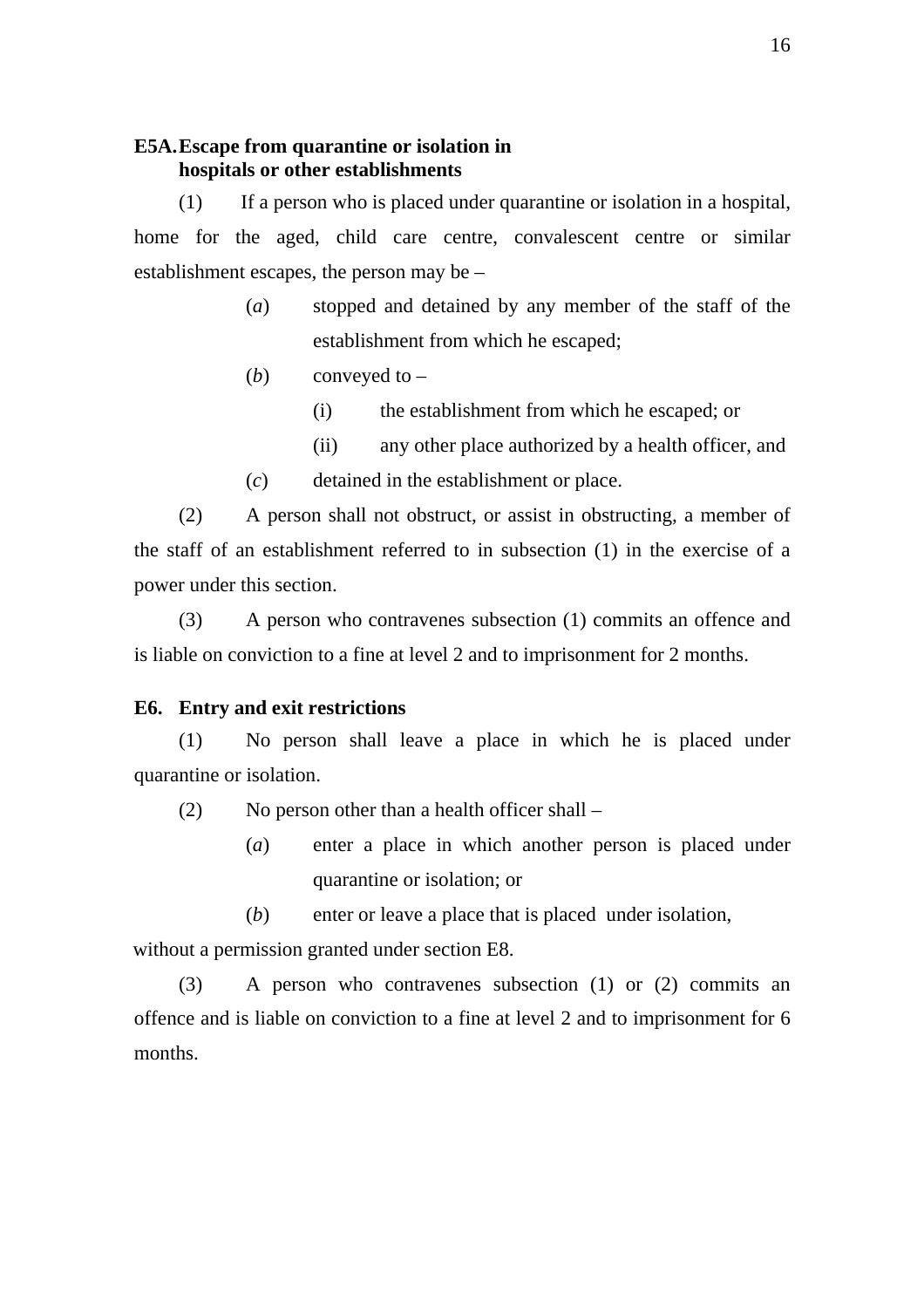## **E7. Restrictions on bringing articles into or taking articles out of places placed under isolation**

(1) No person other than a health officer shall bring any article into or take any article out of a place that is placed under isolation without a permission granted under section E8.

(2) A health officer may seize any article that is brought into or taken out of a place in contravention of subsection (1).

(3) A person who contravenes subsection (1) commits an offence and is liable on conviction to a fine at level 2 and to imprisonment for 6 months.

## **E8. General permission in respect of sections E6 and E7**

A health officer may grant written permission to any person or persons of any class or category specified in the permission to do any act described in sections E6(1)(*a*), (*b*) and (*c*) and E7(1) subject to such exceptions, conditions or restrictions as are specified in the permission.

PART F: EXPOSURE OF PUBLIC TO INFECTION

## **F1. Persons not to expose others to infection**

(1) A person shall not, knowing that he is a contact or is infected with a specified infectious disease, expose other persons to the risk of infection –

- (*a*) by his presence or conduct in
	- (i) any public conveyance; or
	- (ii) any street, public place, place of entertainment or assembly, club, or hotel; or
- (*b*) by carrying on any trade, business or occupation.

(2) A person who has the care of any person whom he has reason to believe is a contact or is infected with a specified infectious disease shall make every reasonable endeavour to prevent the person from doing any act described in subsection (1).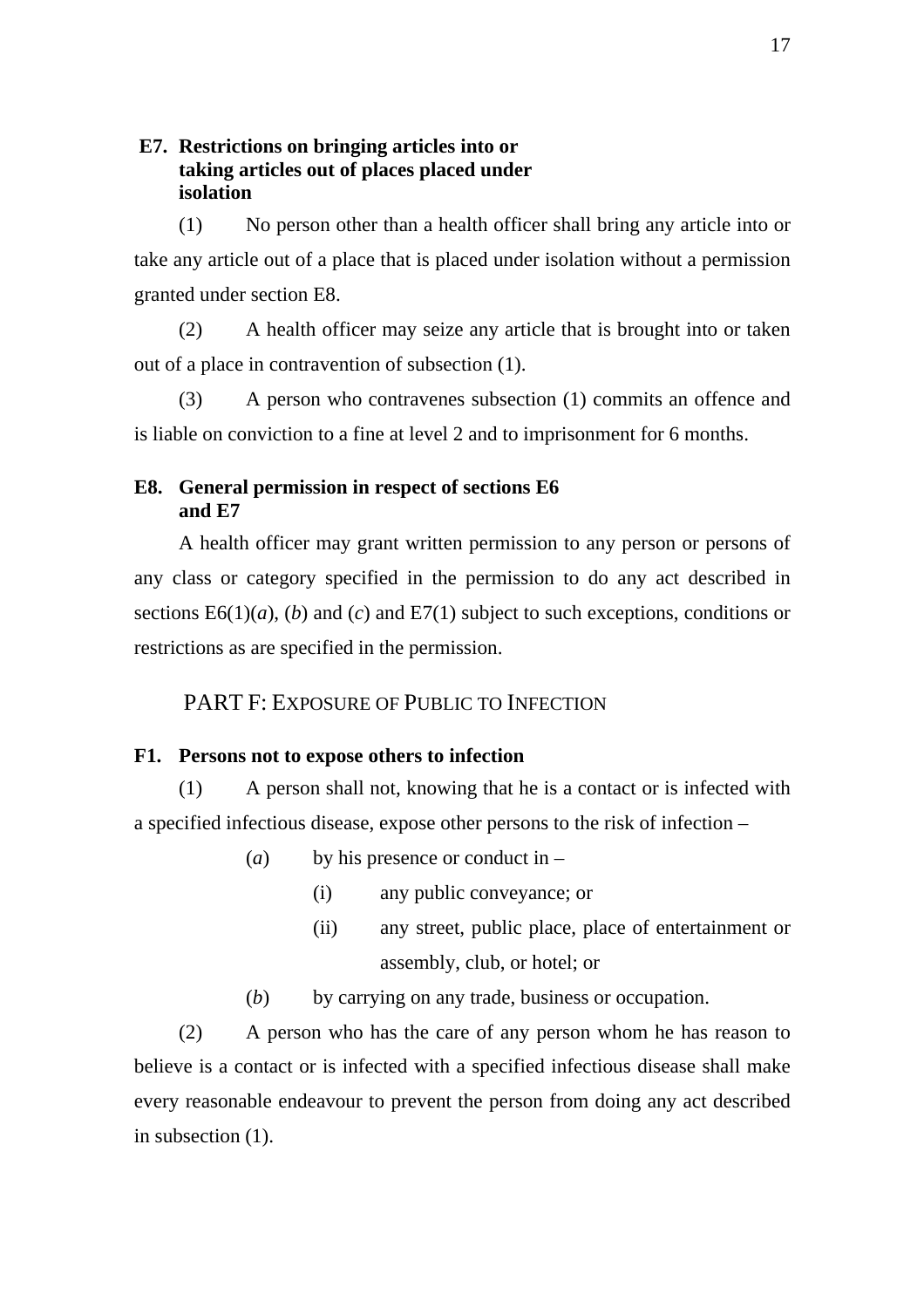(3) A person who contravenes subsection (1) or (2) commits an offence and is liable on conviction to a fine at level 2 and to imprisonment for 6 months.

#### **F2. Examination of dead bodies**

If a health officer has reason to believe that the body of a deceased person is infected with a specified infectious disease, a health officer may carry out a post-mortem examination on the body, and for that purpose, remove the body to a mortuary or other suitable place.

#### **F3. Disposal of infected dead bodies**

(1) If a health officer has reason to believe that the body of a deceased person is infected with a specified infectious disease, the health officer may issue directions concerning any or all of the following matters –

- (*a*) the disease control measures to be carried out in respect of the body;
- (*b*) the method of disposal of the body;
- (*c*) the place of burial or cremation of the body;
- (*d*) the time, route and method of removing the body to the place of burial or cremation.

(2) A health officer may cause the body to be disposed of if no person undertakes its disposal.

(3) A person who carries out the disposal of the body shall comply with any direction issued by a health officer under subsection  $(1)$ .

(4) A person who contravenes subsection (3) commits an offence and is liable on conviction to a fine at level 2 and to imprisonment for 6 months.

## **F4. No infected dead body to be dealt with otherwise**

(1) A person shall not deposit or cause to be deposited the body of a deceased person that a health officer has reason to believe is infected with a specified infectious disease in a place other than –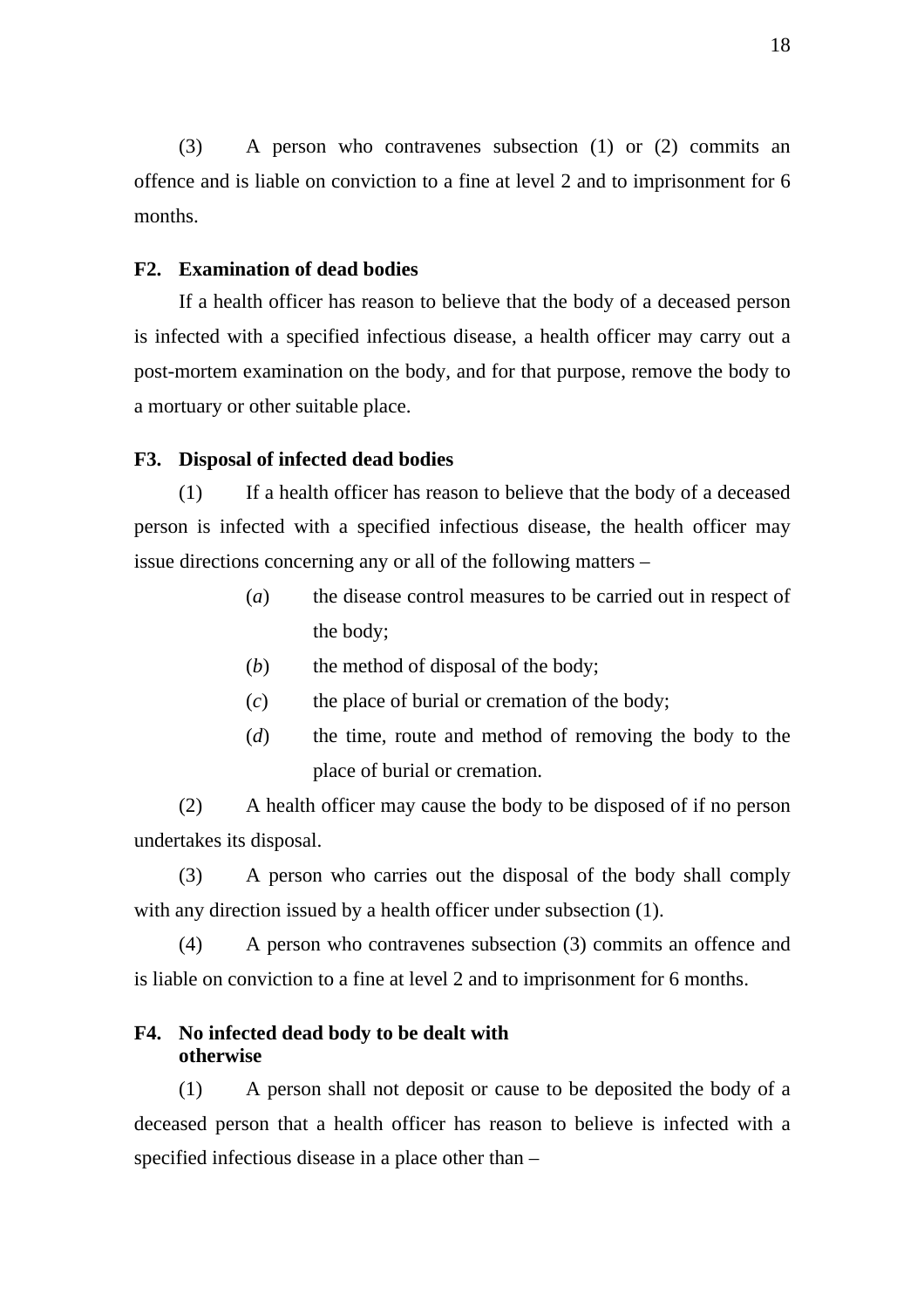- (*a*) such place of burial or cremation as a health officer may direct under section F3;
- (*b*) a mortuary (whether or not situated within the precincts or any hospital or similar institution) that is maintained or controlled by –
	- (i) the Government;
	- (ii) a public hospital as defined in section  $2(1)$  of the Hospital Authority Ordinance (Cap. 113); or
	- (iii) a hospital as defined in section  $2(1)$  of the Hospitals, Nursing Homes and Maternity Homes Registration Ordinance (Cap. 165);
- (*c*) a mortuary situated within the precincts of a military hospital; or
- (*d*) a funeral parlour that is licensed under section 4 of the Funeral Parlours Regulation (Cap. 132 sub. leg. AD).

(2) A person who knowingly contravenes subsection (1) commits an offence and is liable on conviction to a fine at level 2 and to imprisonment for 6 months.

## **F5. Persons who die on cross-boundary conveyances**

(1) If a person dies on a cross-boundary aircraft, cross-boundary vessel or cross-boundary public vehicle, its operator shall notify a health officer immediately.

(2) The operator of a cross-boundary aircraft, cross-boundary vessel or cross-boundary public vehicle shall comply with any directions as the health officer may make in respect of the disposal of the body.

(3) A person who contravenes subsection (1) or (2) commits an offence and is liable on conviction to a fine at level 2 and to imprisonment for 6 months.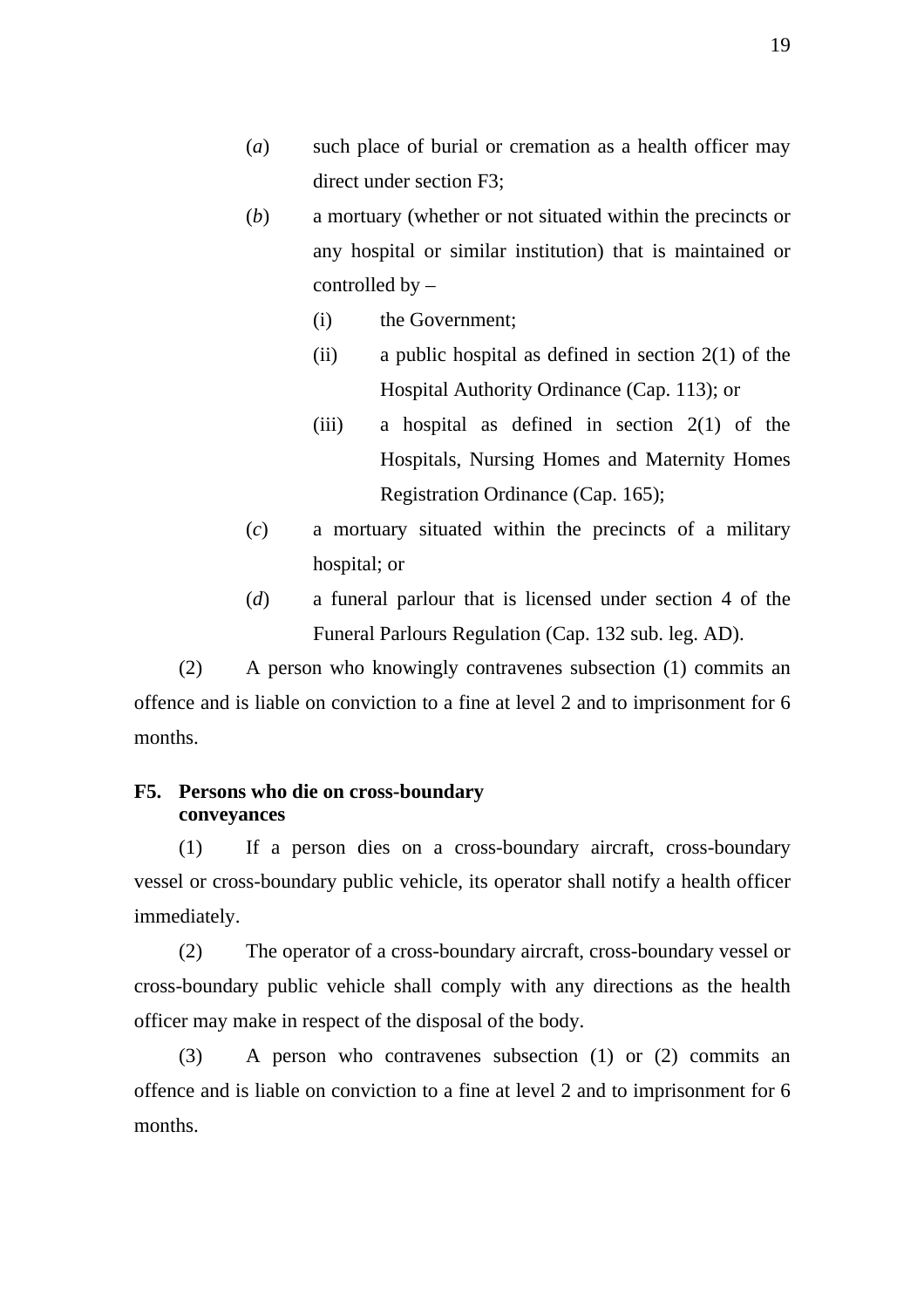## PART G: DISEASE CONTROL MEASURES

## **G1. Order to carry out disease control measures in respect of points of entry or premises**

- $(1)$  If a health officer
	- (*a*) has reason to believe that there exists or existed in a premises a case or source of a specified infectious disease; or
	- (*b*) finds a point of entry to be in an insanitary condition,

he may, by an order in writing served on the person described in subsection (2), require a disease control measure specified in the order to be carried out in respect of the premises or point of entry to the satisfaction of a health officer within the time specified in the order.

- (2) The person referred to in subsection  $(1)$  is
	- (*a*) in the case of a point of entry, its operator ; or
	- (*b*) in the case of other premises, its owner or occupier.

(3) A health officer may, for the purpose of carrying out a disease control measure required to be carried out under subsection (1), close the premises or remove any person from it.

(4) Except with the permission of a health officer, a person other than a health officer shall not –

- (*a*) enter or occupy; or
- (*b*) bring any article into or take any article out of,

any premises closed under subsection (3).

(5) A person who contravenes subsection (4) commits an offence and is liable on conviction to a fine at level 2 and to imprisonment for 6 months.

## **G2. Order to carry out disease control measures in respect of conveyances**

 $(1)$  If a health officer –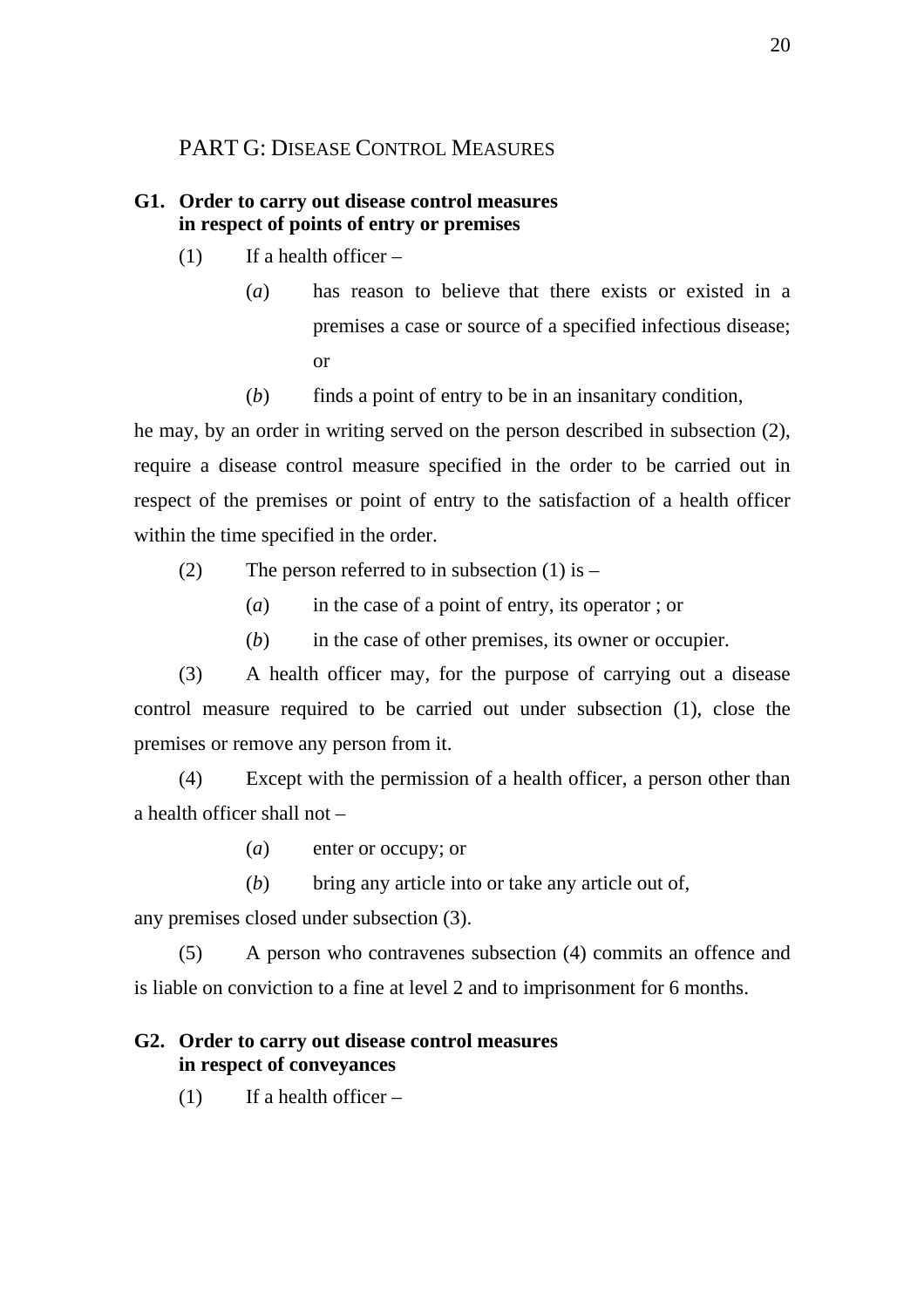- (*a*) has reason to believe that there exists or existed on board a conveyance a case or source of a specified infectious disease; or
- (*b*) finds that a cross-boundary conveyance is in an insanitary condition or is contaminated,

he may, by order in writing served on the operator of the conveyance, require a disease control measure specified in the order to be carried out in respect of the conveyance to the satisfaction of a health officer within the time specified in the order.

(2) A health officer may, for the purpose of carrying out a disease control measure required to be carried out under subsection (1), stop, detain or close the conveyance or remove any person from it.

(3) Except with the permission of a health officer, a person other than a health officer shall not –

(*a*) board or remain in; or

(*b*) bring any article into or take any article out of, a conveyance closed under subsection (2).

(4) A person who contravenes subsection (3) commits an offence and is liable on conviction to a fine at level 2 and to imprisonment for 6 months.

**G3. Wells** 

(1) If a health officer is of the opinion that it is necessary to do so for the purpose of preventing the introduction or the spread of a specified infectious disease, he may, by an order in writing served on the owner of a well, require the well to be filled up, cleansed or disinfected to his satisfaction within the time specified in the order.

(2) Except with the permission of a health officer, a person other than a health officer shall not draw water from a well in respect of which an order is made under subsection (1) before the well is filled up, cleansed or disinfected as required by the order.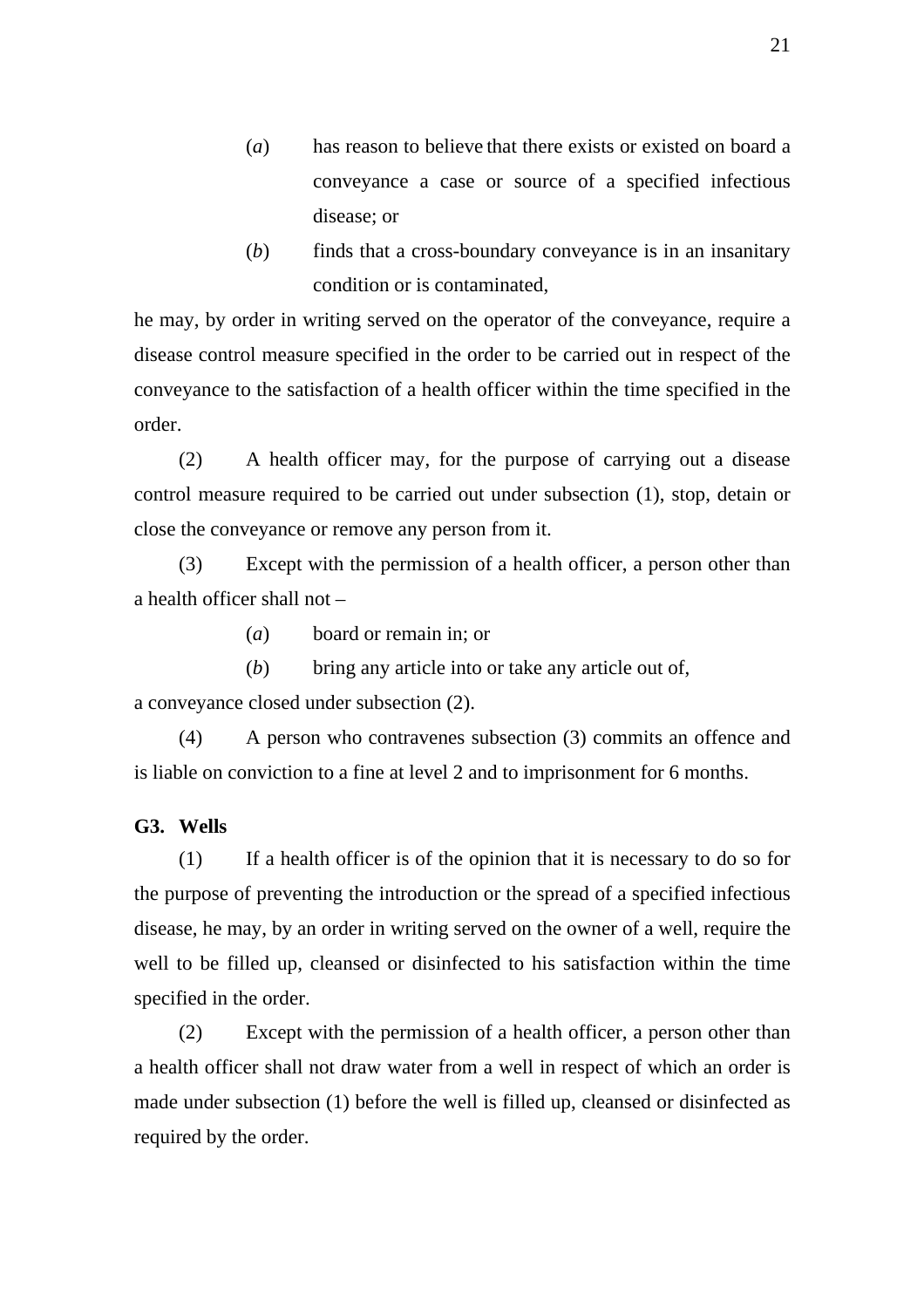(3) A person who contravenes subsection (2) commits an offence and is liable on conviction to a fine at level 2 and to imprisonment for 6 months.

## **G4. Enforcement of orders made under sections G1, G2 or G3**

(1) Where an order made under section G1, G2 or G3 is not complied with within the time specified in the order, a health officer or any person authorized by him may –

- (*a*) enter or board, or where necessary, break into in the presence of a police officer, the point of entry, other premises or conveyance; and
- (*b*) carry out the disease control measures required by the order.

(2) The costs incurred under subsection (1) may be recovered from the following persons as a debt due to the Government –

- (*a*) in the case of an order under section G1, the operator of the point of entry or the owner or the occupier of other premises;
- (*b*) in the case of an order under section G2, the operator of the conveyance; or
- (*c*) in the case of an order under section G3, the owner of the well.

## **G5. Disinfection and destruction of articles**

(1) If a health officer has reason to believe that an article is, or may have been, infected with a specified infectious disease, he may –

- (*a*) order a disease control measure to be carried out in respect of the article; or
- (*b*) except where the article is a conveyance, destroy the article.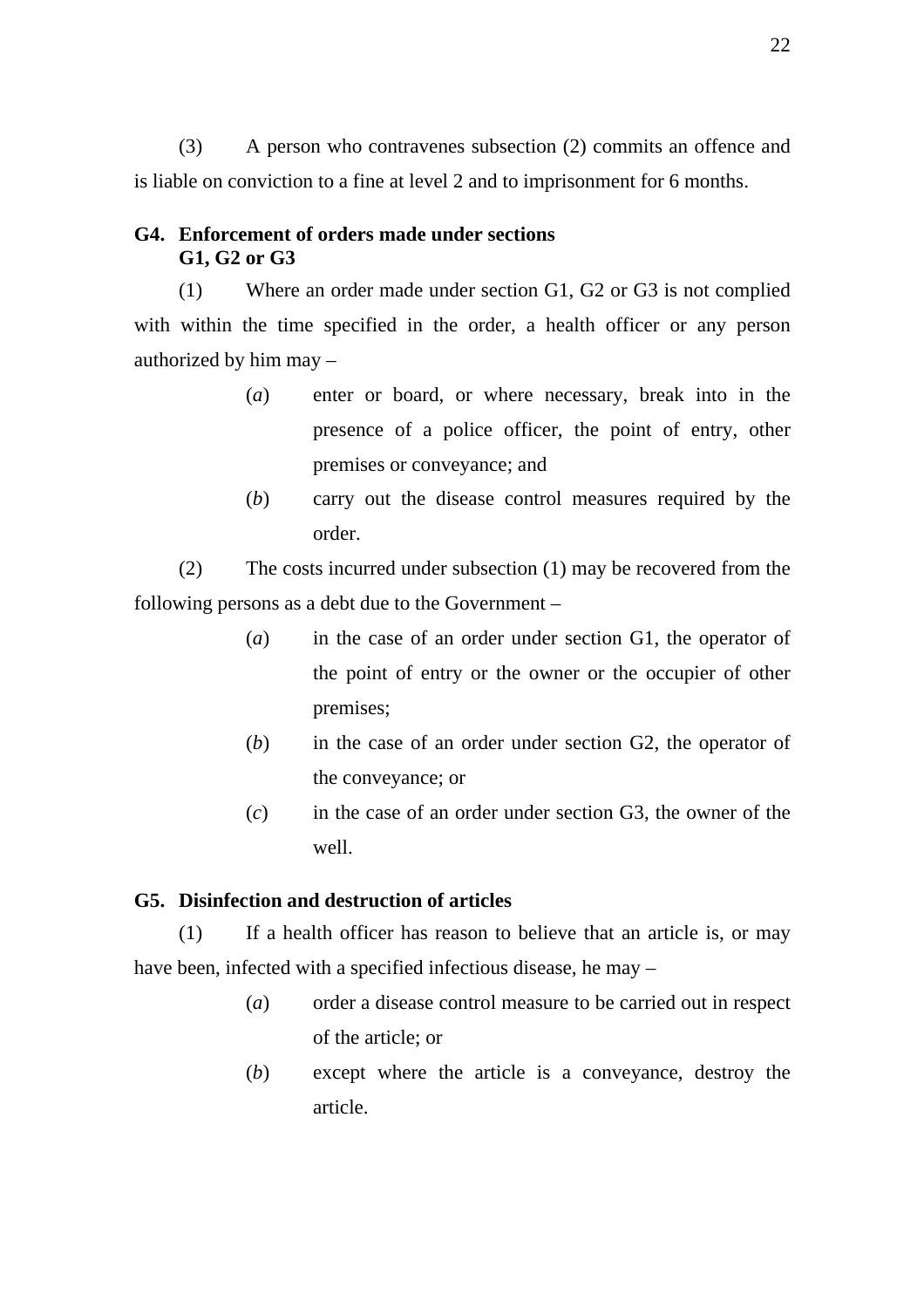(2) The costs of carrying out any disease control measure in respect of an article or the destruction of an article may be recovered, as a debt due to the Government, from –

- (*a*) where the article is a conveyance, its operator; or
- (*b*) in the case of other articles, the owner or the person who has possession or control of the articles.

# PART H: CONTROL OF LABORATORY'S HANDLING OF SCHEDULED INFECTIOUS AGENTS

## **H1. Requirement to surrender scheduled infectious agents**

(1) The Director may require the owner or the person in charge of a laboratory to surrender a scheduled infectious agent under his control or possession for disposal by the Director if, having regard to the circumstances, the Director has reason to believe that –

- (*a*) the laboratory does not have sufficient facilities and equipment to handle the scheduled infectious agent;
- (*b*) the person handling the agent in the laboratory does not have the necessary competency to do so; or
- (*c*) the agent is handled by the laboratory in a manner that may pose a public health risk.

(2) The owner or the person in charge of the laboratory shall comply with the requirement made under subsection (1).

(3) A person who contravenes subsection (2) commits an offence and is liable on conviction to a fine at level 2 and to imprisonment for 6 months.

## **H2. Laboratory shall report cases of leakage of scheduled infectious agents**

(1) If it comes to the knowledge of the owner or the person in charge of a laboratory that there is a leakage of a scheduled infectious agent in the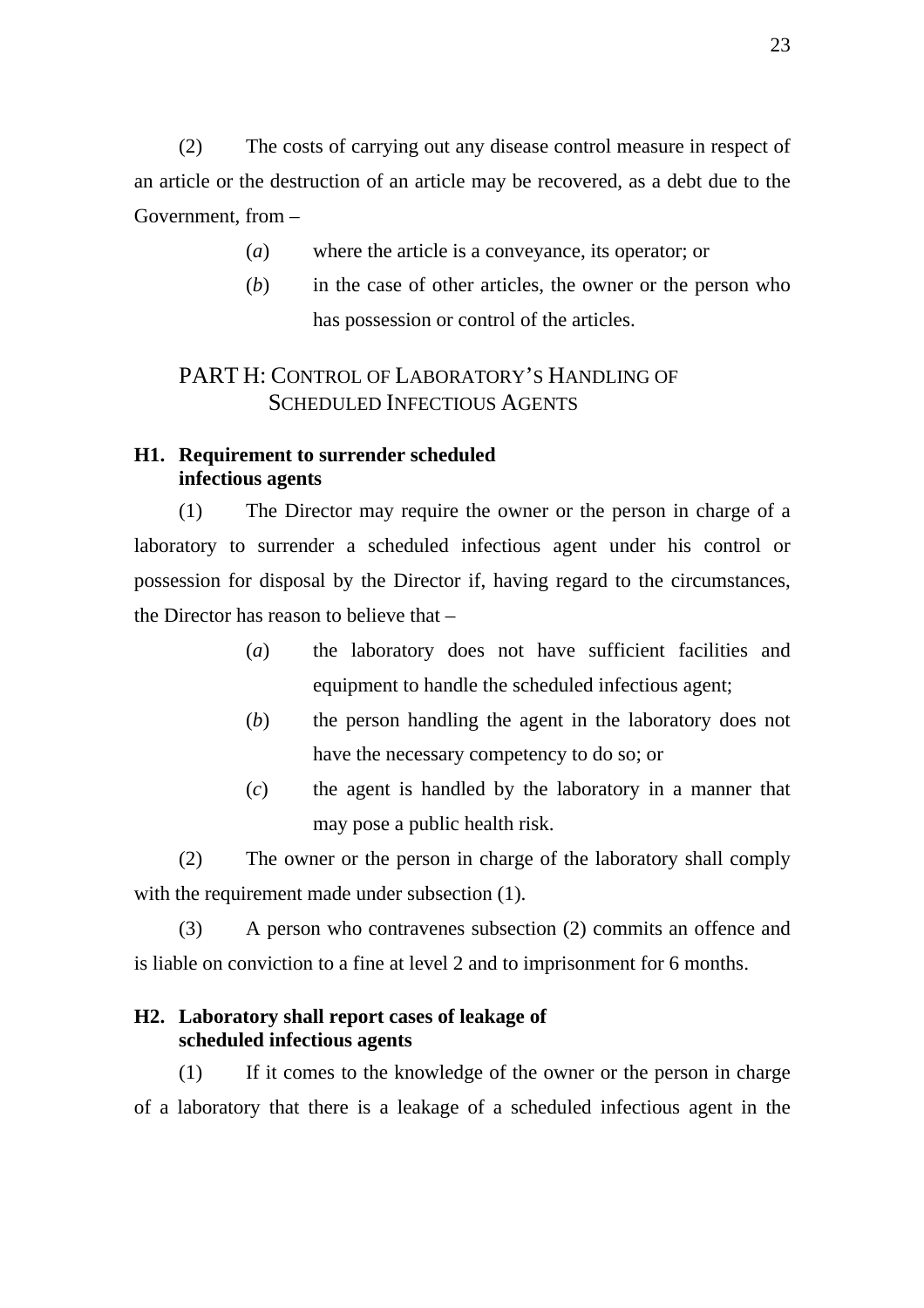laboratory that may pose a public health risk, he shall notify the Director immediately.

(2) The owner or the person in charge of the laboratory shall give to the Director any information that is required by a health officer to facilitate the investigation of the leakage.

(3) A person who contravenes subsection (1) or (2) or knowingly gives any information that is false in a material particular commits an offence and is liable on conviction to a fine at level 2 and to imprisonment for 6 months.

## PART I: DECLARATION AND CERTIFICATION IN RESPECT OF CROSS-BOUNDARY CONVEYANCES

## **I1. Submission of Maritime Declaration of Health**

(1) The operator or surgeon of a cross-boundary vessel that enters the waters of Hong Kong shall submit to a health officer a declaration, in the form described as the "Model of Maritime Declaration of Health" in the International Health Regulations, declaring the matters specified in the form.

(2) The person who signs or counter-signs the declaration that is submitted under subsection (1) shall ensure that the information contained in the declaration is not false in any material particular.

- $(3)$  A health officer may
	- (*a*) waive the requirement to submit the declaration under subsection (1); or
	- (*b*) accept for the purpose of subsection (1) a declaration that is substantially in accordance with the form referred to in that subsection.

(4) Subject to subsection (3), a person who contravenes subsection (1) commits an offence and is liable on conviction to a fine at level 3 and to imprisonment for 6 months.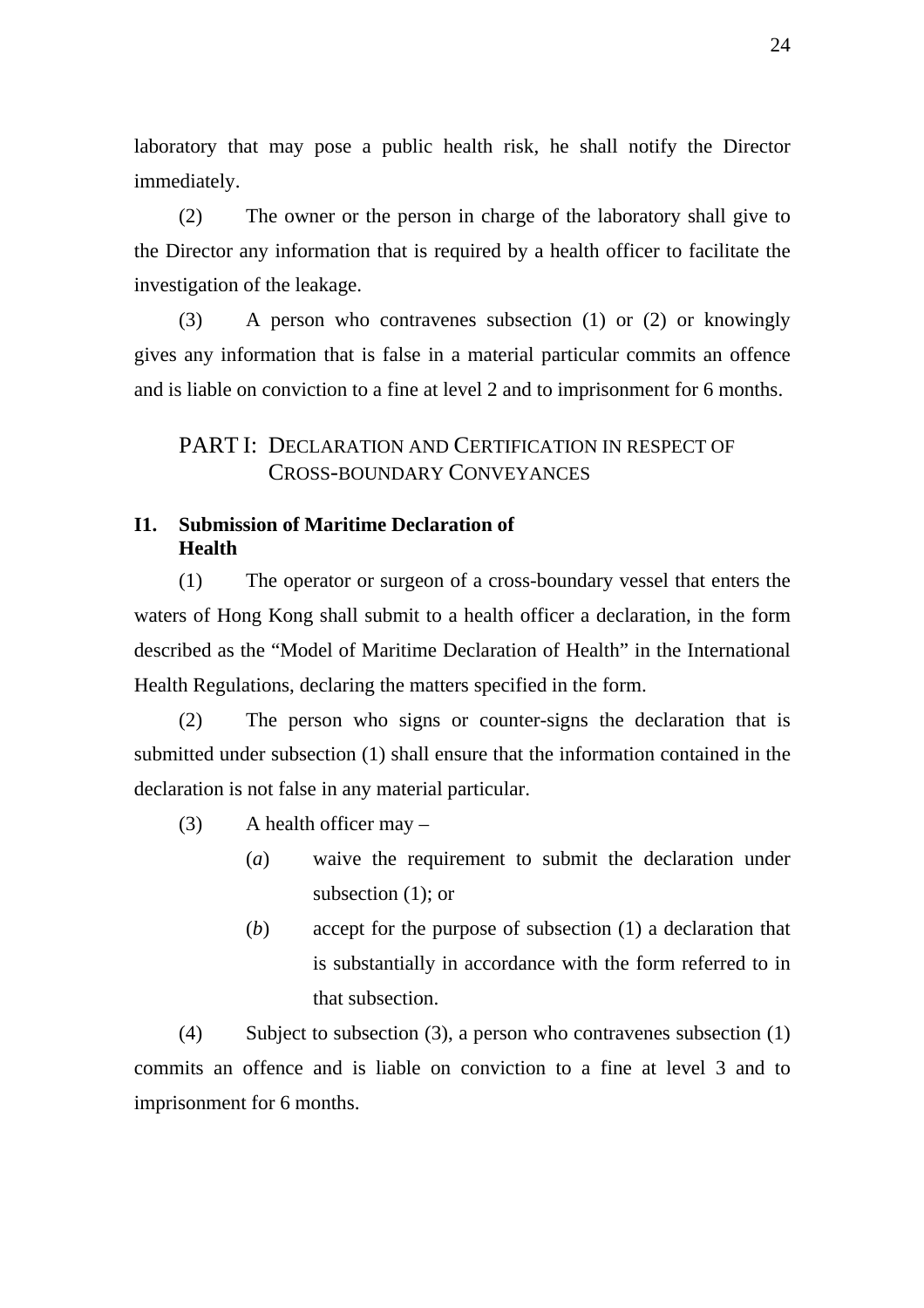(5) A person who knowingly contravenes subsection (2) commits an offence and is liable on conviction to a fine at level 3 and to imprisonment for 6 months.

## **I2. Ship Sanitation Control Exemption Certificate and Ship Sanitation Control Certificate**

(1) The operator or surgeon of a cross-boundary vessel that enters the waters of Hong Kong shall produce for inspection by a health officer a certificate that is –

- (*a*) in accordance with the form described as the "Model Ship Sanitation Control Exemption Certificate/Ship Sanitation Control Certificate" in the International Health Regulations; and
- (*b*) issued in respect of the vessel by a port of a State Party to the International Health Regulations being authorized to issue the certificate.
- (2) A health officer may
	- (*a*) waive the requirement to submit the certificate under subsection (1); or
	- (*b*) accept for the purpose of subsection (1) a certificate that is substantially in accordance with the form referred to in that subsection.

 (3) Subject to subsection (2), a person who contravenes subsection (1) commits an offence and is liable on conviction to a fine at level 3 and to imprisonment for 6 months.

## **I3. Issue of Ship Sanitation Control Exemption Certificate by health officer**

(1) A health officer may, on the payment of the prescribed fee, issue a Ship Sanitation Control Exemption Certificate, in a form specified by the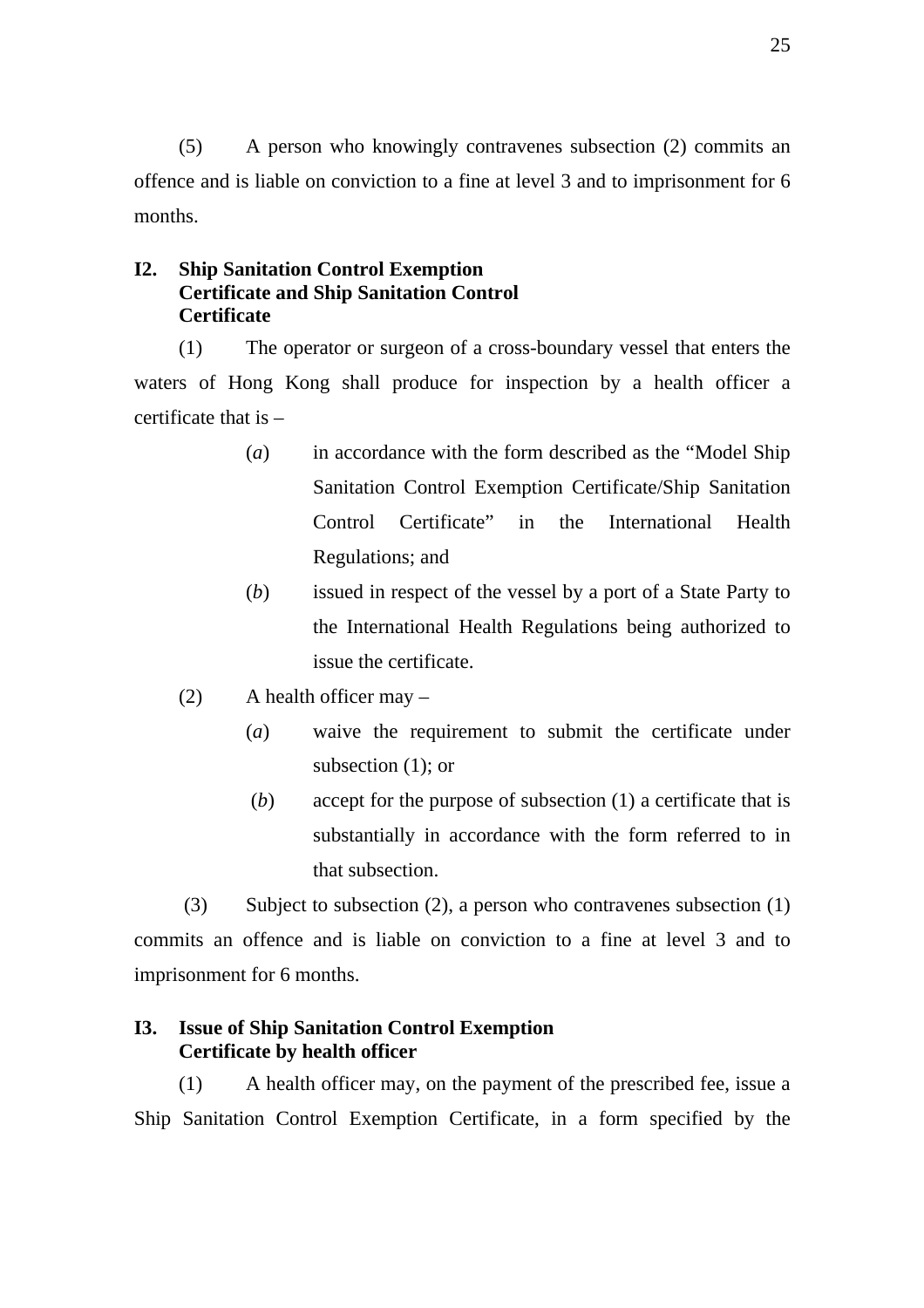Director, in respect of a cross-boundary vessel certifying the matters specified in the form.

(2) A health officer shall not issue a certificate in respect of a crossboundary vessel unless he is satisfied that the vessel is –

- (*a*) in a sanitary condition; and
- (*b*) free from any evidence of infection or contamination.

## **I4. Issue of Ship Sanitation Control Certificate by health officer**

(1) A health officer may, on the payment of the prescribed fee, issue in respect of a cross-boundary vessel, a Ship Sanitation Control Certificate, in a form specified by the Director, certifying the matters specified in the form.

(2) If a health officer has specified a disease control measure to be carried out in respect of the vessel, a health officer may state in the certificate that the measure has or has not been carried out to the satisfaction of a health officer.

#### **I5. Endorsement on certificates**

A health officer may endorse on a certificate that is produced for inspection under section I2(1) matters concerning any or all of the following  $-$ 

- (*a*) whether or not any evidence of infection or contamination was found on the vessel in respect of which the certificate was issued;
- (*b*) if such evidence was found on the vessel, a description of the evidence;
- (*c*) the sanitariness of the vessel;
- (*d*) whether any disease control measure has been or is to be carried out in respect of the vessel;
- (*e*) if a certificate (the new certificate) has been issued under section I4 in respect of the vessel, a statement declaring that the certificate is superseded by the new certificate.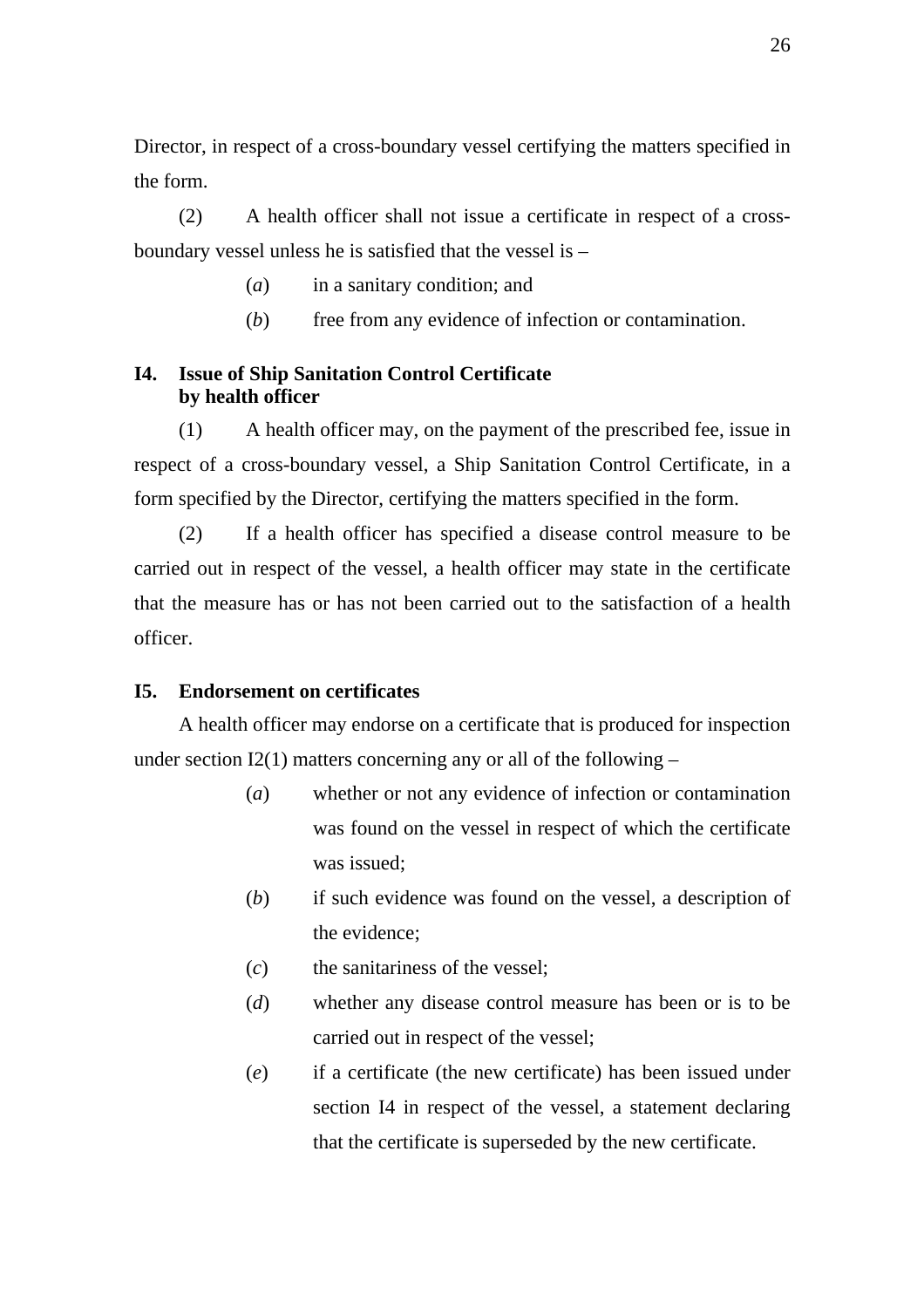### **I6. Health Part of Aircraft General Declaration**

(1) The operator of a cross-boundary aircraft shall submit to a health officer a declaration, in the form described as the "Health Part of the Aircraft General Declaration" in the International Health Regulations, declaring the matters specified in the form.

(2) The person who signs or counter-signs the declaration that is submitted under subsection (1) shall ensure that the information contained in the declaration is not false in a material particular.

 $(3)$  A health officer may –

- (*a*) waive the requirement to submit the declaration under subsection (1); or
- (*b*) accept for the purpose of subsection (1) a declaration that is substantially in accordance with the form referred to in that subsection.

(4) Subject to subsection (3), a person who contravenes subsection (1) commits an offence and is liable on conviction to a fine at level 3 and to imprisonment for 6 months.

(5) A person who knowingly contravenes subsection (2) commits an offence and is liable on conviction to a fine at level 3 and to imprisonment for 6 months.

#### PART J: PRATIQUE

#### **J1. Cross-boundary vessels to show quarantine signals**

(1) Subject to subsection (3), an operator of a cross-boundary vessel that enters the waters of Hong Kong shall ensure that the appropriate quarantine signal set out in Schedule 2 is shown on the vessel.

(2) The operator shall ensure that the quarantine signal is not lowered until the vessel has been granted free pratique.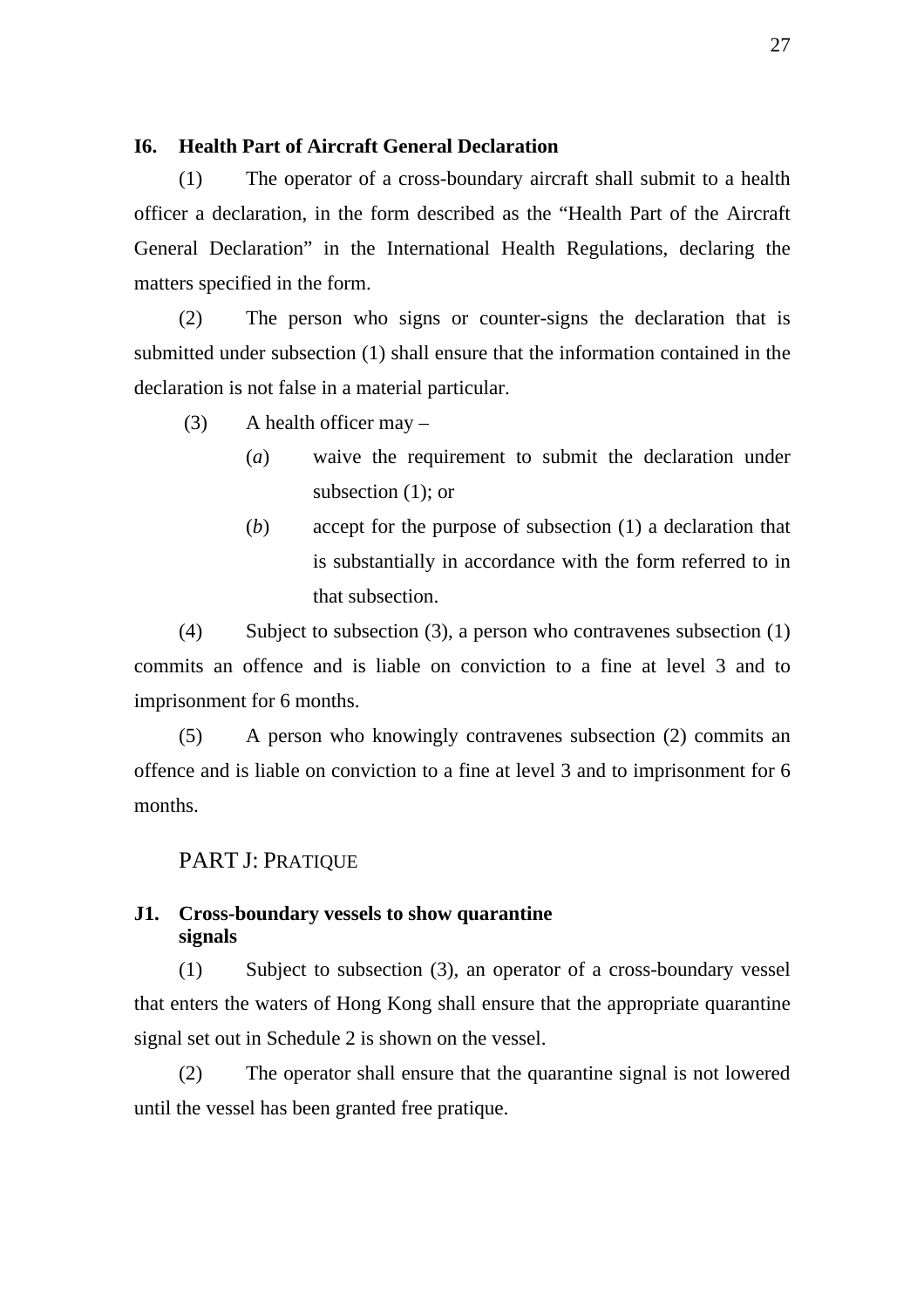(3) A cross-boundary vessel that is on a voyage to any place outside Hong Kong may, with the permission of a health officer, proceed with its voyage or tranship its passengers for the purpose of completing such voyage without showing any quarantine signal.

(4) A person who contravenes subsection (1) or (2) commits an offence and is liable on conviction to a fine at level 2 and to imprisonment for 2 months.

## **J2. Cross-boundary vessels without free pratique required to proceed to quarantine anchorage**

(1) An operator of a cross-boundary vessel that enters the waters of Hong Kong shall ensure that the vessel proceeds immediately to a quarantine anchorage or other anchorage as permitted by a health officer, unless the vessel has been granted free pratique.

(2) A health officer may permit a cross-boundary vessel that has not been granted free pratique to proceed to an anchorage that is not a quarantine anchorage.

(3) The operator of a vessel that is in a quarantine anchorage or in an anchorage referred to in subsection  $(2)$  –

- (*a*) shall not remove the vessel from there until it is released with the permission of a health officer; and
- (*b*) shall move the vessel to any part of the anchorage as and when required by the Director of Marine.

(4) Despite subsection (3), the vessel may be removed from the quarantine anchorage because of stress of weather, but the operator shall move the vessel back to the quarantine anchorage immediately after such stress of weather subsides.

(5) A person who contravenes subsection (1), (3) or (4) commits an offence and is liable on conviction to a fine at level 2 and to imprisonment for 2 months.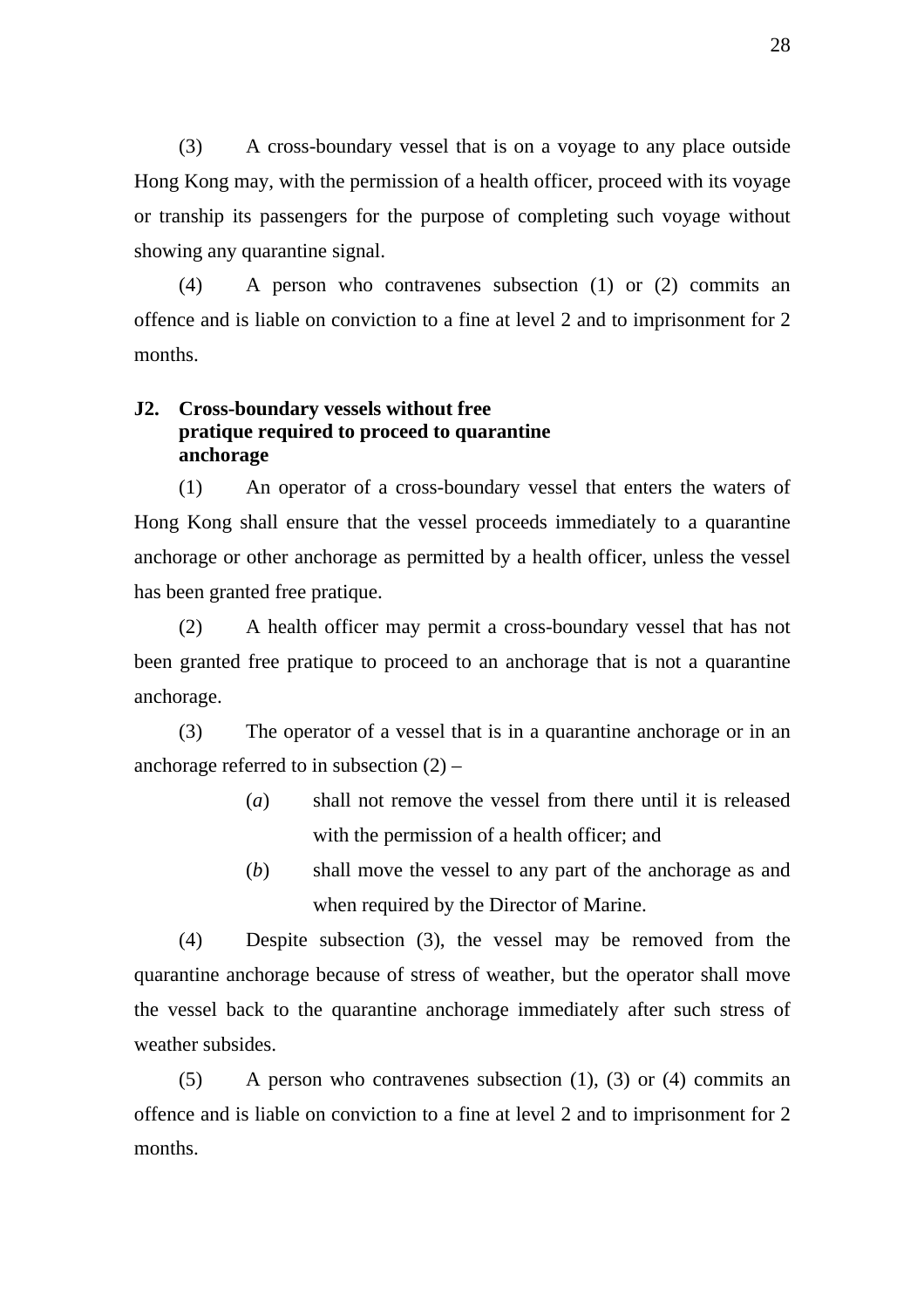#### **J3. No disembarking of any person and unloading of articles without free pratique**

(1) An operator of a cross-boundary vessel that enters the waters of Hong Kong shall ensure that no person is disembarked and no article is unloaded from the vessel, unless permitted by a health officer or the vessel has been granted free pratique.

(2) A health officer may permit the disembarking of persons and unloading of articles from a cross-boundary vessel that has not been granted free pratique.

(3) A person who contravenes subsection (1) commits an offence and is liable on conviction to a fine at level 3 and to imprisonment for 6 months.

#### **J4. Cross-boundary vessels shall not be approached without permission**

(1) Where a cross-boundary vessel is showing a quarantine signal, except with the permission of a health officer, no person other than a health officer may approach within 30 m of the vessel or receive or take any person or article, directly or indirectly, from the vessel or from any person on board the vessel.

(2) A person who boards the vessel with the permission of a health officer shall observe such precautions as the health officer may require.

(3) A person who contravenes subsection (1) or (2) commits an offence and is liable on conviction to a fine at level 2 and to imprisonment for 2 months.

#### **J5. Free pratique**

A health officer may grant free pratique in respect of a cross-boundary vessel that enters the waters of Hong Kong if, in his opinion, the vessel appears to be in a sanitary condition.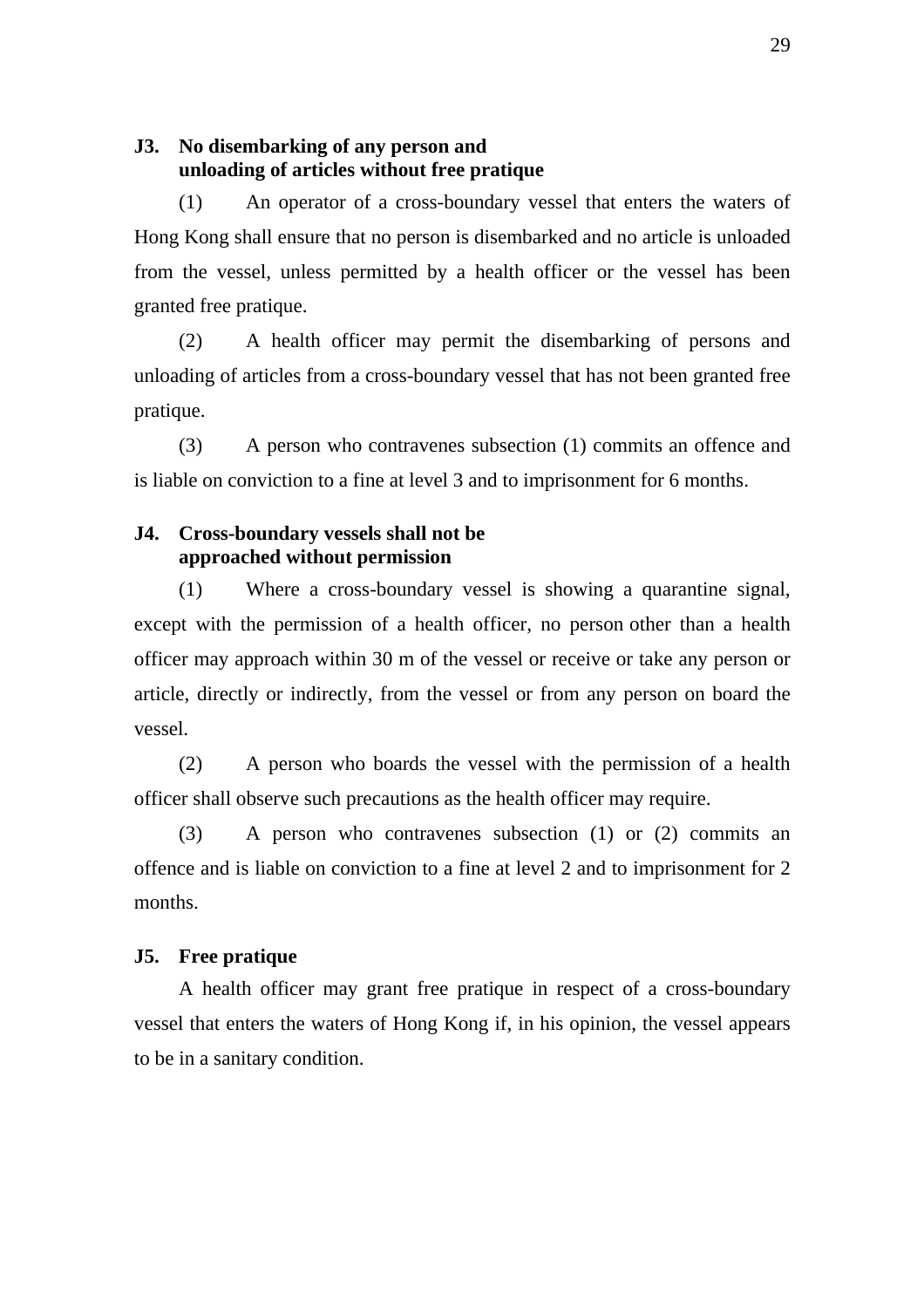## PART K: REGULATION ON LANDING AND DEPARTURE OF CROSS-BOUNDARY AIRCRAFTS

#### **K1. Restrictions on landing and departure of cross-boundary aircrafts**

(1) If a health officer has reason to believe that there exists or existed on board a cross-boundary aircraft a case or source of a specified infectious disease or a case or source of contamination, he may direct the Director-General of Civil Aviation to prohibit the aircraft from –

- (*a*) landing at any aerodrome other than an aerodrome or a particular part of an aerodrome designated by a health officer;
- (*b*) leaving such aerodrome or such part of aerodrome except with the permission of a health officer; and
- (*c*) embarking or disembarking any person or loading or unloading any article except with the permission of a health officer.

(2) If a prohibition imposed pursuant to subsection  $(1)(a)$  or  $(b)$  is contravened, the operator of the aircraft concerned commits an offence and is liable on conviction to a fine at level 2 and to imprisonment for 2 months.

(3) If a prohibition imposed pursuant to subsection  $(1)(c)$  is contravened, the operator of the aircraft concerned commits an offence and is liable on conviction to a fine at level 3 and to imprisonment for 6 months.

# PART L: CONTROL MEASURES IN RESPECT OF SPECIFIED **DISEASES**

#### **L1. Specified diseases**

In this Part, "specified disease" (指明疾病) means any of the following scheduled infectious diseases –

(*a*) Severe Acute Respiratory Syndrome;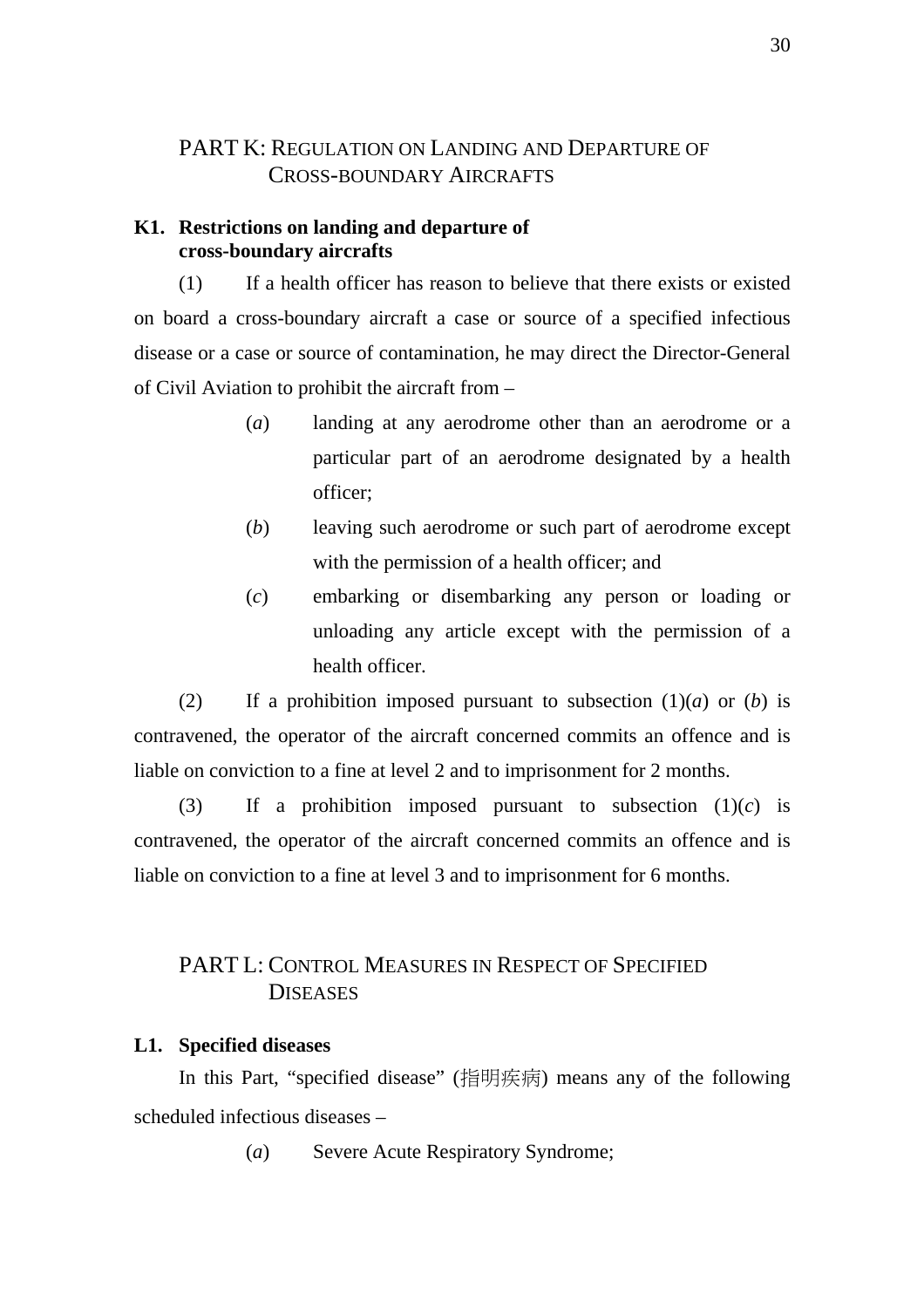- (*b*) Influenza A (H2), Influenza A (H5), Influenza A (H7) or Influenza A (H9); and
- (*c*) Extensively Drug-Resistant Tuberculosis.

## **L2. Persons prohibited from leaving Hong Kong without permission of health officers**

- (1) If a health officer has reason to believe that a person  $-$ 
	- (*a*) is suffering from a specified disease; or
	- (*b*) has been exposed to the risk of infection of a specified disease,

a health officer may, by order in writing, prohibit the person from leaving Hong Kong without the written permission of a health officer during a period specified in the order.

(2) A health officer shall serve a copy of the order on the subject of the order, either personally or by post, but whether or not it is served, the order comes into force immediately on being made.

(3) The subject of the order shall not leave Hong Kong without the permission of a health officer during the period specified in the order.

(4) A health officer may attach any condition in writing as he considers appropriate to the permission referred to in subsection (3).

- $(5)$  A person who
	- (*a*) knowingly contravenes subsection (3); or
	- (*b*) fails to comply with a condition attached under subsection (4),

commits an offence and is liable on conviction to a fine at level 2 and to imprisonment for 6 months.

## **L3. Power to stop and detain persons seeking to leave Hong Kong in contravention of section L2(3)**

If a person seeks to leave Hong Kong in contravention of section  $L2(3)$ , an appointed person may –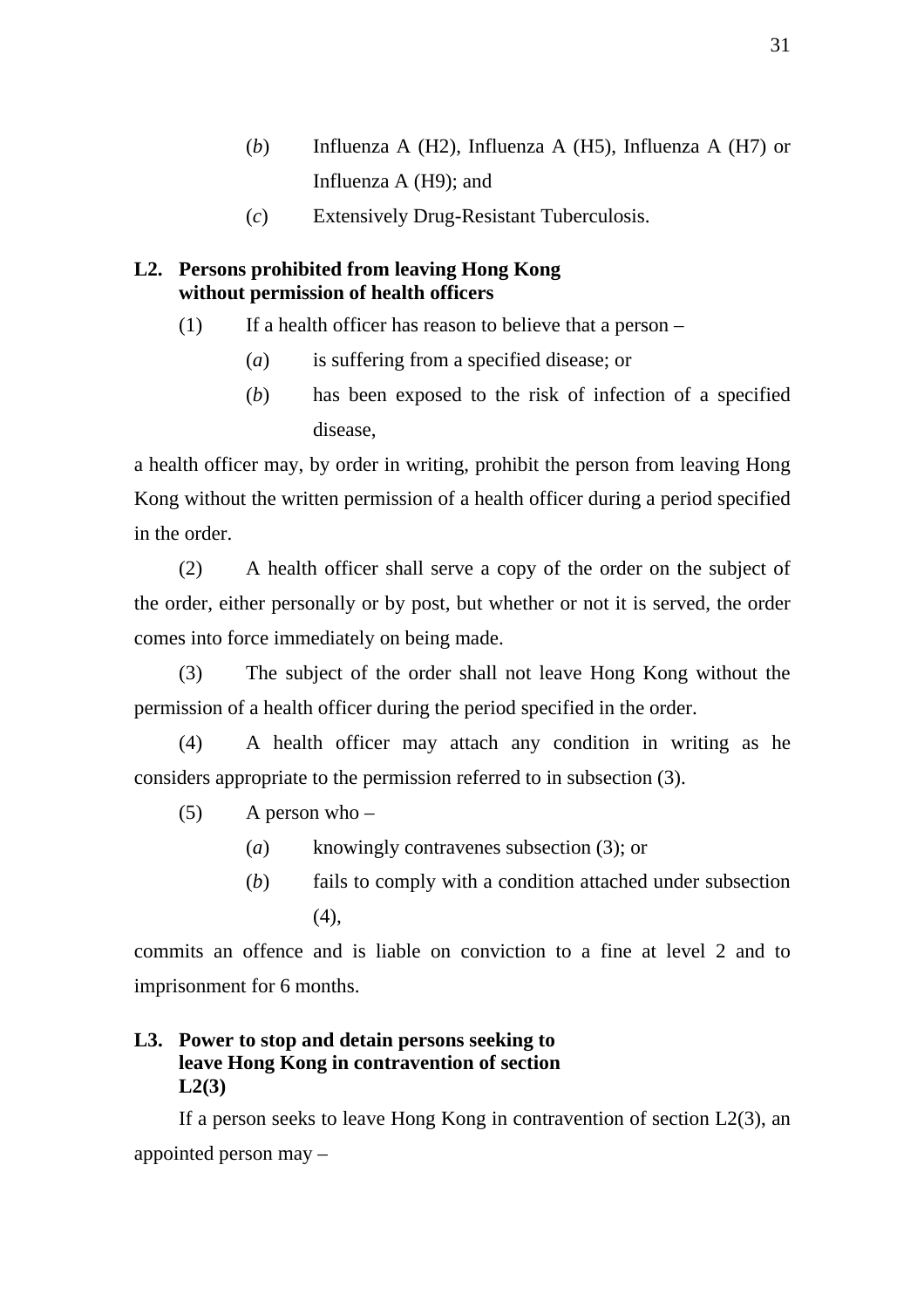- (*a*) stop and detain the person in a point of entry; or
- (*b*) remove the person to and detain the person in another place,

so that a health officer may subject the person to a medical examination or a test.

## **L4. Measuring temperature of travellers**

(1) As a measure for preventing the introduction into and the transmission from Hong Kong of a specified disease, any person authorized by the Director for the purpose of this subsection may take the body temperature of a traveller who is at a point of entry.

(2) An authorized person may stop and detain any traveller until the traveller's body temperature can be taken under subsection (1).

## PART M: MISCELLANEOUS

## **M1. Operators to give assistance to health officers**

(1) An operator of a point of entry or a cross-boundary conveyance shall give such reasonable assistance as may be required by a health officer in the execution of the health officer's functions under this Regulation.

(2) A person who contravenes subsection (1) commits an offence and is liable on conviction to a fine at level 2 and to imprisonment for 2 months.

#### **M2. Exercise of health officer's powers**

Any act or thing that may be done by a health officer under a power given by this Regulation may be done by a person acting under the direction of a health officer.

SCHEDULE 1 [ss. D6, I3 & I4 ]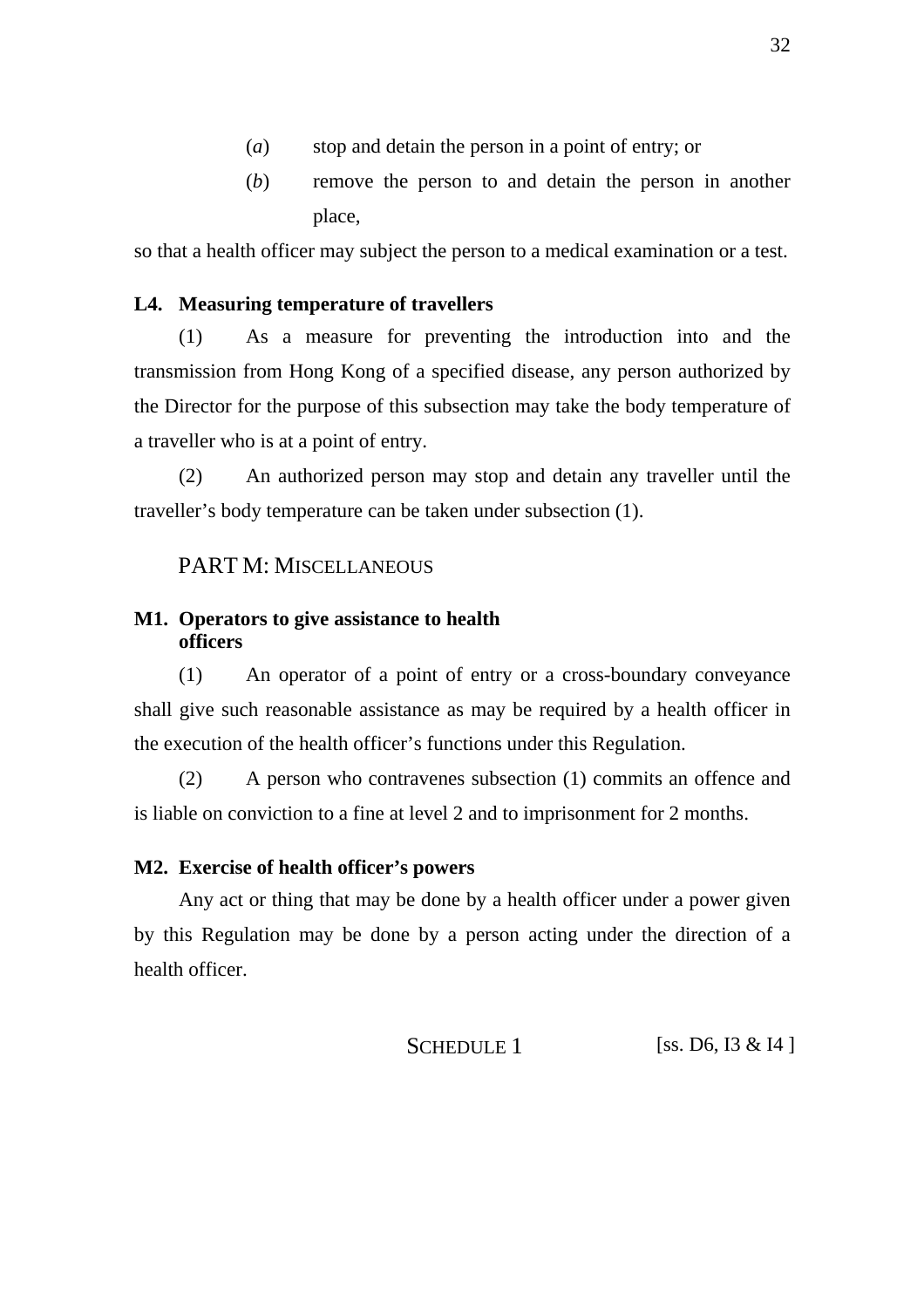## **FEES**

# PART<sub>1</sub>

# ADMINISTRATION OF VACCINATION OR PROPHYLAXIS AGAINST A DESIGNATED DISEASE AND ISSUE OF A CERTIFICATE OF VACCINATION OR PROPHYLAXIS

| Item | Designated disease | Amount |
|------|--------------------|--------|
|      |                    |        |

# PART 2

## ISSUE OF SHIP SANITATION CERTIFICATES

- 1. Ship Sanitation Control Exemption Certificate
- 2. Ship Sanitation Control Certificate

# SCHEDULE 2 [s. J1]

## QUARANTINE SIGNALS

#### *Signals to be shown by cross-boundary vessels*

1. Every cross-boundary vessel that has not been granted free pratique shall show the following signals (whichever is appropriate) –

- (*a*) by  $day -$ 
	- (i) the Flag Signal Q: meaning "my ship is healthy and I request free pratique";
	- (ii) the International Code Signal "Q.Q.": meaning "I require health clearance"; or
	- (iii) the International Code Signal "Z.V.": meaning "I declare I have been in an infected area during the last 30 days"; and